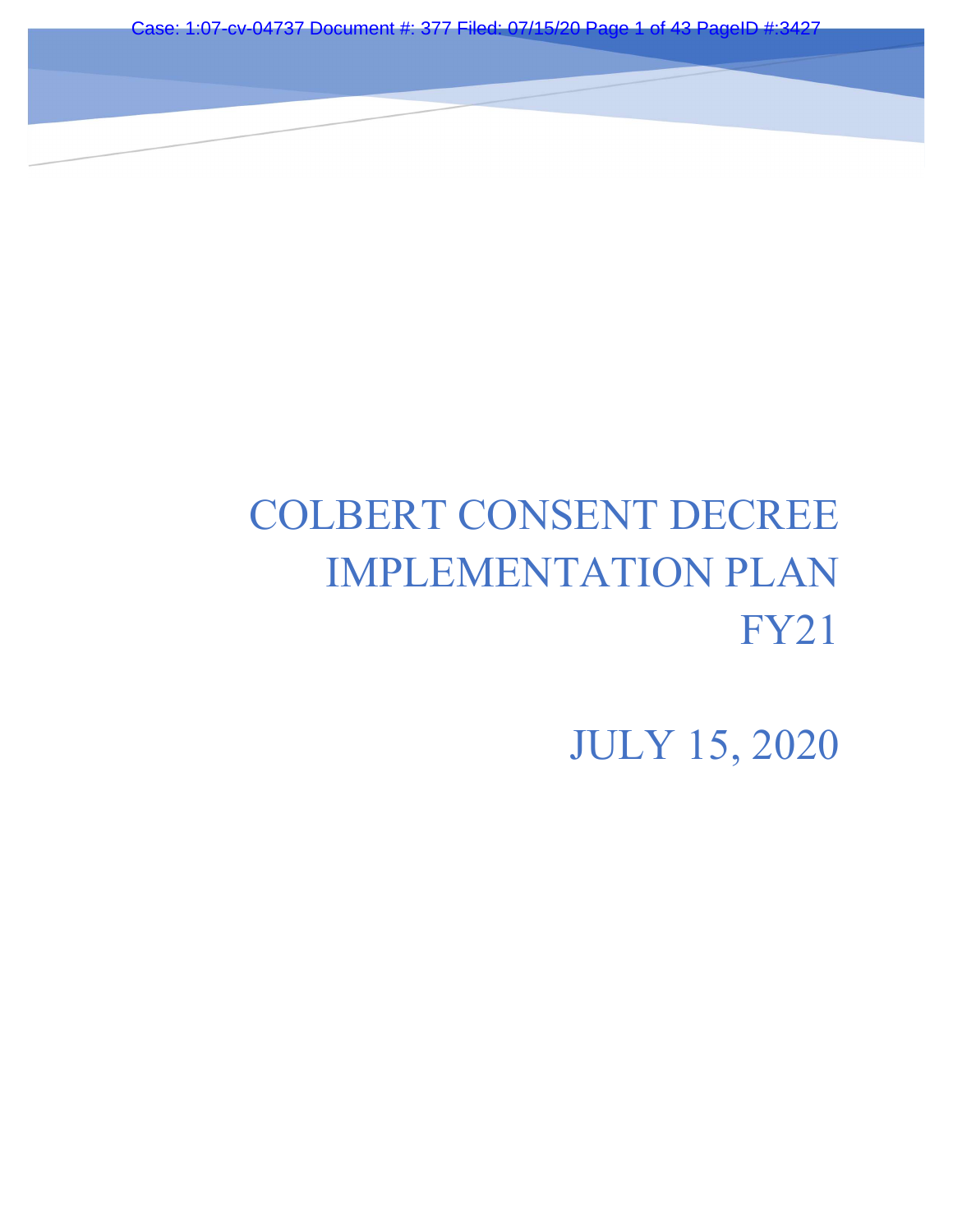# Table of Contents

| I.              | <b>Introduction</b>                                             | p. 2    |
|-----------------|-----------------------------------------------------------------|---------|
| A.              | COVID-19's Impact on Implementation Planning for FY21           | p. $2$  |
|                 | <b>COVID</b> Adaptations<br>1.                                  |         |
| <b>B.</b>       | Court Monitor Top Ten                                           | p. 5    |
| $\mathcal{C}$ . | Targeted Action to Analyze Class Member Characteristics and     |         |
|                 | <b>Evaluation of Comprehensive Program</b>                      | p. 9    |
| П.              | Outreach                                                        | p. $10$ |
| A.              | Outreach Intervals/Tracking/Information                         | p. $10$ |
| <b>B.</b>       | Additional Outreach Strategies and Activities                   | p. 10   |
| $C_{\cdot}$     | Training/Education to Ensure Consistency in Outreach Activities | p. 12   |
| D.              | Ambassador/Peer Provided Outreach                               | p. 13   |
| E.              | NF Interference/Non-Retaliation                                 | p. 14   |
| F <sub>r</sub>  | Tracking and Reporting                                          | p. 15   |
| G.              | Financial Responsibility of Outreach                            | p. $16$ |
| Ш.              | <b>Assessment</b>                                               | p. $16$ |
| A.              | <b>Staffing Requirements and Training</b>                       | p. 16   |
| <b>B.</b>       | Timing/Frequency and Completion                                 | p. 17   |
| $C_{\cdot}$     | Class Member with Diagnoses of Dementia                         | p. $20$ |
| D.              | Reporting and Tracking of Data and Outcomes                     | p. 21   |
| E.              | <b>Quality Assurance</b>                                        | p. 22   |
| IV.             | <b>Service Planning</b>                                         | p. 23   |
| A.              | <b>Service Planning Requirements</b>                            | p. 23   |
| <b>B.</b>       | <b>Class Member Employment</b>                                  | p. 25   |
| $\mathbf{C}$ .  | Service for Class Members with Co-Occurring                     |         |
|                 | <b>Substance Use Disorders</b>                                  | p. 27   |
| D.              | Training for Service Plan Development                           | p. 28   |
| E.              | <b>Quality Assurance</b>                                        | p. 28   |
| V.              | <b>Transition</b>                                               | p.30    |
| A.              | <b>Transition Benchmarks</b>                                    | p.30    |
| <b>B.</b>       | <b>Class Member Transition Housing</b>                          | p. 31   |
| C.              | Class Member Discharge Prior to Transition                      | p. 33   |
| D.              | Medicaid Eligibility Issues                                     | p. 34   |
| VI.             | <b>Medicaid Managed Care</b>                                    | p. 34   |
| VII.            | <b>Capacity and Housing Development</b>                         | p. 36   |
| A.              | Prime Agency Service and Housing Requirements                   | p. 36   |
| <b>B.</b>       | Housing Development-IHDA                                        | p. 37   |
| C.              | Quality Assurance and Reporting                                 | p. 39   |
| VIII.           | Administration                                                  | p.41    |
| IX.             | <b>Implementation Planning</b>                                  | p. 42   |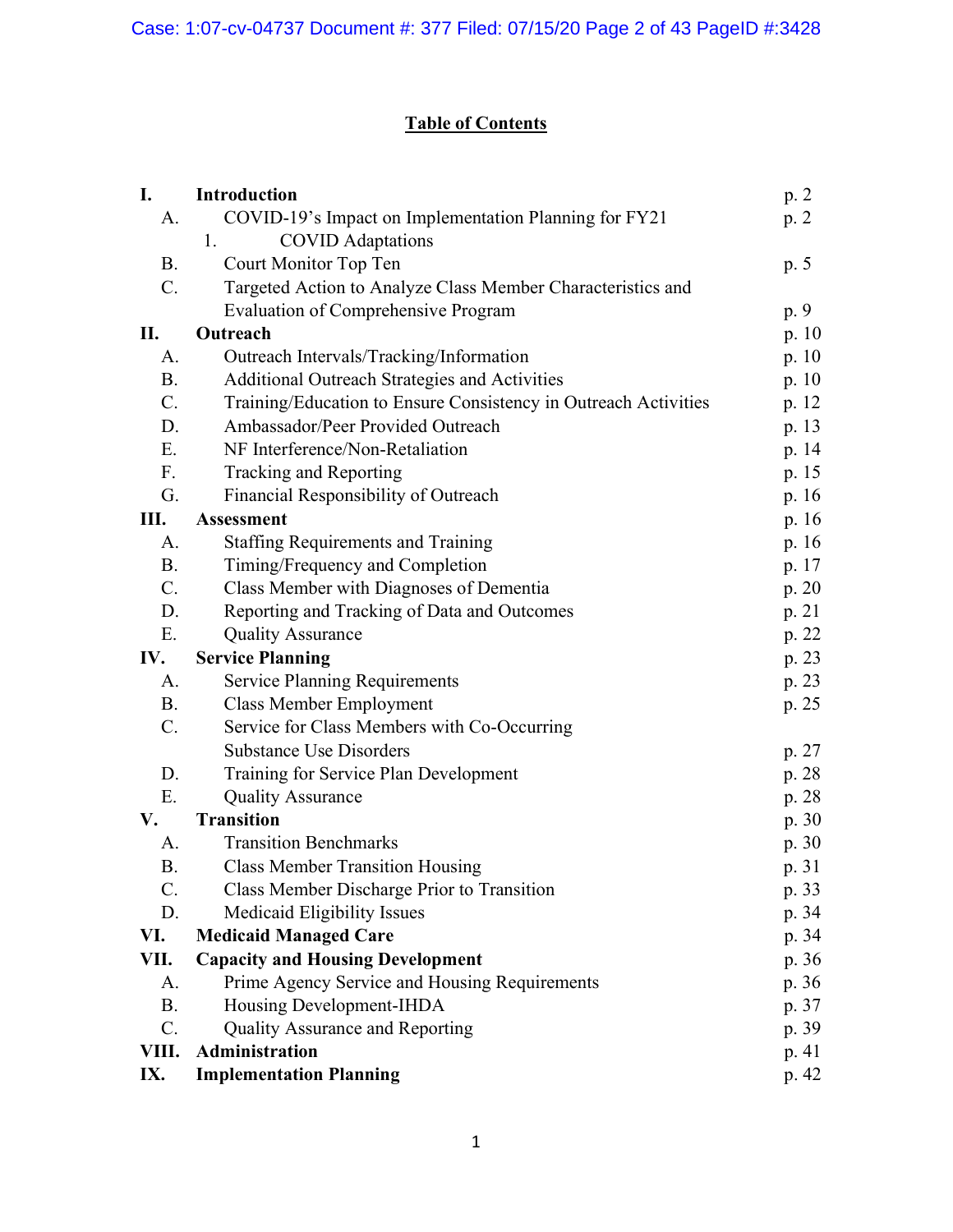#### I. Introduction

Pursuant to the requirements in the Colbert Consent Decree, the following represents the Implementation Plan Amendment for Fiscal Year 2021. This Amendment contains the State's targeted activities and processes intended to achieve compliance with the Decree.

Although not specific to the Colbert Decree, the State is also embarking on some significant changes to the manner in which both the Williams and Colbert Decrees, as well as the relevant systems as a whole, are managed as set forth below. In addition, other planned activities, including HFS rate review and adjustments, and redesign of the PASRR system, have a large impact on Class Members and reflect larger systems reforms that directly impact Class Members and also reach beyond the Consent Decrees. Further, to the extent PASRR redesign and activities may fall within the Medicaid program, those activities must comport with federal Medicaid regulations. For the purposes of this Implementation Plan, activities in these areas are limited to those that are Consent Decree-specific.

#### A. COVID-19's Impact on the Implementation Plan for FY21

One caveat for this Implementation Plan is that the unprecedented COVID-19 outbreak currently affecting Illinois has significantly impacted the ability of the Defendants to plan and anticipate needs for FY21, and the ability to address and implement planned changes to the overall system. The response to COVID has increased demands on staff across all agencies resulting in delays to aspects of the FY20 Implementation Plan.

Consent Decree programming, including the Front Door Diversion Program (FDDP) and the new Comprehensive Program, was designed to involve extensive in-person contact with Class Members. Due to in-person contact restrictions in Specialized Mental Health Rehabilitation Facilities (SMHRFs), Nursing Facilities (NFs), and hospitals (per State and federal guidance) implementation of this programming was severely compromised. While providers are still ramping up in terms of hiring, staffing and planning, the Comprehensive Program<sup>1</sup> is not fully operational, and thus this Implementation Plan cannot benefit from performance data to identify further modifications and strategies. Defendants will continue to provide the Court Monitor and the Class Plaintiffs with monthly data on Consent Decree activities consistent with past practices.

Further, due to COVID-19, we cannot assign exact deadlines for many IP commitments and instead have provided timeframes based on when the parties enter into what is termed here as the "post-COVID" period(e.g. "three months post-COVID"). For the purposes of this Implementation Plan, post-COVID refers to restrictions being lifted or other practice

<sup>&</sup>lt;sup>1</sup> Under the Comprehensive Program, "Prime" agencies are responsible for contractual obligations they perform directly or through subcontractors, while Defendants retain ultimate responsibility for achieving outcomes required under the Decree.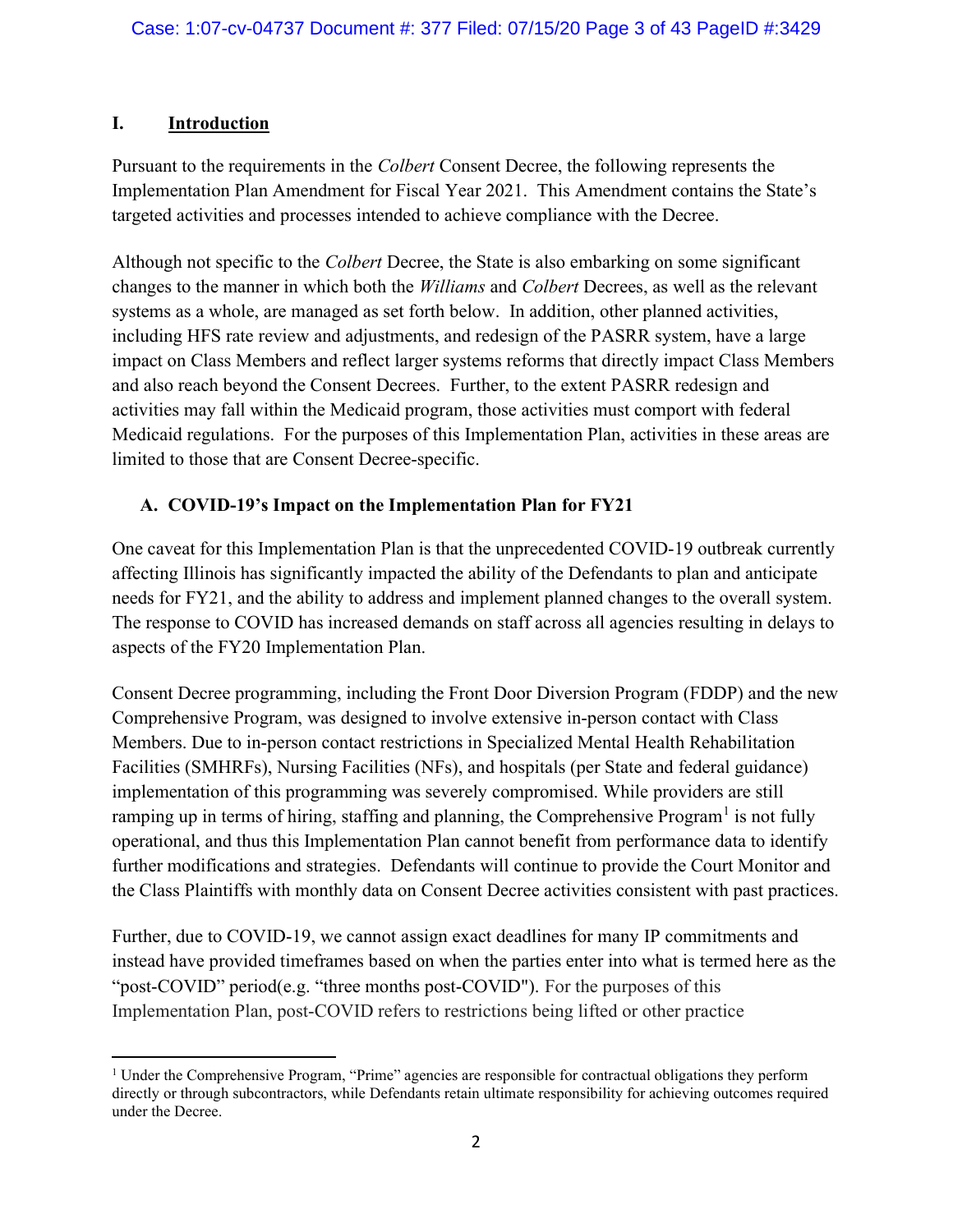modifications being implemented to a sufficient extent to allow providers reasonable access to Class Members and FDDP participants. "Post-COVID" does not mean that COVID-19 no longer exists. Rather, it refers to an environment where Consent Decree operations can be accomplished with clinical quality and safety of Class Members either through in-person contacts or through other contact means (including telehealth or other telephone or virtual means) with sufficient availability and frequency, to allow providers to perform Diversion, Outreach, Assessment, Service Planning, care coordination, and Transition support services required under the Decrees. Post-COVID performance standards will apply once post-COVID access has been sustained for 90 days. To the extent restrictions are reinstituted and those restrictions negatively impact provider access to Class Members and FDDP participants, the "post-COVID" status will be adjusted accordingly.

#### 1. COVID Adaptations

#### a. Reinvent Workgroup

To address when in-person contact is not feasible under the current circumstances, Defendants are working with FDDP and Comprehensive Program agencies to identify and develop alternate means to conduct essential activities, including Outreach, Assessments, development of Service Plans and even supporting preparation for and transitioning of Class Members into Community-Based Services and housing. In order to facilitate these modifications and strategies, a work group has been created which includes both State and provider representatives to address Front Door and Comprehensive Program activities (the Restore and Reinvent Williams and Colbert Workgroup).

This workgroup will meet regularly to discuss potential alternatives and/or adjustments to inperson activities and will implement various protocols and strategies continue as much of the Front Door/Comprehensive Program's work as possible. Specifics regarding the plans of this work group are not included in this Implementation Plan, but summaries of the activities, proposals, strategies and outcomes will be provided to the Parties and Monitor on a monthly basis. The expected outcome of this workgroup is to identify best practices for continuing to serve Class Members and FDDP participants in the COVID-19 environment.

The workgroup is scheduled to complete its work by July 17, 2020, with a report outlining the best practices delivered to Parties and the Court Monitor by July 31, 2020.The best practices will include identification of strategies, necessary equipment (including PPE-which providers are utilizing grant funding to purchase), and guidelines for providers to continue transition work. Providers will be required to prioritize those Class Members who have completed all pre-Transition Assessments and activity, and are in the "housing search" phase to expedite those Transitions whenever possible.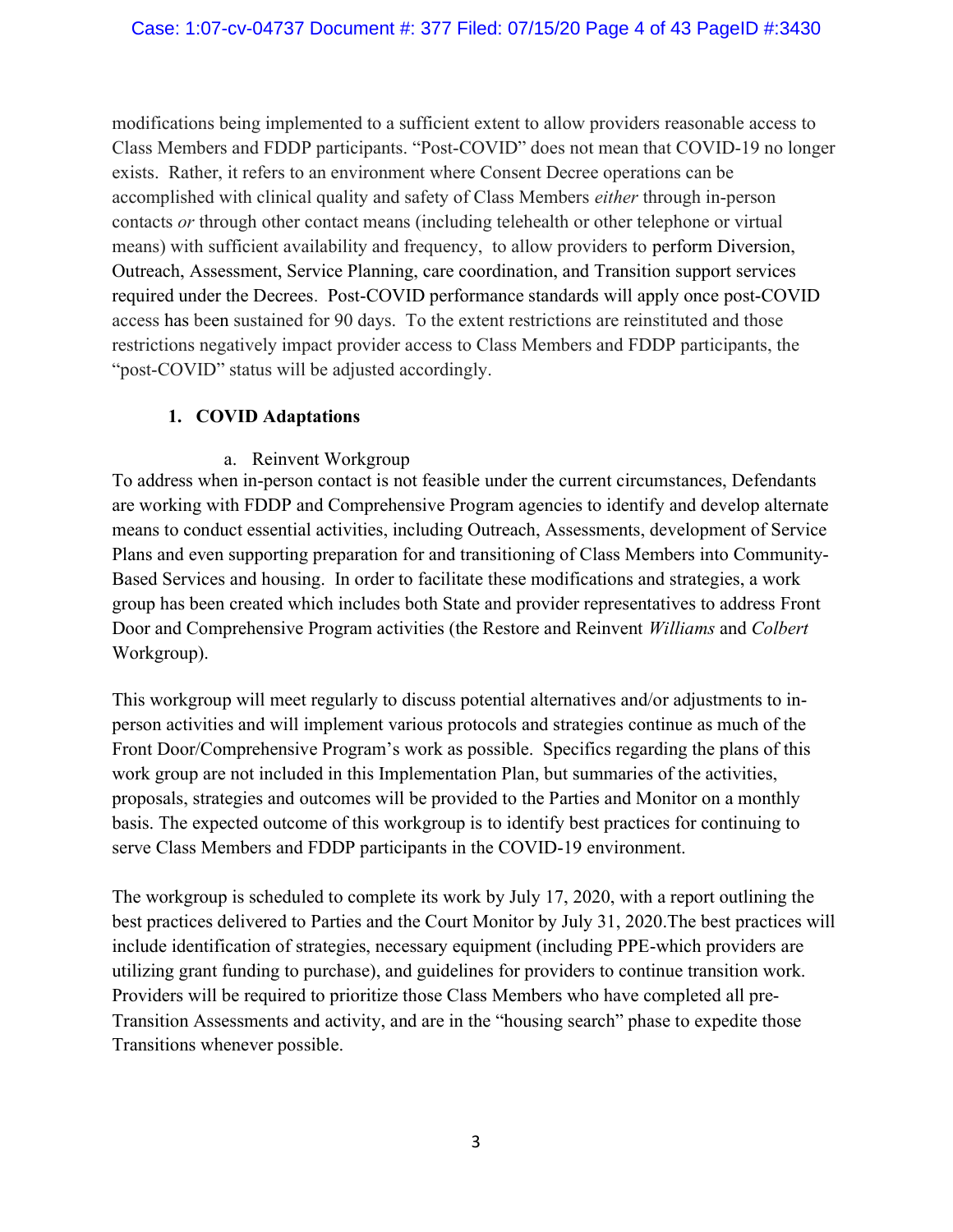#### b. Telehealth Services and Other Adaptations

In response to the COVID-19 crisis, HFS implemented emergency rules to allow reimbursement for certain previously unapproved virtual Medicaid services. These rules permit using the patient's home or other settings, expand the provider types authorized to provide telehealth, and provide coverage in new and previously unexpected ways. In addition, HFS has maintained face-to-face rates for many services now provided virtually.

During the period of restrictions mandated under COVID-19, efforts are being made to utilize telehealth services to allow activities to continue under the Comprehensive Program. A sixtyday pilot program began on April 27, 2020, and will continue through June 30, 2020, to determine the feasibility of remote work within the SMHRFs and NFs. In addition, alternative telehealth services utilized in other states will be examined. At the conclusion of the pilot, the Defendants will provide a brief written report by July 31, 2020 to the Court Monitor and the Parties about lessons learned, and new policy and practice requirements regarding telehealth services that will be implemented. This will include new telehealth guidance and performance standards for Primes. This report, along with the Reinvent workgroup report, will be discussed in detail during the August 2020 Parties Meeting.

Beginning August 1, 2020, Defendants will work with Prime agencies to assist in the purchasing and configuration of needed technological equipment and software to facilitate the initial statewide rollout of telehealth services to Class Members. Statewide implementation of telehealth services will start on September 1, 2020 on a rolling basis. All Prime agencies are expected to have all of the necessary equipment prior to September 1, and access on the NF side will be achieved by October 31, 2020.

Defendants will have lead responsibility for ensuring that all Class Members in all NFs have meaningful access to the full range of transition-related services delivered via telehealth. Agencies will be required to identify which, if any, Transition-related services cannot be resumed until in-person access is restored, and these will be considered on a case-by-case basis. Beginning on September, 1, 2020, the date of the telehealth rollout, Prime agencies will be required to maintain records of Class Members with whom neither in-person nor remote access has been possible, so that those Class Members will be prioritized once in-person activities resume. Further, per the Consent Decree, NFs are required to grant access to Class Members, which will be reinforced in a letter sent to NF administrators by September 1, 2020 by IDPH and IDHS, jointly. Follow-up with NFs will be conducted as needed.

As of September 30, 2020, providers will be required to identify any NFs to which they are assigned who are currently unable to facilitate video or telephonic access with Class Members, and the reasons for the lack of access. DMH and IDPH will work with those facilities to resolve the issues. Barriers are expected to be resolved either through the Prime agency or through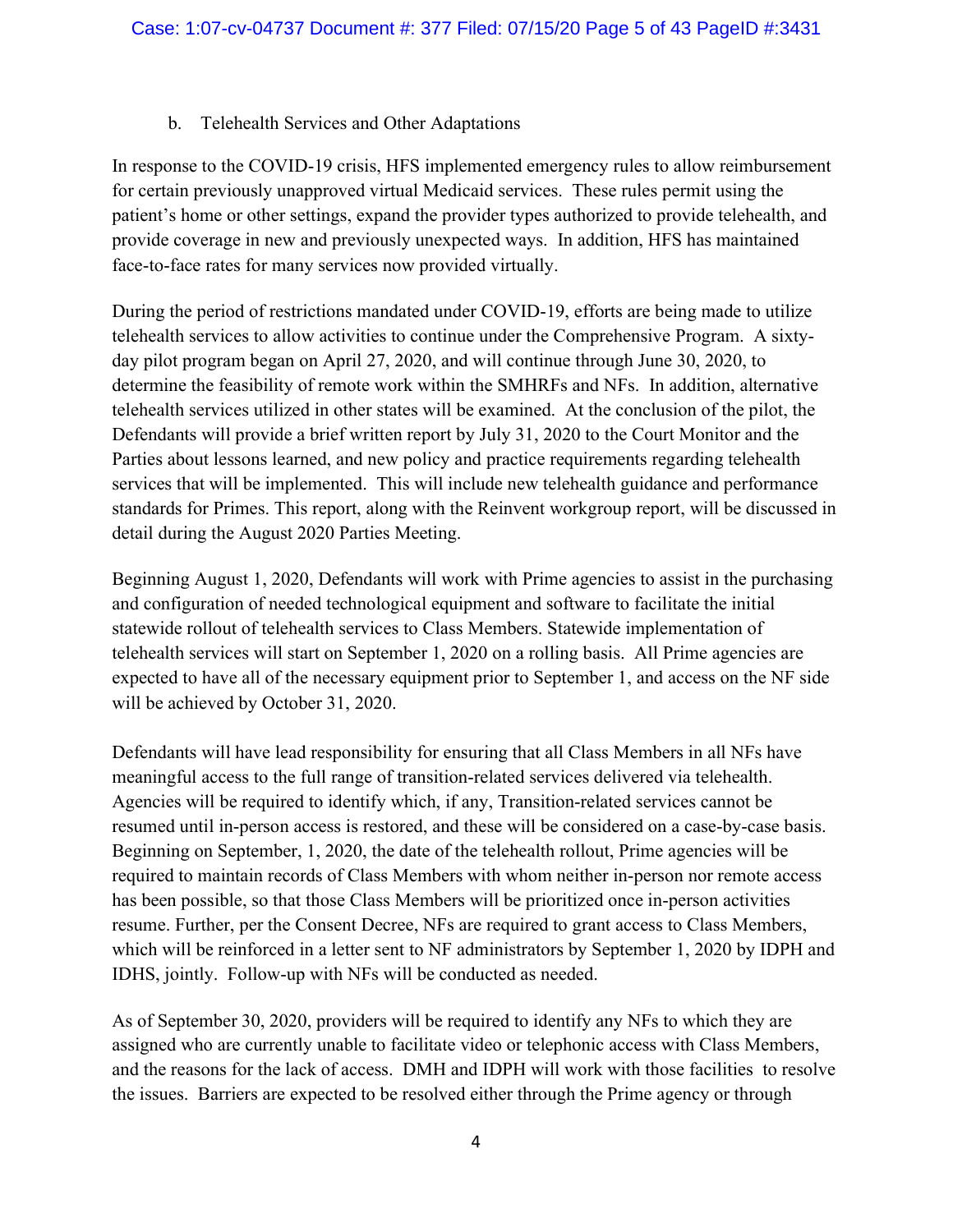#### Case: 1:07-cv-04737 Document #: 377 Filed: 07/15/20 Page 6 of 43 PageID #:3432

assistance from IDHS/DMH and IDPH no later than October 31, 2020. Defendants will continue to work with Prime agencies to continue to refine and improve on the delivery of telehealth services in furtherance of the Decree's objectives.

By December 1, 2020, all Primes must provide Defendants with a report outlining the techniques and strategies they are using to achieve and maintain access to Class Members to adequately perform Diversion, Outreach, Assessment, Service Planning, care coordination, and Transition support services required under the Decrees. Defendants shall review these materials and work with the Primes to ensure that the strategic guidance for telehealth can be refined and improved based on the Primes' collective experience in the months following the telehealth rollout to ensure the Primes are using effective practices.

Defendants remain committed to achieving compliance with the requirements of the Decree and implementation of the Comprehensive Program, including transition of Class Members as soon as possible, while ensuring the safety of Class Members and provider staff. To the extent necessary, appropriate benchmarks and timelines will be applied or modified by agreement of the Parties and Court Monitor.

#### B. Court Monitor Recommended Key Priorities for FY2020 and FY2021

In the status report to the Court on January 22, 2020, the Court Monitor recommended ten key priorities for the Defendants' focus for the remainder of FY20 and FY21. These are as follows, and are addressed as indicated:

- 1. Complete satisfactory implementation of Defendants' FY20 priority commitments.
	- a. This includes expansion of the FDDP to offer Community-Based Services prior to NF admission, completion of the Multi-Year Growth Plan, Medicaid rate review and PASRR reform.
		- i. The Medicaid rate review will be completed by HFS by September 30, 2020, to be preceded by a conversation with the Court Monitor regarding HFS' approach and methods. HFS will provide a written report to the Court Monitor and the Parties by October 15, 2020 on the results, implications, and any next steps regarding Medicaid rate changes to benefit Class Members.
		- ii. Efforts to achieve PASRR reform will continue through FY21 and are discussed in more detail in the Williams Implementation Plan. HFS will use the following milestones and anticipated dates of completion to monitor progress toward implementation of a redesigned PASRR system:
			- Consultation with sister agencies, Court Monitor, and Plaintiffs on redesign, especially strategies to ensure a robust PASRR prescreening process – complete by  $8/20/20$ ;
			- Finalize Request for Proposal (RFP) requirements  $-$  by  $8/20/20$ ;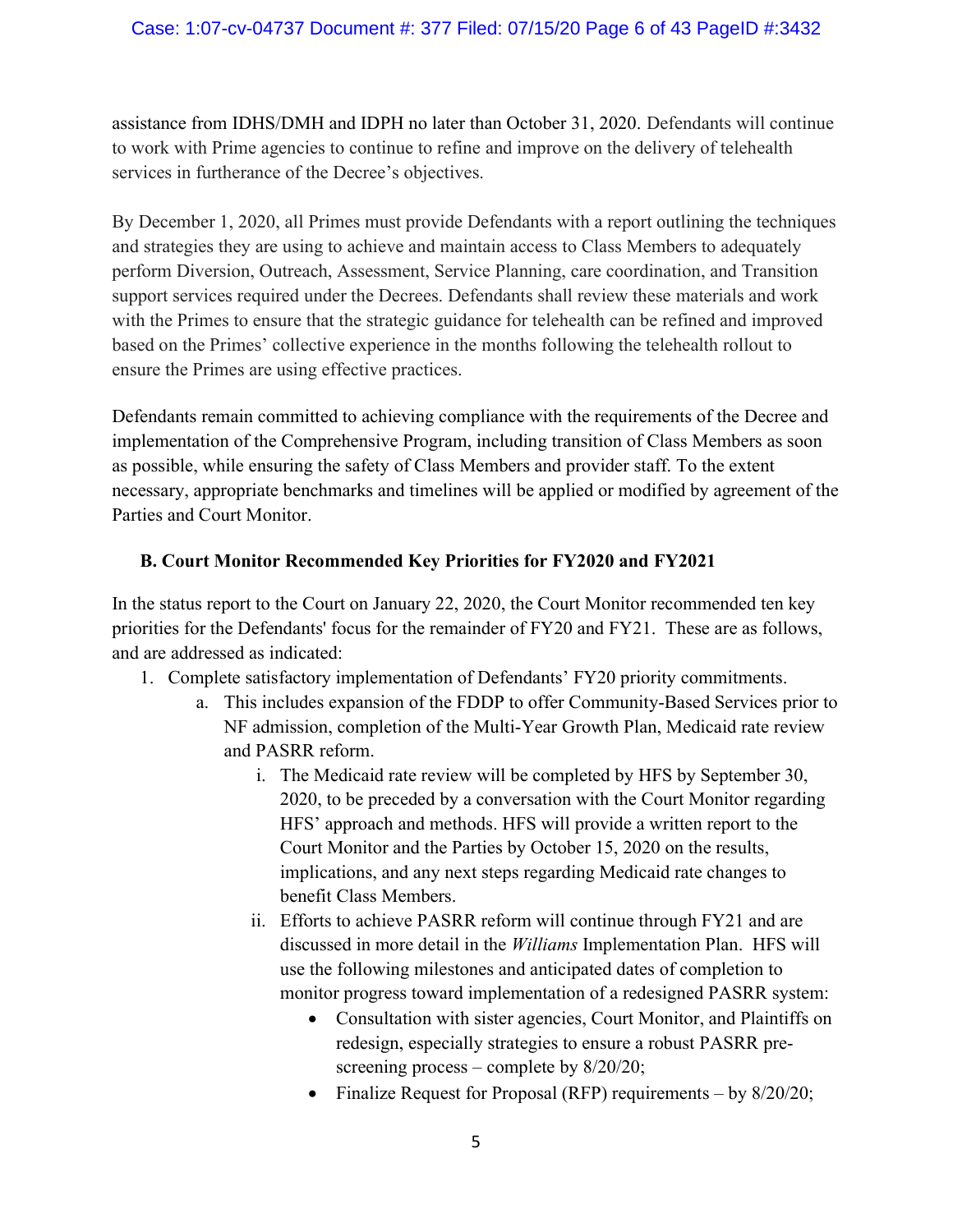- Post RPF by  $10/1/20$ ;
- Responses to RFP received by  $11/30/20$ ;
- Evaluation proposals, select vendor, and negotiate contract  $-$  by 2/26/21;
- Award contract by  $3/1/21$ ;
- Train help desk staff by  $8/31/21$
- System development and configuration by  $9/30/21$ ;
- Draft and publish new HFS policies and protocols regarding redesigned PASRR system – by 9/30/21;
- Execute data use sharing agreements as needed by  $9/30/21$ ;
- Train end users by  $9/30/21$ ; and
- Go live with redesigned system  $-$  by 10/4/21.
- 2. Apply rigorous project management to the new Comprehensive Program.
	- a. This includes prompt start-up, systems development, appropriate spending levels, provider accountability, quality monitoring and troubleshooting.
		- i. As will be identified in subsequent sections, there are specific and identifiable quality assurance, reporting and project management requirements built into the Comprehensive Program that will be reported on regularly throughout FY21. Due to the COVID-19 pandemic, the Comprehensive Program was unable to launch as planned FY20, but virtual adaptations are underway as discussed in this Implementation Plan (see Section I.A).
- 3. Correct known outreach issues.
	- a. This includes engaging Class Members unable to communicate, increasing frequency of outreach, removing inappropriate subjectivity through shared decision-making tools and re-training.
		- i. Improvements to outreach in accordance with identified concerns are part of the Comprehensive Program and are more fully detailed in the Outreach section of this Implementation Plan.
- 4. Streamline the FY21 Implementation Plan.
	- a. Center on a smaller number of specific, measurable, attainable, realistic and timelimited objectives.
		- i. This Implementation Plan reflects the more streamlined approach and contains targeted and specific objectives. Development of time-limits and specific targets/benchmarks are currently impaired by the COVID-19 pandemic and related service delivery restrictions, but anticipated measures are included in this Plan.
- 5. Continue recent progress to develop a data enterprise system.
	- a. This includes data for both quality monitoring and for programmatic and policy planning and decision making.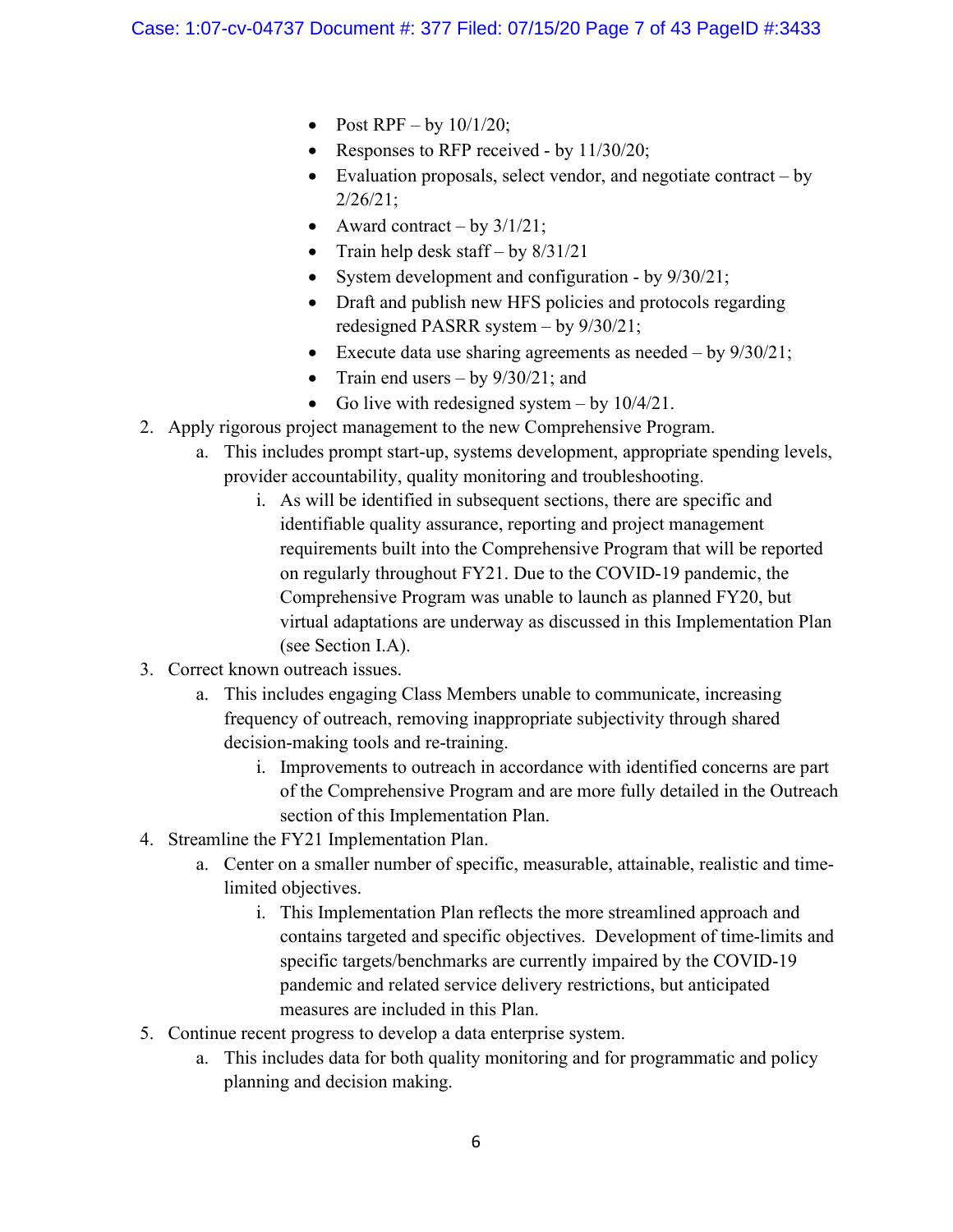- i. A significant portion of Consent Decree-related data is contained in the new Comprehensive Program data system. Those data elements and reporting requirements for the Comprehensive Program were established during FY20. Due to restrictions pertaining to in-person delivery of services, initial data will be limited. However, additional elements and measures may be added as system adaptations are developed in response to COVID. As a result of an IDHS and UIC-CON planning effort, revised, accurate and complete Data Dashboards will become available on August 1, 2020 and will be updated and shared on a monthly basis with the Court Monitor and Parties.
- 6. Create a suite of evidence-based decision support tools and instruments.
	- a. These tools and instruments are to reduce subjectivity across processes (i.e. Outreach, Assessment) and supply providers with training for utilization.
		- i. Revisions to certain tools were developed through the Comprehensive Program as described in later sections, with the intent to reduce subjectivity. The same tools and quality assurance measures will be applied to the Front Door Diversion Program by University of Illinois Chicago College of Nursing (UIC-CON). In addition, UIC Jane Adams School of Social Work will be reviewing additional tools utilized under the Comprehensive Program to further address subjectivity concerns and exclusionary criteria. While these tools are under review, UIC-CON will be reviewing outcomes to monitor for subjectivity and/or improper exclusion of Class Members. Defendants will inform the Court Monitor of which decision-making tools are under consideration for redesign, those that are being redesigned, and where progress is being made with eliminating subjectivity and otherwise improving the tools, including where evidence-based practices are added or enhanced. As the review process continues through FY21, additional tools slated for examination after the original list is submitted will be included in subsequent updates to the Court Monitor.
- 7. Align Medicaid Managed Care Organization (MCO) contracts, processes reimbursement mechanisms and policy with Consent Decree objectives.
	- a. To leverage MCOs for long-term care system rebalancing, care coordination and Community-Based Services.

HFS will continue to work closely with MCOs to advance the objectives of the Consent Decree. Specifically, HFS will operationalize the transition incentive program, examine the master managed care contract, offer education and technical assistance activities to MCOs, and explore additional strategies for advancing Consent Decree objectives.

- 8. Identify necessary regulatory and policy changes (IDPH).
	- a. To increase compliance with Consent Decree requirements.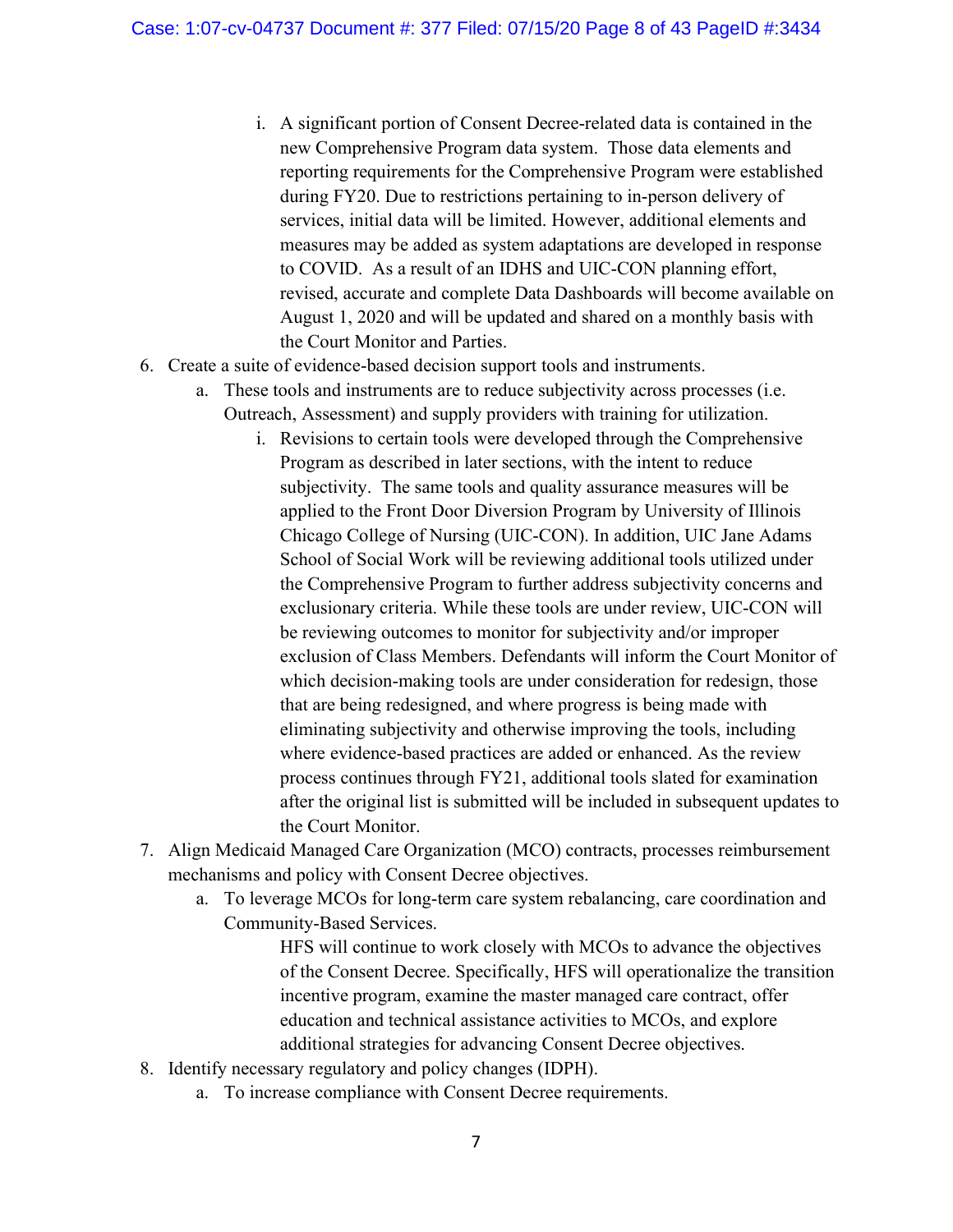- i. IDPH has filed proposed amendments to its rules under 77 Admin. Code Section 380 that cover NFs. The changes were filed in March, 2020 and as of the date of this Implementation Plan are in the comment period. The amendments: (1) require all facilities display for consumer/resident benefit the right to explore or decline community transition; (2) contain provisions on the consumer/resident's right to be free from retaliation and to report any such issues to IDPH; and (3) require NFs to "provide transitional living assistance to prepare those with SMI issues to reintegrate successfully into community living." As of the date of this Implementation Plan, no comments or opposition statements have been submitted in response to the proposed rule/amendment. As the rules enter the second notice period, the Joint Commission on Administrative Rules (JCAR) has a 45-day review period and this may be extended an additional 45 days should there be issues that JCAR would like addressed. Given that there are no comments or objections received about these rule changes, IDPH does not anticipate the process taking up to 90 days for finalization. Review will continue into FY21 as feasible.
- ii. IDPH will convene a meeting with the Court Monitor and Parties to discuss potential needed rules and regulations to advance Consent Decree objectives and improve compliance. This meeting will take place by October 31, 2020.
- iii. IDPH will provide NF reportable incident data in the Defendants' semiannual reports.
- 9. Pursue Defendants' plan to transition Class Members currently on financial holds.
	- a. Provide financial support, benefits planning (including SSI/SSDI) and employment opportunities.
		- i. SOAR services and expansion of employment opportunities are included in the Comprehensive Program. IDHS/DMH and DRS, have developed a set of strategies to transition Class Members on financial holds which are described in more detail below.
- 10. Organize and enhance Consent Decree staffing.
	- a. Examine current staff roles and responsibilities, adjusting and adding staff as necessary. Recommended for all Defendant agencies as well as IHDA.
		- i. IDHS and other agency staffing and restructuring continues to be reviewed and will continue through FY21. To the extent positions are added or responsibilities specific to Consent Decrees are modified, these changes will be reported to the Court Monitor and Parties. IDPH added a dedicated legal staff person to address issues arising under the Consent Decrees and is developing additional staff within the Office of Health Care Regulation to provide assistance as needed on Decree matters. In addition, contractors are being brought in to provide analysis and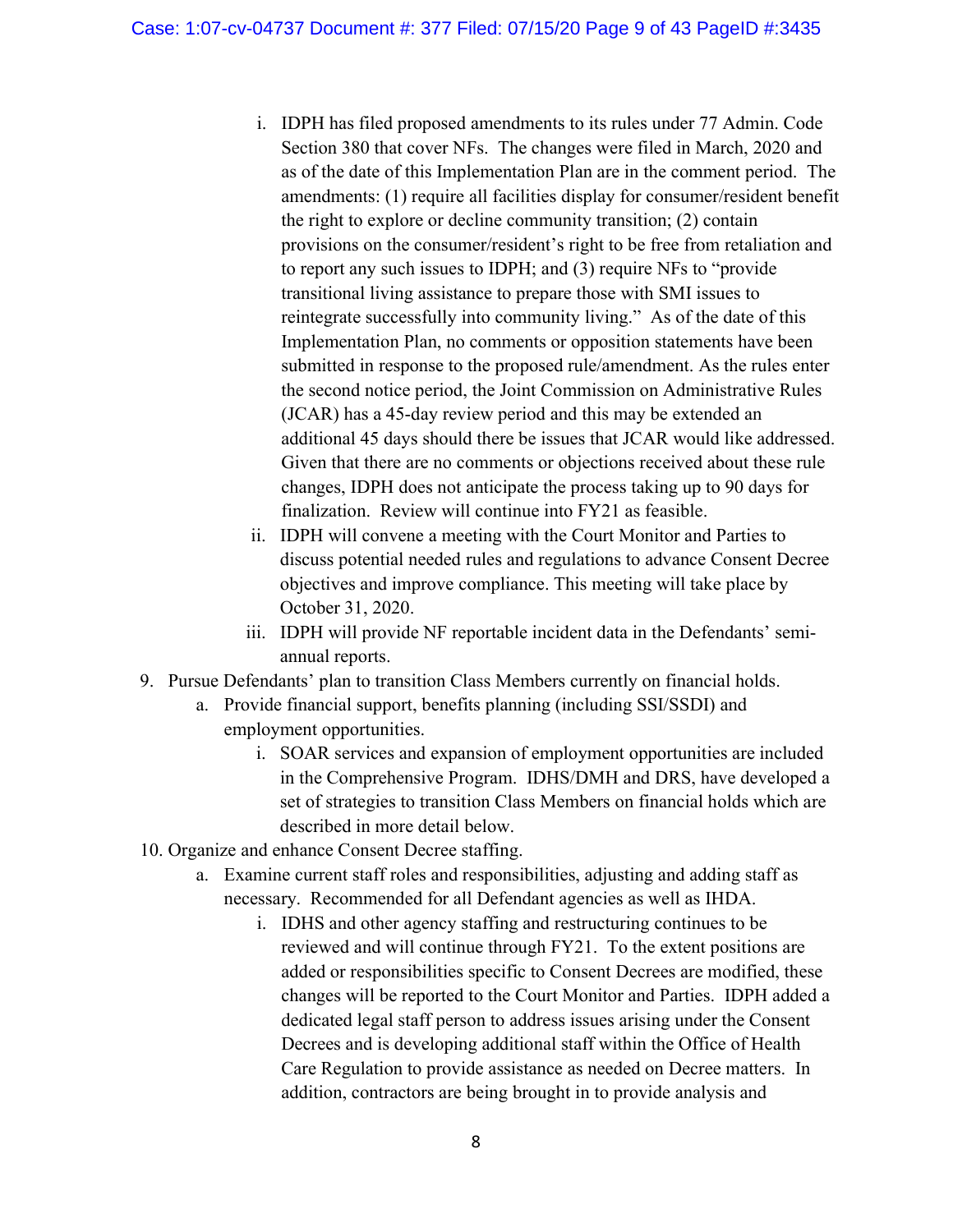recommendations in a number of areas, including Front Door and Comprehensive Program. Additional utilization of outside sources will continue to be assessed and will be reported on to the Parties and Court Monitor.

ii. HFS will establish a new leadership position to advance Consent Decree objectives and compliance. A job description has been created. Upon approval from Central Management Services and then the Governor's Office, HFS will proceed to post/recruit, interview, and seek to hire this leader by November 1, 2020 (subject to hiring processes and the identification/availability of a qualified candidate). HFS will update the Court Monitor on a monthly basis until the position is filled.

#### C. Targeted Action to Analyze Class Member Characteristics and Evaluation of Comprehensive Program Strategies

In order to better understand the characteristics and potential barriers to transition of *Colbert* and Williams Class Members, IDHS will be entering into an Intergovernmental Agreement with UIC-Jane Adams School of Social Work to conduct analysis of Williams & Colbert Class Members still residing in the facilities and evaluate the progress and outcomes of the Comprehensive Class Program pilot. This analysis will not only assist in development of strategies and services to address the current SMHRF/NF Class Member population, but will also evaluate the Comprehensive Program pilot to assess progress made, conduct a gaps analysis, and provide recommendations for a future NOFO. This analysis is not specific to any one domain, but will inform and guide future strategies designed to increase Class Member participation in Outreach, Assessments, and Transitions, and provide additional data on challenges certain subsets of Class Members face in transitioning to Community-Based Services and Settings.

The proposed scope of services includes the following:

- a. Identify demographics and needs of current SMHRF/NF Class Members;
- b. Identify any Class Members that fit Consent Decrees exclusionary criteria (definition to be proposed by the Defendants in consultation with medical professionals and agreed upon with the Court Monitor and Plaintiffs);
- c. Identify those Class Members who repeatedly decline to participate in an Assessment; and
- d. Evaluate the Comprehensive Class Member Transition Program pilot.

This analysis will be completed by June 30, 2021. However, updates and data will be provided to the Parties and Court Monitor throughout the process.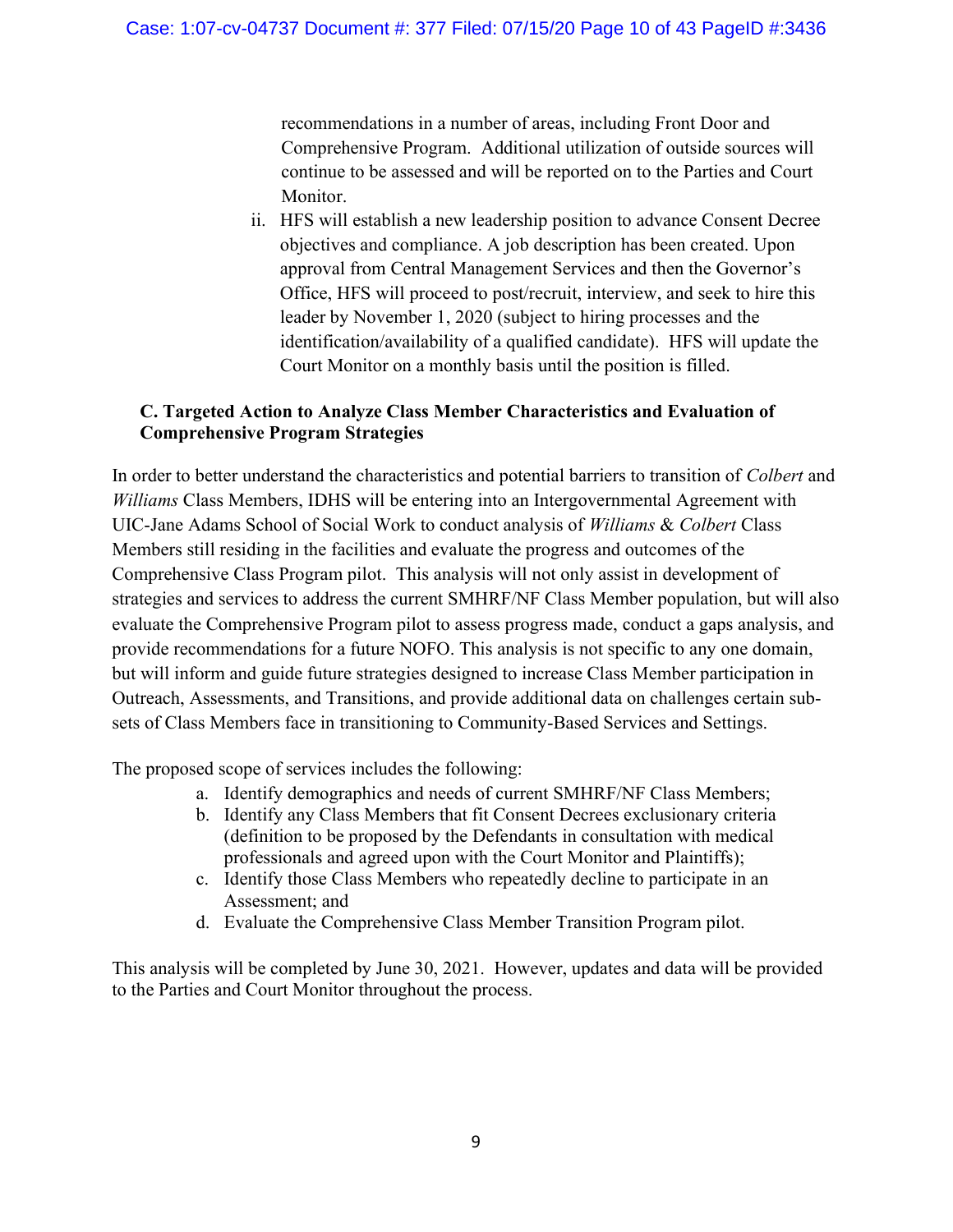# II. Outreach

Outreach activities will continue to change significantly under the Comprehensive Program, into FY21. While the general nature of Outreach is consistent with that of the prior system, numerous changes have been made to increase accountability, frequency of contacts, availability of full and accurate information on services available in a Community-Based Setting and to reduce delays in proceeding thorough the transition process.

#### A. Contact Intervals/Tracking/Information

The Comprehensive Program includes clearly set intervals for Outreach for both new and existing Class Members, and stringent reporting and tracking requirements to ensure Class Members are approached at an appropriate frequency.

- 1. Initial Outreach (Post-Admission)
- All admitted to a NF will receive an initial Outreach attempt within between 60 and 70 days, post-admission
- All existing Class Members (residents post-60 days) who have not previously agreed to participate in transition activities (either by refusing Outreach, refusing an Assessment, or declining to transition after a recommended Assessment) will receive an initial Outreach attempt from the Comprehensive Program provider within 30 days of the assignment of the Prime Agency. $2$

#### 2. Continued Outreach

During FY21, Defendants will engage the Parties and Monitor on proposed modifications to the Decree to more effectively reach Class Members who have an interest in transitioning, and to reduce the number of attempts made for Class Members who have repeatedly refused all Outreach or Assessment attempts for an extended period of time.

# B. Additional Outreach Strategies and Activities

In addition to required Outreach attempts, efforts to engage Class Members have been enhanced under the Comprehensive Program, which will continue into FY21. These include building rapport with NF staff, Class Members and family/guardians through increased presence in the NF, question and answer sessions, community meetings and provision of a "menu" of available services and supports. Providers will be required to take steps to address communication barriers

<sup>&</sup>lt;sup>2</sup> For existing Class Members who did not receive Outreach from the Prime Agency under the Comprehensive Program prior to the restrictions enacted due to COVID-19, the deadline will restart and be counted when "post-COVID" status is reached, as defined in Section I.A. To the extent Class Members receive Outreach during the COVID-19 restrictions via remote means (including but not limited to telephone, video conferencing or other means), any such Outreach will be counted as a valid Outreach attempt (either initial or ongoing).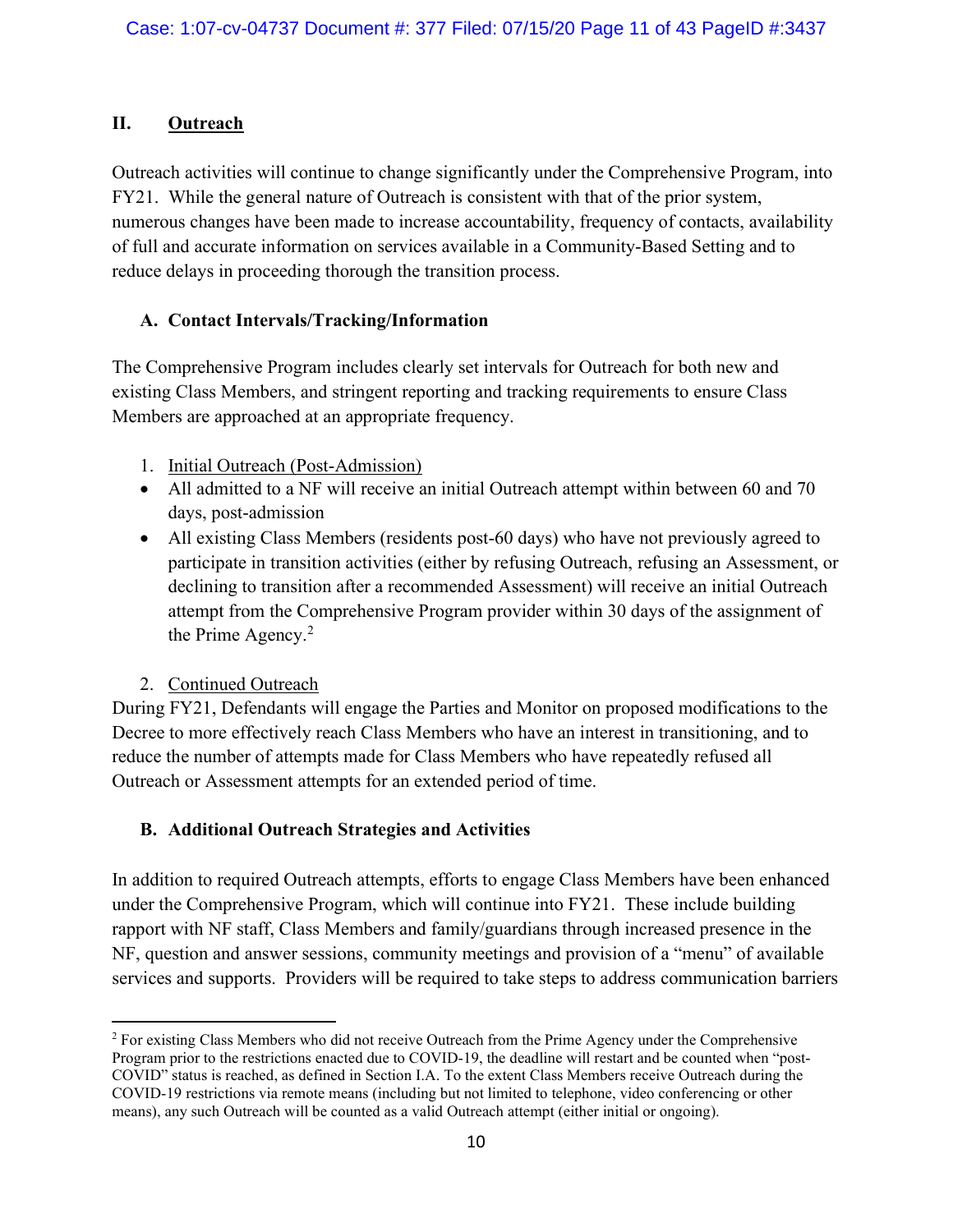with Colbert Class Members, including use of language lines, language interpreters and Assistive Technology available through UIC. Additionally, where appropriate, enhanced efforts include taking Class Members into the community to observe different Community-Based Settings, including Drop-In Centers and potential housing options.

| No.            | <b>Decree</b>  | <b>Description</b>                | <b>Action/Strategy</b>               | Performance                | <b>Performance Metrics</b>              |
|----------------|----------------|-----------------------------------|--------------------------------------|----------------------------|-----------------------------------------|
|                | Requirement/   |                                   |                                      | Standard*                  |                                         |
|                | Compliance     |                                   |                                      |                            |                                         |
|                | Finding        | <b>Class Members</b>              | <b>Initial Outreach</b>              | $100\%$ of new             |                                         |
| O <sub>1</sub> | 1, 3b (partial |                                   | between 60-70                        | CM receive                 | # of CM receiving<br>Outreach within 70 |
|                | compliance)    | will be provided<br>with complete | days $3$ of                          | Outreach attempt           | days of admission                       |
|                |                | and accurate                      | admission.                           | within 70 days of          | divided by                              |
|                |                | information                       |                                      | admission.                 | # of CM admitted to                     |
|                |                | regarding their                   |                                      |                            | NF within 60-70 days.                   |
|                |                | right to live in a                |                                      | Measured 3                 |                                         |
|                |                | Community-                        |                                      | months post-               |                                         |
|                |                | Based Setting,                    |                                      | COVID.                     |                                         |
| O <sub>2</sub> |                | including all                     | Re-attempt                           | (Performance               | # quarterly Outreach                    |
|                |                | services and                      | Outreach every                       | Goal**) 90% of             | attempts                                |
|                |                | supports                          | three                                | CM receive                 | divided by                              |
|                |                | available, and                    | months/quarterly.                    | quarterly                  | # CM due for quarterly                  |
|                |                | will conduct                      |                                      | outreach attempt.          | Outreach.                               |
|                |                | sufficient                        |                                      |                            |                                         |
|                |                | Outreach                          |                                      | Measured 3                 |                                         |
|                |                | activities to meet                |                                      | months post-               |                                         |
|                |                | the required<br>transitions.      |                                      | COVID.                     |                                         |
| O <sub>3</sub> |                |                                   | Create, by July 30,                  | 100% of CM<br>receive full | # of CM provided<br>menu of services    |
|                |                |                                   | 2020, and have<br>available a "menu" | information/               | divided by                              |
|                |                |                                   | of services,                         | Menu of                    | #/of CM provided                        |
|                |                |                                   | supports, and                        | services.                  | Outreach.                               |
|                |                |                                   | housing options                      |                            |                                         |
|                |                |                                   | for Class                            | Measured 3                 |                                         |
|                |                |                                   | Members.                             | months post-               |                                         |
|                |                |                                   |                                      | COVID.*                    |                                         |
| O <sub>4</sub> |                |                                   | Provide Outreach                     | 85% of CM with             | # of CM with                            |
|                |                |                                   | to Class Members                     | communication              | communication barriers                  |
|                |                |                                   | with                                 | barriers will              | engaged by Outreach                     |
|                |                |                                   | communication                        | receive follow-            | staff                                   |
|                |                |                                   | barriers (not                        | up Outreach                | divided by                              |
|                |                |                                   | including non-                       | engagement                 |                                         |
|                |                |                                   | English speakers).                   | within one week            |                                         |

 $3$  For purposes of this Implementation Plan, days will be measured as follows: Fourteen (14) days or less will be measured as business days, and any timeframes over fourteen days will be measured as calendar days.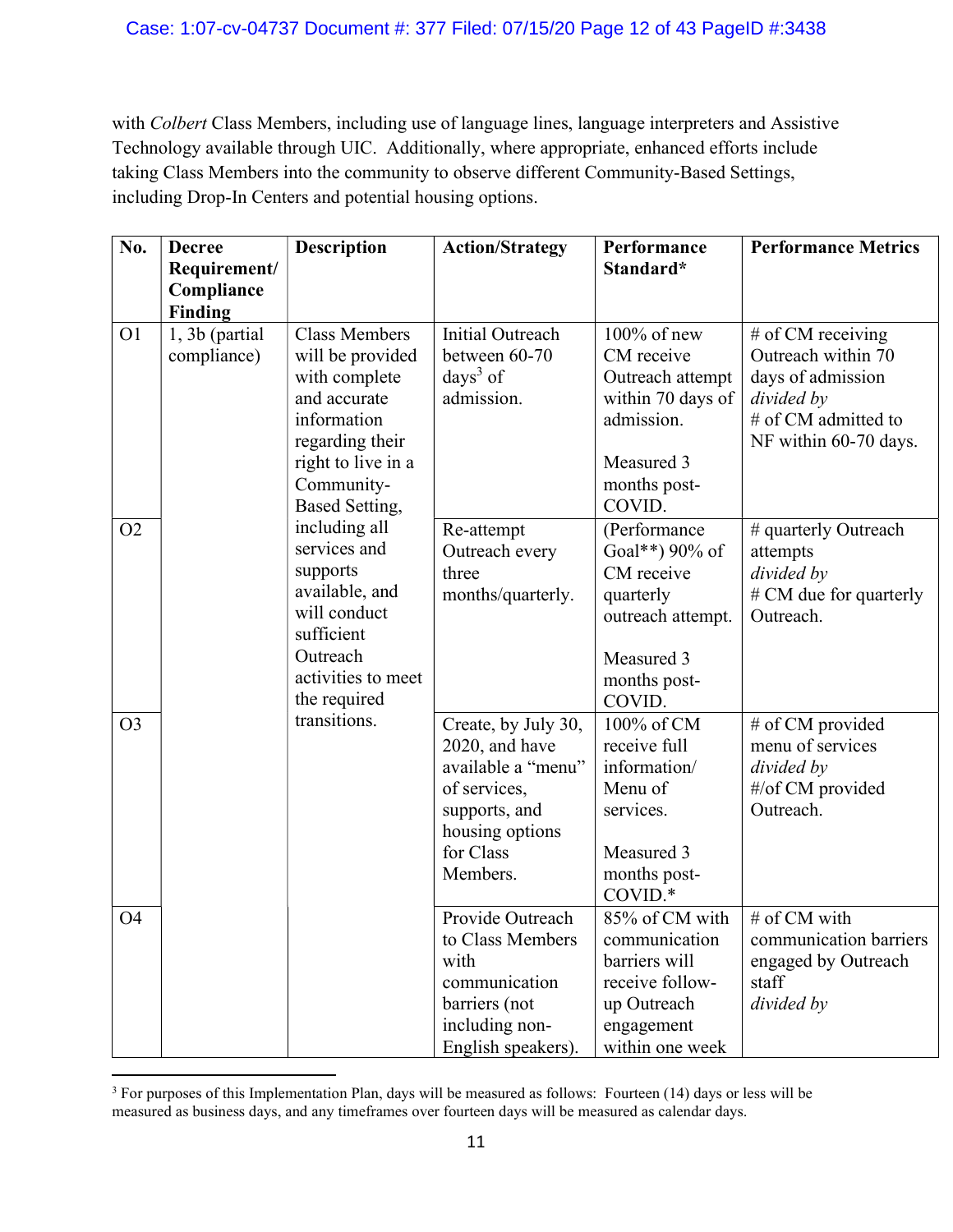|                |  |                                                                                                                             | of initial<br>engagement.                                                  | $#$ of CM with identified<br>communication<br>barriers.                                                                                                             |
|----------------|--|-----------------------------------------------------------------------------------------------------------------------------|----------------------------------------------------------------------------|---------------------------------------------------------------------------------------------------------------------------------------------------------------------|
| O <sub>5</sub> |  | <b>Class Members</b><br>will be provided<br>Outreach in<br>another language if<br>English is not their<br>primary language. | 100% of CM are<br>provided<br>Outreach using<br>their primary<br>language. | # of non-English<br>speaking CM engaged<br>by Outreach staff in<br>their primary language<br>divided by<br>$#$ of non-English<br>speaking CM requiring<br>Outreach. |

\*\* The Parties and Court Monitor agree that requirements with less than the Consent Decree performance standard, as applicable, of 100% are indicated with a performance improvement goal for FY21. This footnote applies to all subsequent tables in this document where a "Performance Goal" is noted.

# C. Training/Education to Ensure Consistency in Outreach Activities

To ensure consistency in the delivery of Outreach services and the information provided to Class Members, contracts have been executed which are uniform across all Prime Agencies. Providers are required to complete Web-based training in a number of areas, including Outreach. These trainings include increased information on how to obtain and use and available resources to address comprehension barriers that have prevented Outreach in past years (including language lines, language interpreters and Assistive Technology available through UIC). "Communication barrier" is no longer a valid outcome for language barriers during Outreach. Web-based trainings will continue during FY21. In addition, all training modules are recorded and available online. Included in the training module on Outreach are a number of specific strategies to encourage Class Member engagement, including motivational interviewing techniques.

| No.            | <b>Decree</b> | <b>Description</b> | <b>Action/Strategy</b> | Performance     | <b>Performance Metrics</b> |
|----------------|---------------|--------------------|------------------------|-----------------|----------------------------|
|                | Requirement/  |                    |                        | Standard*       |                            |
|                | Compliance    |                    |                        |                 |                            |
|                | Finding       |                    |                        |                 |                            |
| O <sub>6</sub> | 1 (partial    | Provide Class      | Creation of            | $100\%$ of      | $\#$ Outreach staff who    |
|                | compliance)   | Members with       | comprehensive          | Outreach staff  | have completed             |
|                |               | complete and       | training module        | completes       | enhanced training          |
|                |               | accurate           | for Outreach           | training within |                            |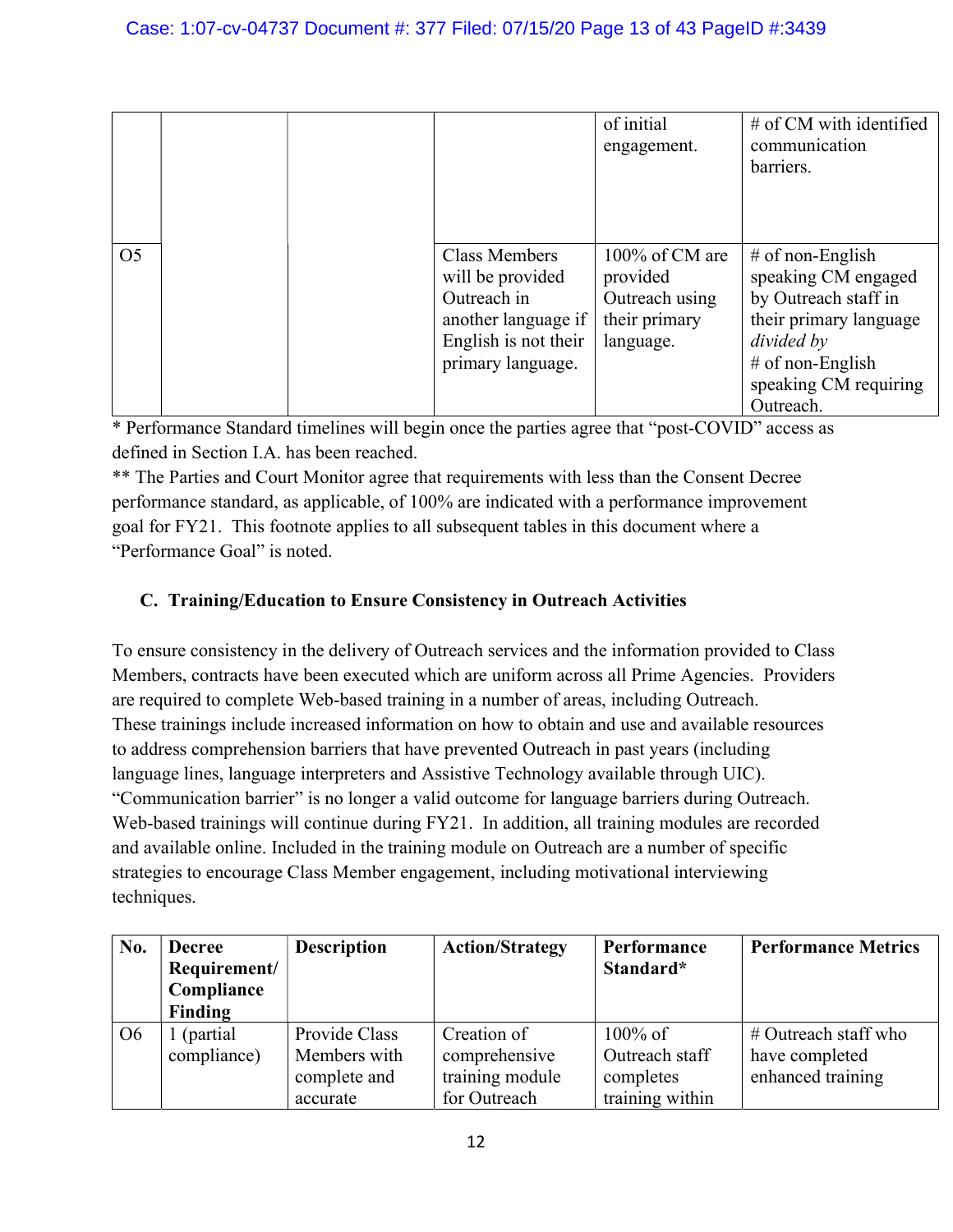|  | information       | activities,       | 60 days of start | within 60 days of start |
|--|-------------------|-------------------|------------------|-------------------------|
|  | about their right | including service | date.            | date                    |
|  | to live in        | array and         |                  | divided by              |
|  | Community-        | motivational      |                  | # of Outreach staff     |
|  | Based Settings,   | interviewing      |                  | hired.                  |
|  | including the     | techniques.       |                  |                         |
|  | services and      |                   |                  |                         |
|  | financial         |                   |                  |                         |
|  | supports          |                   |                  |                         |
|  | available.        |                   |                  |                         |

# D. Ambassadors/Peer Provided Outreach

Comprehensive Program Prime Agencies provide primary Outreach services, but beginning in FY21, the National Alliance on Mental Illness (NAMI) will provide peer-based Ambassadors to Colbert Class Members. Ambassadors (Class Members who have already transitioned to the community and provide Outreach services and support), will operate under revised Comprehensive Program requirements during FY21. This includes, but is not limited to holding at least one face-to-face meeting with each Class Member, quarterly re-engagement, inclusion of family/guardians and attendance at group/community meetings to share lived experiences.

Prime Agencies operating in the Comprehensive Program are also encouraged to utilize peers to provide Outreach services. Peers may be those who have transitioned from a NF to a Community-Based Setting or who have lived recovery experiences, including those in recovery from substance use disorders.

| No. | <b>Decree</b><br>Requirement/<br>Compliance | <b>Description</b>   | <b>Action/Strategy</b> | Performance<br>Standard* | <b>Performance Metrics</b> |
|-----|---------------------------------------------|----------------------|------------------------|--------------------------|----------------------------|
|     | Finding                                     |                      |                        |                          |                            |
| O7  | $1, 3b$ (partial)                           | <b>Class Members</b> | Increased use of       | (Performance             | $#$ of CM who receive      |
|     | compliance)                                 | will be provided     | Peer Outreach          | Goal) $30\%$ of          | Peer-based Outreach in     |
|     |                                             | with complete        | (Ambassadors           | CM receive               | individual or group        |
|     |                                             | and accurate         | and/or peers           | Peer-Based               | settings                   |
|     |                                             | information          | through Prime          | Outreach.                | divided by                 |
|     |                                             | regarding their      | Agencies).             |                          | # of CM receiving          |
|     |                                             | right to live in a   |                        | Measured 3               | Outreach in individual     |
|     |                                             | Community-           |                        | months post-             | or group settings.         |
|     |                                             | Based Setting,       |                        | $COVID.*$                |                            |
|     |                                             | including all        |                        |                          |                            |
|     |                                             | services and         |                        |                          |                            |
|     |                                             | supports             |                        |                          |                            |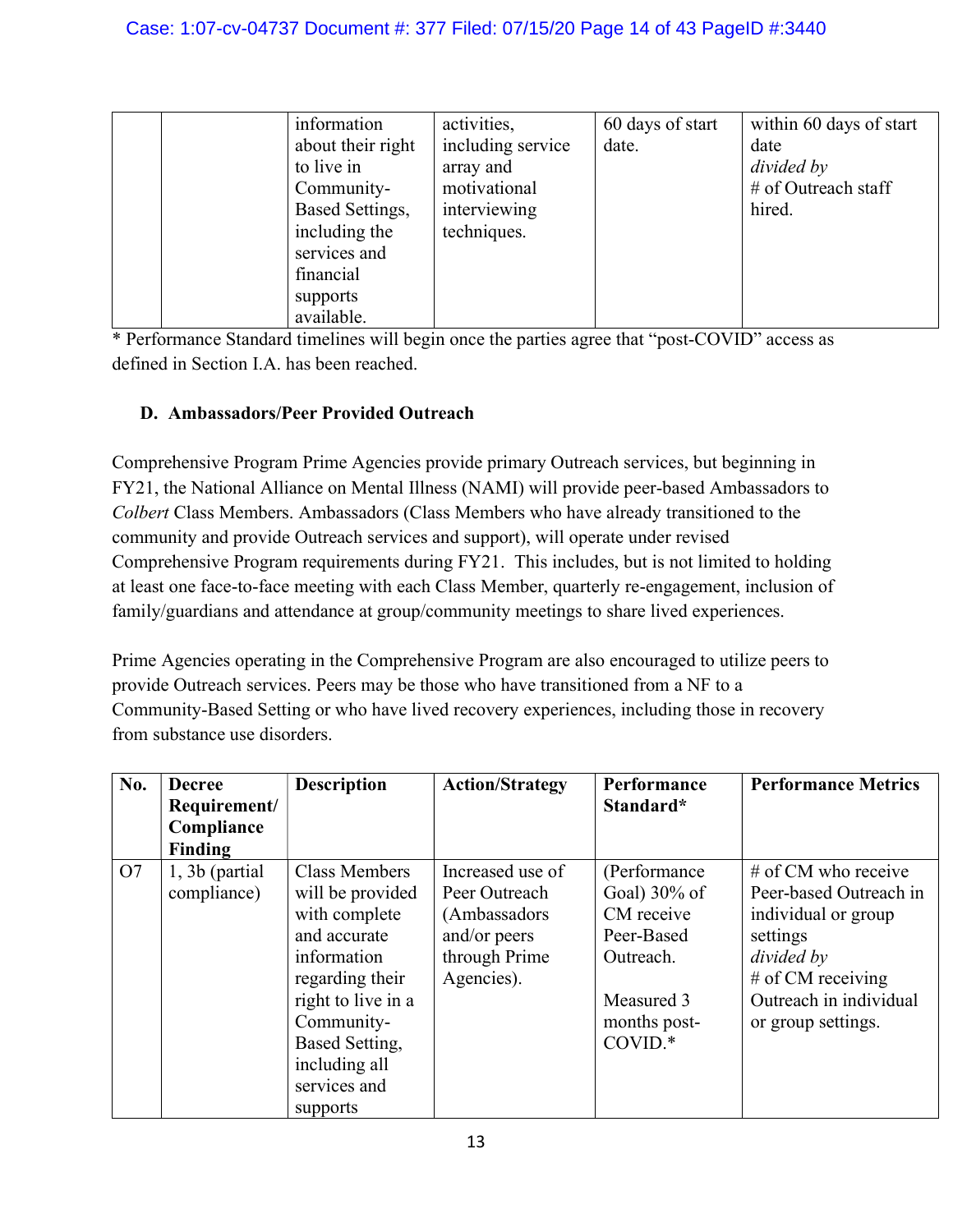|  | available, and     |  |  |
|--|--------------------|--|--|
|  | will conduct       |  |  |
|  | sufficient         |  |  |
|  | Outreach           |  |  |
|  | activities to meet |  |  |
|  | the required       |  |  |
|  | transitions.       |  |  |

\* Performance Standards will be determined at an agreed-upon time once COVID restrictions are lifted such that operations can fully resume.

# E. NF Interference/Non-Retaliation

Effective outreach requires access to NF residents, and the ability for Prime agencies and NAMI Ambassadors to have unimpeded, private communications with Class Members. Further, Prime agencies need NF administrations to keep them up to date on new admissions. In addition, pending proposed IDPH rules, NFs must display non-retaliation posters in common areas and provide information on how a Class Member can report retaliation when exploring (or declining) community transition. A complaint will result in IDPH survey staff conducting a review of the complaint and investigation, in which the NF must participate. If the complaint/investigation warrants, the NF will be required to submit a plan of correction to IDPH to address the issue.

| No.            | <b>Decree</b>     | <b>Description</b>   | <b>Action/Strategy</b> | Performance        | <b>Performance Metrics</b> |
|----------------|-------------------|----------------------|------------------------|--------------------|----------------------------|
|                | Requirement/      |                      |                        | Standard*          |                            |
|                | Compliance        |                      |                        |                    |                            |
|                | <b>Finding</b>    |                      |                        |                    |                            |
| O <sub>8</sub> | $1, 3b$ (partial) | <b>Class Members</b> | Send joint letter by   | 100% of NFs        | # of NFs who provide       |
|                | compliance);      | will be provided     | September 1, 2020      | provide full and   | monthly census             |
|                | $32$ (in          | with complete        | to NF                  | unimpeded          | information                |
|                | Transition        | and accurate         | administrators         | access to CM       | divided by                 |
|                | section of        | information          | advising of their      | and their records, | $#$ of NFs.                |
|                | Requirements-     | regarding their      | obligation to          | including census   |                            |
|                | 1n                | right to live in a   | provide                | information.       | # of CM unable to be       |
|                | compliance)       | Community-           | unimpeded access       |                    | contacted due to NF        |
|                |                   | Based Setting,       | to Comprehensive       |                    | interference/barrier       |
|                |                   | including all        | Program agencies       |                    | divided by                 |
|                |                   | services and         | to Class Members       |                    | # of unduplicated CMs      |
|                |                   | supports             | and relevant           |                    | who should have had        |
|                |                   | available, and       | information,           |                    | an attempted contact.      |
|                |                   | will conduct         | including              |                    |                            |
|                |                   | sufficient           | admission/census       |                    | # of CM records            |
|                |                   | Outreach             | information.           |                    | unable to be obtained      |
|                |                   | activities to meet   | Follow-up will be      |                    | due to NF                  |
|                |                   | the required         | conducted as           |                    | interference/barrier       |
|                |                   | transitions; Class   | necessary.             |                    | divided by                 |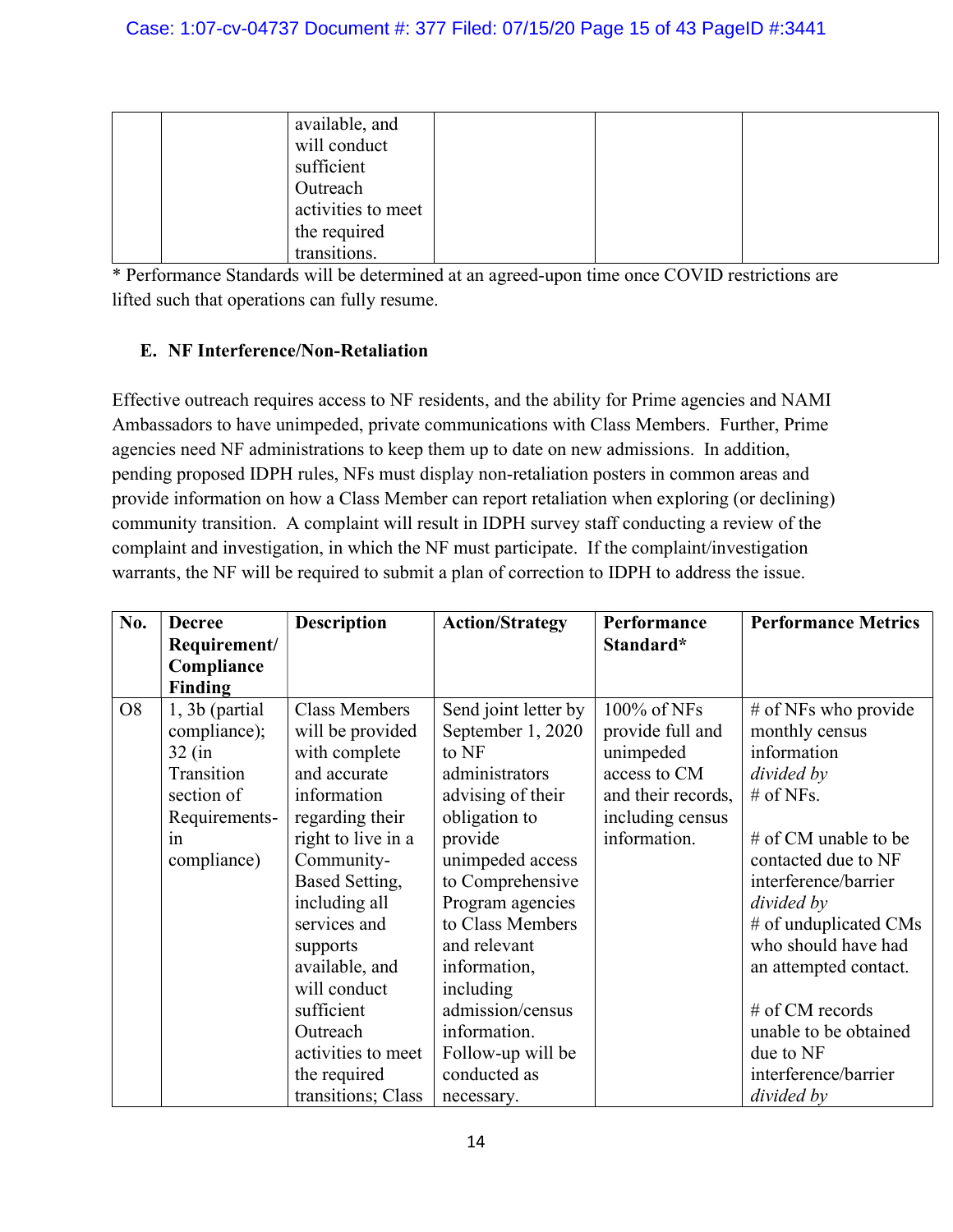#### Case: 1:07-cv-04737 Document #: 377 Filed: 07/15/20 Page 16 of 43 PageID #:3442

|                | Members shall    |                         |                   | # of CM records         |
|----------------|------------------|-------------------------|-------------------|-------------------------|
|                | not be pressured |                         |                   | requested.              |
|                | or retaliated    |                         |                   |                         |
|                | against for      |                         |                   |                         |
|                | seeking          |                         |                   |                         |
|                | community-       |                         |                   |                         |
|                | based            |                         |                   |                         |
|                | placements.      |                         |                   |                         |
|                |                  |                         |                   |                         |
| O <sub>9</sub> |                  | Enhanced non-           | 100% of CM        | # of CM who sign        |
|                |                  | retaliation             | who sign (or      | Informed Consent with   |
|                |                  |                         |                   | enhanced non-           |
|                |                  | language in             | verbally agree    |                         |
|                |                  | <b>Informed Consent</b> | to) Informed      | retaliation information |
|                |                  | form.                   | Consent receive   | and ways to report      |
|                |                  |                         | enhanced non-     | divided by              |
|                |                  |                         | retaliation       | # of CM who agree to    |
|                |                  |                         | information and   | sign Informed           |
|                |                  |                         | ways to report.   | Consent.                |
|                |                  |                         |                   |                         |
|                |                  |                         |                   |                         |
| O10            |                  | Poster for display      | 100% of NFs       | $#$ of NFs that display |
|                |                  | in NFs.                 | display poster in | non-retaliation poster  |
|                |                  |                         | common area.      | divided by              |
|                |                  |                         |                   | # of NFs sent poster.   |
|                |                  |                         |                   |                         |
| O11            |                  | Display of poster       | Upon              | # of NFs with non-      |
|                |                  | included as             | establishment of  | compliance findings     |
|                |                  | compliance              | compliance        | based on failure to     |
|                |                  | measure.^               | measure, 100%     | display                 |
|                |                  |                         | of NFs display    | divided by              |
|                |                  |                         |                   |                         |
|                |                  |                         | poster in         | # of NFs.               |
|                |                  |                         | compliance with   |                         |
|                |                  |                         | requirement.      |                         |
|                |                  |                         |                   |                         |

\* Performance Standard timelines will begin once the parties agree that "post-COVID" access as defined in Section I.A. has been reached.

 $^{\wedge}$  May require amendment to the Illinois Administrative Code.

# F. Tracking and Reporting

Prime Agencies are responsible for timely reporting of various Outreach activities and outcomes to ensure that Class Members receive Outreach and information at an appropriate frequency. All Outreach attempts and outcomes are required to be submitted to UIC-CON within 48 hours of the attempt. In addition, summary reports are submitted to UIC-CON on a quarterly basis. All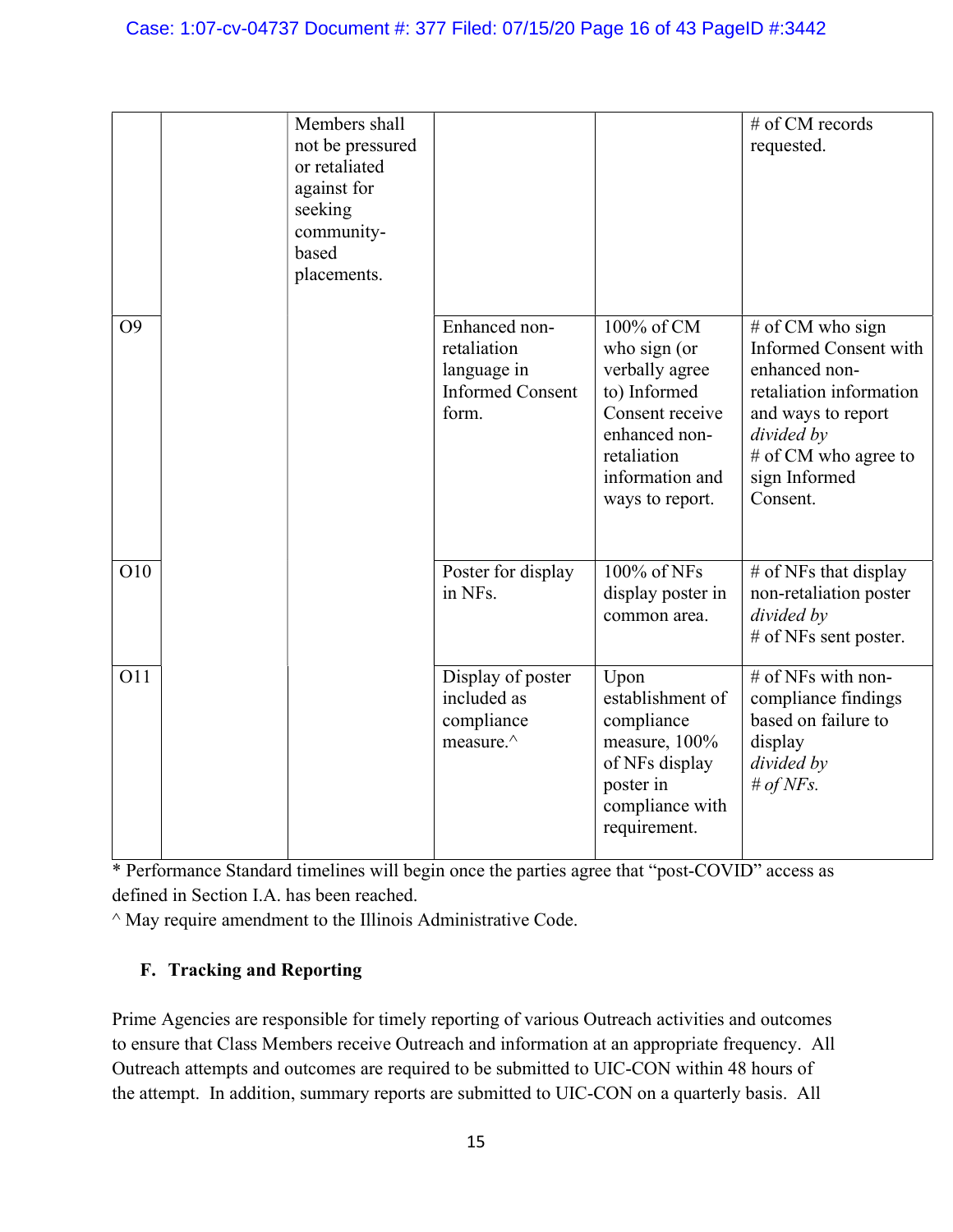data on Outreach is separated for New Class Members (those admitted within the last 60 days) and Existing Class Members (Class Members post-60 days admission and who have had at least one initial Outreach attempt).

| No. | <b>Decree</b>                    | <b>Description</b>                                                                                                                                                                                                               | <b>Action/Strategy</b>                                                                                                                                                                                                                                     | Performance                                                                              | <b>Performance Metrics</b>                                                                                                                  |
|-----|----------------------------------|----------------------------------------------------------------------------------------------------------------------------------------------------------------------------------------------------------------------------------|------------------------------------------------------------------------------------------------------------------------------------------------------------------------------------------------------------------------------------------------------------|------------------------------------------------------------------------------------------|---------------------------------------------------------------------------------------------------------------------------------------------|
|     | Requirement/                     |                                                                                                                                                                                                                                  |                                                                                                                                                                                                                                                            | <b>Standard</b>                                                                          |                                                                                                                                             |
|     | Compliance                       |                                                                                                                                                                                                                                  |                                                                                                                                                                                                                                                            |                                                                                          |                                                                                                                                             |
|     | Finding                          |                                                                                                                                                                                                                                  |                                                                                                                                                                                                                                                            |                                                                                          |                                                                                                                                             |
| O12 | $1, 3b$ (partial)<br>compliance) | <b>Class Members</b><br>will be provided<br>with complete<br>and accurate<br>information<br>regarding their<br>right to live in a<br>Community-<br>Based Setting,<br>including all<br>services and<br>supports<br>available, and | Overall Outreach<br>data will be<br>reported quarterly,<br>identifying all<br>Outreach attempts<br>and outcomes;<br>activity is also<br>updated routinely<br>as forms are<br>submitted so that<br>activity can be<br>monitored monthly<br>through the Data | $100\%$ of<br>Outreach<br>attempts and<br>outcomes<br>reported monthly<br>and quarterly. | # of Outreach attempts<br>and outcomes included<br>in monthly/quarterly<br>reports<br>divided by<br># of Outreach attempts<br>and outcomes. |
|     |                                  | will conduct<br>sufficient<br>Outreach<br>activities to meet<br>the required<br>transitions.                                                                                                                                     | Dashboard.<br>Data will be<br>reported separately<br>for New Class<br>Members and<br><b>Existing Class</b><br>Members.                                                                                                                                     |                                                                                          |                                                                                                                                             |

#### G. Financial Responsibility for Outreach

All costs associated with Outreach will continue to be borne by the Department of Human Services through the Comprehensive Program grants.

#### III. Assessment

#### A. Staffing Requirements and Training

All providers under the Comprehensive Program must have Assessors with appropriate qualifications: a Master's Degree in Counseling, Social Work or other highly-related field, who are supervised by a Licensed Practitioner of the Healing Arts (LPHA), Registered Nurse (RN) or Occupational Therapist (OT).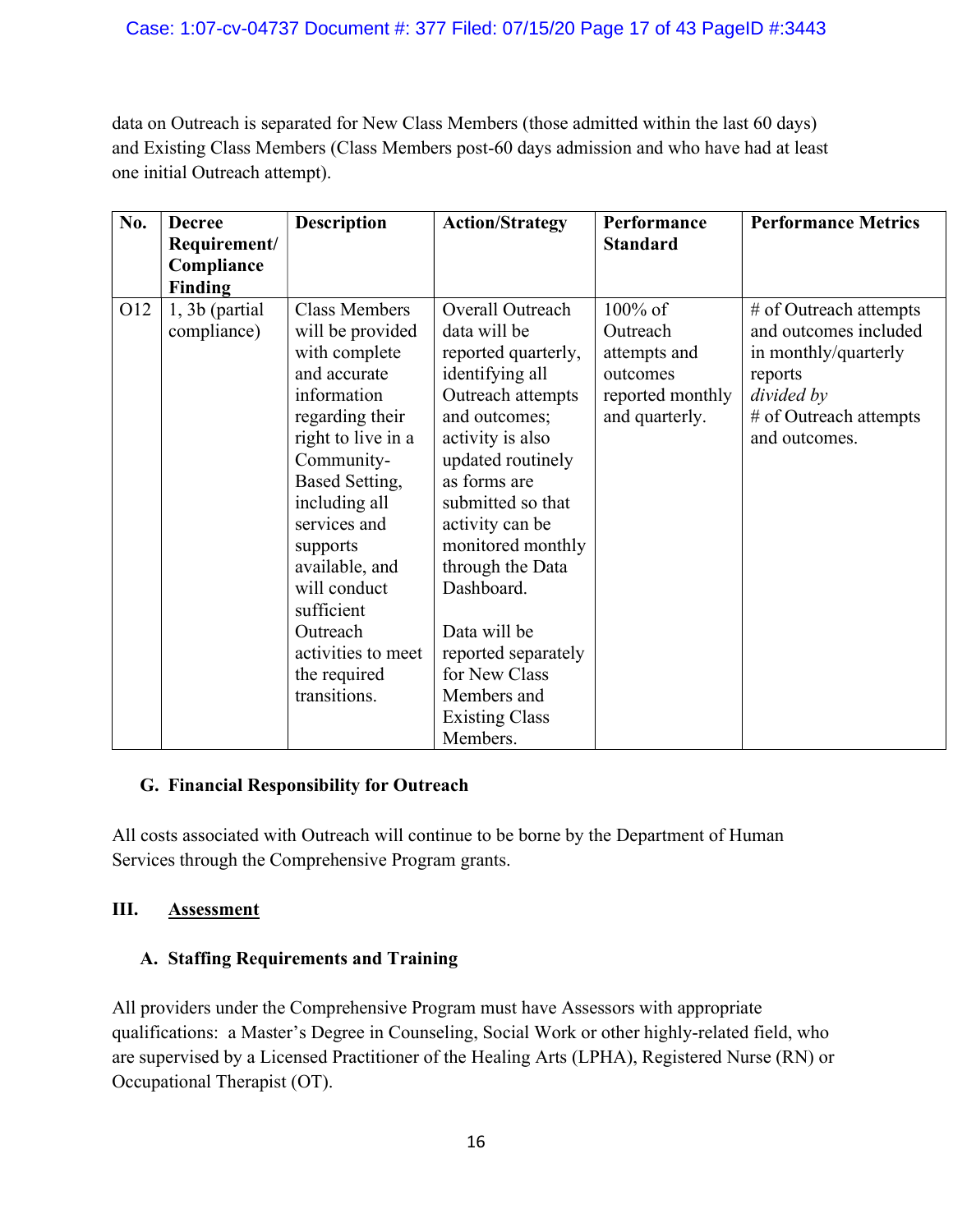In addition, training has been created to ensure proper clinical skills, Consent Decree adherence, and continuity in Assessments, and to educate and inform Assessment staff on best practices to engage Class Members both initially, and at appropriate frequencies to address concerns about transitioning to the Community. Assessment staff will also be trained on available services in the community. Assessment staff are required to complete the training and all training modules are recorded and available online.

| No.            | <b>Decree</b><br>Requirement/<br>Compliance<br>Finding | <b>Description</b>                                                                                                                                                                                                                                                                         | <b>Action/Strategy</b>                                                                                                                           | Performance<br>Standard*                                                                                                                                | <b>Performance Metrics</b>                                                                                                                                                                                                                            |
|----------------|--------------------------------------------------------|--------------------------------------------------------------------------------------------------------------------------------------------------------------------------------------------------------------------------------------------------------------------------------------------|--------------------------------------------------------------------------------------------------------------------------------------------------|---------------------------------------------------------------------------------------------------------------------------------------------------------|-------------------------------------------------------------------------------------------------------------------------------------------------------------------------------------------------------------------------------------------------------|
| A <sub>1</sub> | $7$ (in<br>compliance)                                 | Assessments<br>must be<br>conducted by<br>Qualified<br>Professionals.                                                                                                                                                                                                                      | All Assessments<br>must be conducted<br>by staff that meet<br>the qualifications<br>mandated by the<br>Comprehensive<br>Program<br>requirements. | 100% of CM<br>Assessments<br>conducted by<br>staff that meet<br>program<br>qualifications.                                                              | $#$ of Assessments<br>completed by staff who<br>meet Program<br>requirements<br>divided by<br># of Assessments<br>completed.                                                                                                                          |
| A2             | 7, 8c, 11<br>(Partial/Out of<br>Compliance)            | <b>Class Members</b><br>with concerns<br>will be engaged<br>at an appropriate<br>frequency, and<br>concerns will be<br>fully explored<br>and addressed<br>(for Class)<br>Members who<br>have not been<br>Assessed and<br>those that have<br>been approved<br>but oppose<br>transitioning). | Training and<br>education on<br>engagement,<br>information on<br><b>Class Member</b><br>concerns and how<br>to address will be<br>provided.      | 100% of<br>Assessment staff<br>completed<br>training within<br>60 days of start<br>date.<br>100% of CM<br>Assessments<br>conducted by<br>trained staff. | $#$ of Assessment Staff<br>who have completed all<br>training within 60 days<br>of start date<br>divided by<br># of Assessment staff<br>hired.<br># of Assessments<br>completed by trained<br>staff<br>divided by<br>$#$ of Assessments<br>completed. |

\* Performance Standard timelines will begin once the parties agree that "post-COVID" access as defined in Section I.A. has been reached.

#### B. Timing/Frequency and Completion

The timing and frequency of Assessments are mandated for all providers:

• Initial Assessments (the first Assessment for a Class Member, typically after a positive Outreach outcome) must be attempted conducted within 14 days of referral by Outreach staff;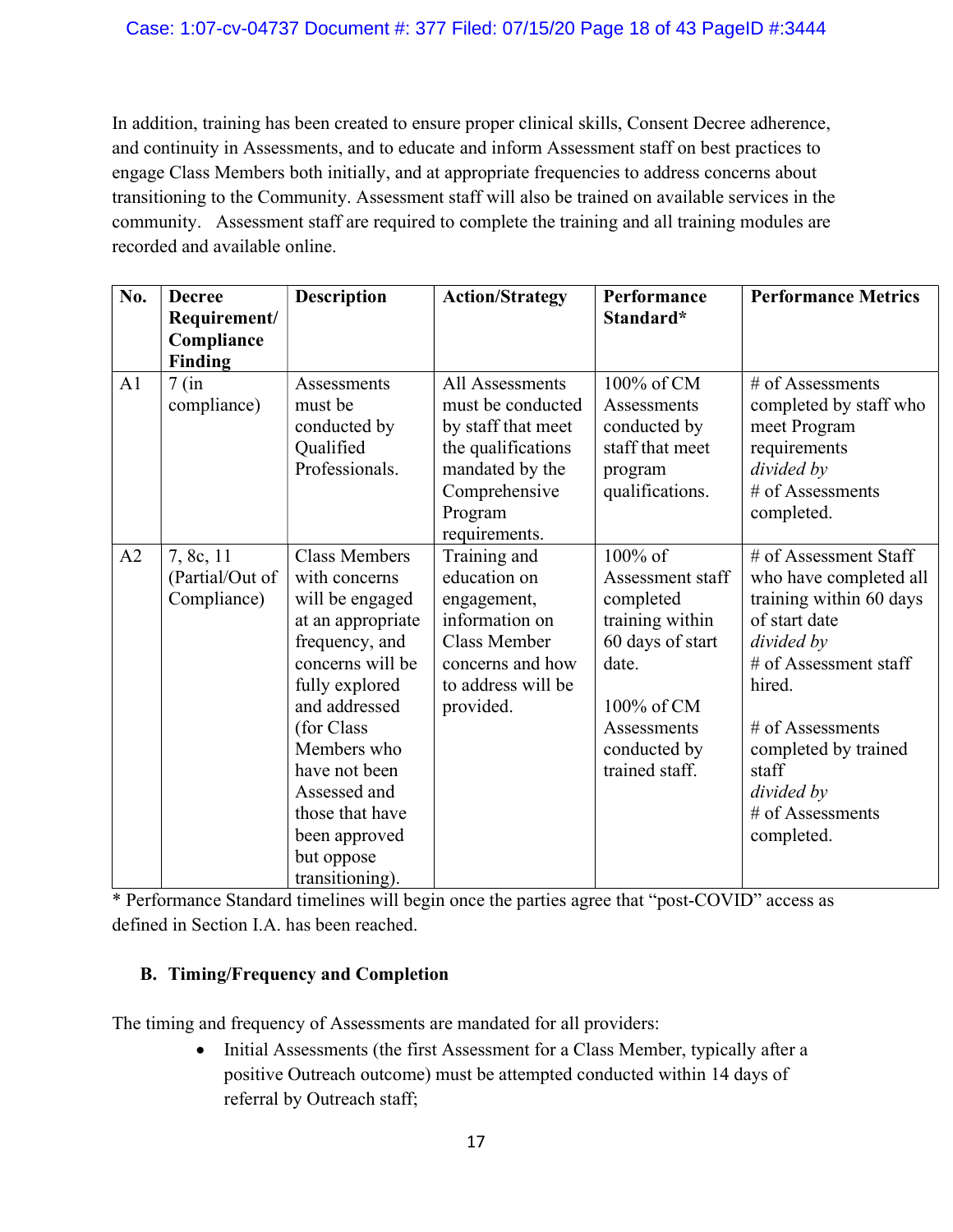- Assessments must be updated at least annually;
- Any Class Member may request an Assessment at any time, up to four times per year (quarterly). For all such requests, the Assessment must be attempted within 14 days of the request.

All Assessments must include the following:

- A review of the Class Member's medical record;
- Face-to-face interviews with the Class Member, and face-to-face or telephonic interviews with other contacts (family, friends, guardian) and key facility staff to gain insight into the strengths and needs of the Class Member, with documentation of involvement;
- A full clinical write-up with transition recommendations, including clear and specific goals for Class Members not recommended for transition; and
- Notice to the Class Member of appeal rights should they disagree with the Assessment outcome.

| No.            | <b>Decree</b><br>Requirement/                                                      | <b>Description</b>                                                                                                                                                                                                                                                                                                                                                                       | <b>Action/Strategy</b>                                                            | Performance<br>Standard*                                                                                                                                 | <b>Performance Metrics</b>                                                                                                                                                                                                                                                                                                                                                                                                      |
|----------------|------------------------------------------------------------------------------------|------------------------------------------------------------------------------------------------------------------------------------------------------------------------------------------------------------------------------------------------------------------------------------------------------------------------------------------------------------------------------------------|-----------------------------------------------------------------------------------|----------------------------------------------------------------------------------------------------------------------------------------------------------|---------------------------------------------------------------------------------------------------------------------------------------------------------------------------------------------------------------------------------------------------------------------------------------------------------------------------------------------------------------------------------------------------------------------------------|
|                | Compliance                                                                         |                                                                                                                                                                                                                                                                                                                                                                                          |                                                                                   |                                                                                                                                                          |                                                                                                                                                                                                                                                                                                                                                                                                                                 |
|                | <b>Finding</b>                                                                     |                                                                                                                                                                                                                                                                                                                                                                                          |                                                                                   |                                                                                                                                                          |                                                                                                                                                                                                                                                                                                                                                                                                                                 |
| A <sub>3</sub> | 5d, 6b, 8c, 9,<br>$11, 13$ (in<br>compliance/<br>Partial/<br>out of<br>compliance) | <b>Class Members</b><br>shall be<br>approached with<br>appropriate<br>frequency;<br>Assessments<br>shall be<br>conducted<br>annually for<br>consenting Class<br>Members;<br>Assessments<br>shall address<br><b>Class Member</b><br>concerns (both<br>those who are<br>pre-Assessment<br>and those who<br>have been<br>approved for<br>transition but<br>decline to move);<br>Assessments | Conduct initial<br>Assessments<br>within 14 days of<br>referral from<br>Outreach. | (Performance<br>Goal) 95% of<br>initial<br>Assessments<br>timely<br>attempted/<br>completed with<br>CM consent.<br>Measured 3<br>months post-<br>COVID.* | $\overline{\#}$ of initial Assessments<br>attempted within 14<br>days of referral from<br>Outreach<br>divided by<br># of Assessments<br>referred from Outreach.<br># of initial Assessments<br>attempted after referral<br>from Outreach<br>divided by<br># of referrals from<br>Outreach.<br># of initial Assessments<br>completed within 14<br>days of referral from<br>Outreach<br>divided by<br>#referred from<br>Outreach. |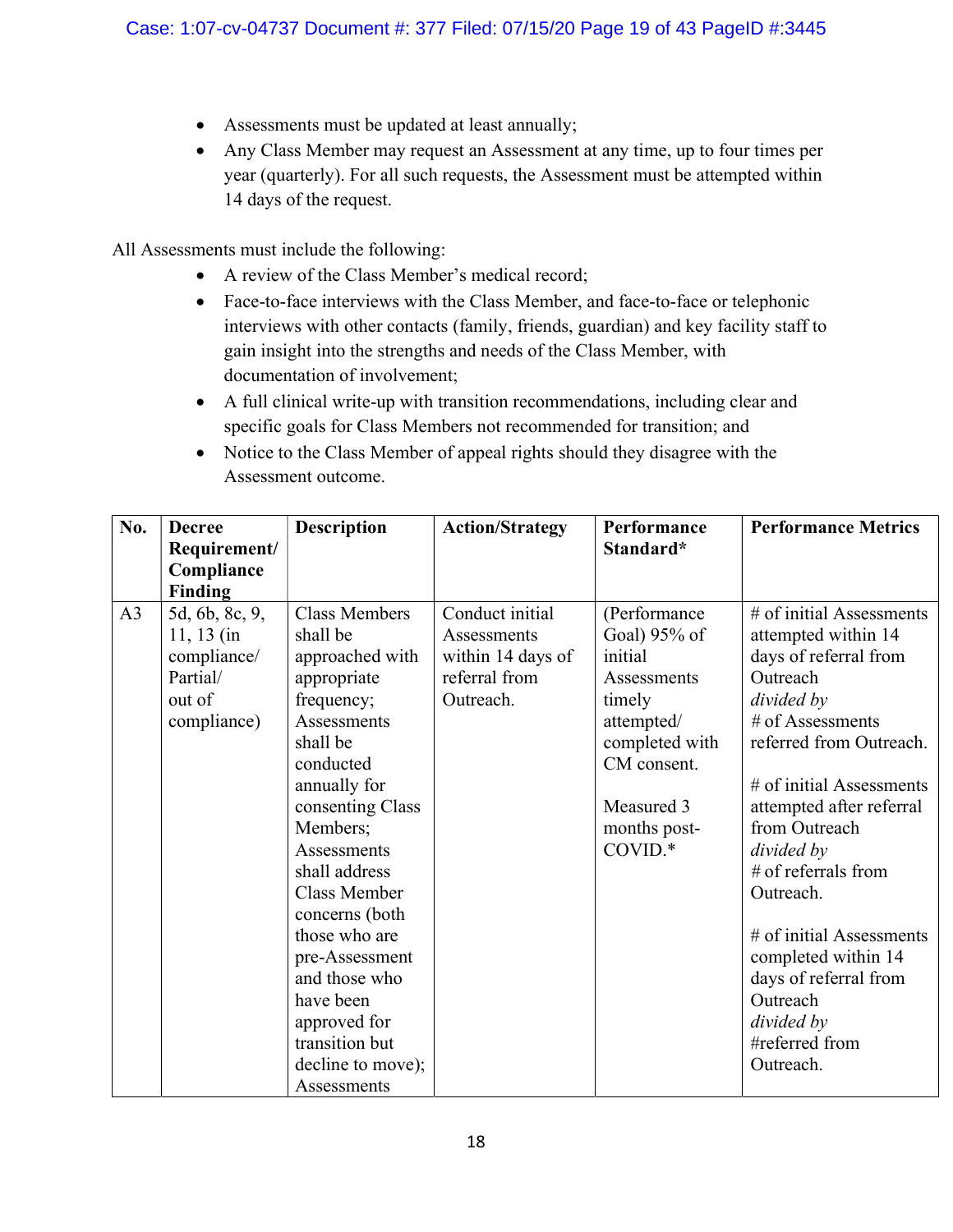# Case: 1:07-cv-04737 Document #: 377 Filed: 07/15/20 Page 20 of 43 PageID #:3446

| A <sub>4</sub> | shall be timely<br>and not delay the<br>development of a<br>Class Member's<br>Service Plan; and<br>Assessments<br>shall be<br>sufficient to | Timely annual                                                          | (Performance                                                                                                                              | # of initial Assessments<br>completed after referral<br>from Outreach<br>divided by<br># of referrals from<br>Outreach.<br># of annual                                                                                                                                                                                                                                                                                                |
|----------------|---------------------------------------------------------------------------------------------------------------------------------------------|------------------------------------------------------------------------|-------------------------------------------------------------------------------------------------------------------------------------------|---------------------------------------------------------------------------------------------------------------------------------------------------------------------------------------------------------------------------------------------------------------------------------------------------------------------------------------------------------------------------------------------------------------------------------------|
|                | meet transition<br>benchmarks.                                                                                                              | Assessments.                                                           | Goal) 95% of<br>annual<br>Assessments<br>timely<br>attempted/<br>completed with<br>CM consent.<br>Measured 3<br>months post-<br>$COVID.*$ | Assessments attempted<br>by due date<br>divided by<br># of annual<br>Assessments due.<br># of annual<br>Assessments attempted<br>divided by<br># of annual<br>Assessments due.<br># of annual<br>Assessments completed<br>by due date<br>divided by<br># of Class Members<br>who consent to annual<br>Assessment.<br># of annual<br>Assessments completed<br>divided by<br># of Class Members<br>who consent to annual<br>Assessment. |
| A <sub>5</sub> |                                                                                                                                             | Quarterly<br>Assessments as<br>requested within<br>14 days of request. | (Performance<br>Goal) 95% of<br>requested<br>quarterly<br>Assessments<br>timely<br>attempted/<br>completed with<br>CM consent.            | # of requested quarterly<br>Assessments completed<br>within 14 days of<br>request<br>divided by<br>$#$ of quarterly<br>Assessments requested.<br># of requested quarterly<br>Assessments completed<br>divided by                                                                                                                                                                                                                      |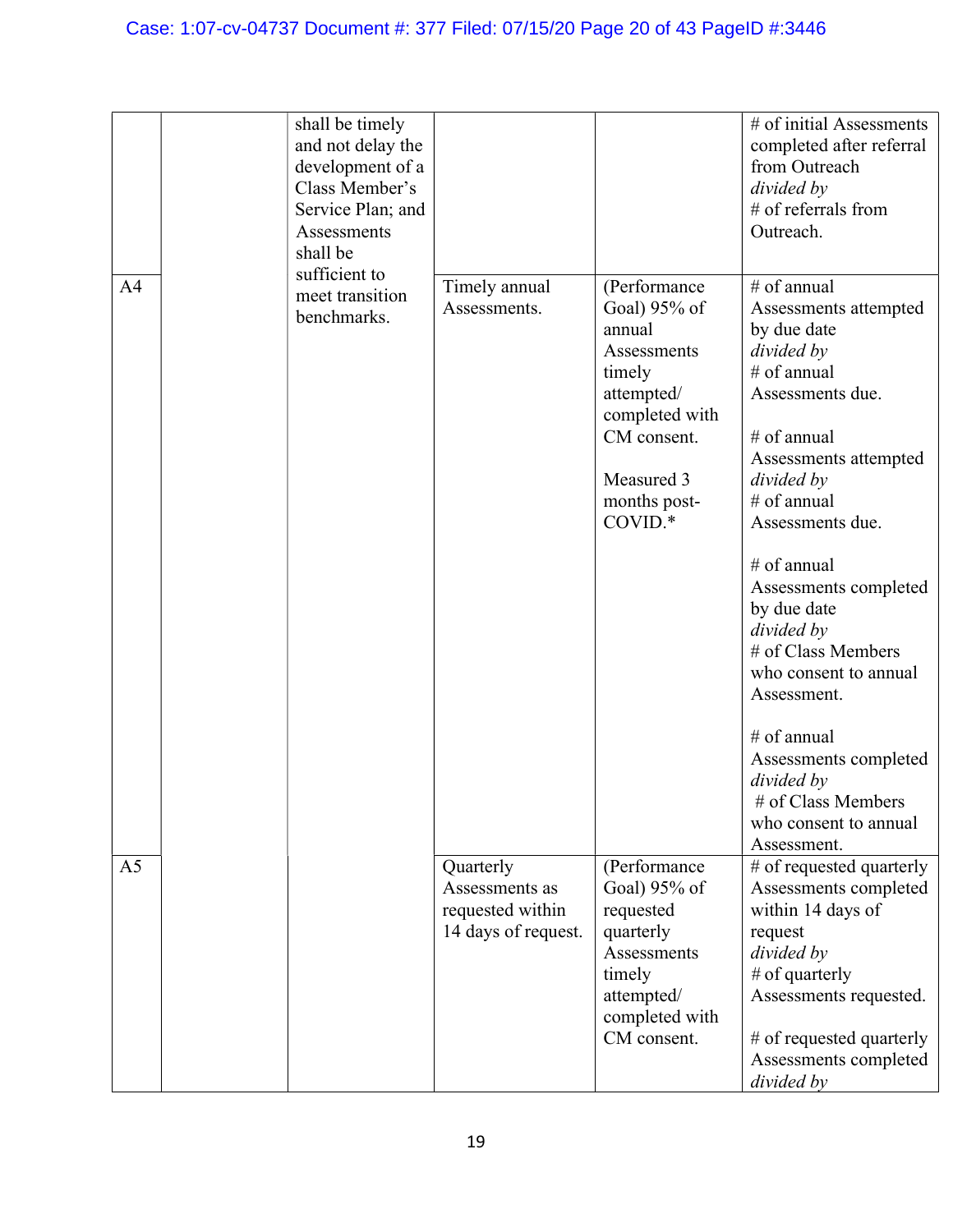|  |  | Measured 3   | $\#$ of requested quarterly |
|--|--|--------------|-----------------------------|
|  |  | months post- | Assessments.                |
|  |  | $COVID.*$    |                             |
|  |  |              |                             |

## C. Class Members with Diagnosis of Dementia

Class Members are to be Assessed at least annually, with the exception of those who have severe dementia or other significant and progressive cognitive disorder who is unlikely to improve. As with the Outreach process, any Class Member with dementia or a progressive cognitive disorder will continue to receive an annual Assessment until such time as the diagnosis is confirmed by a physician consistent with the separate requirements under Decree Requirement 20, which is further addressed in the Service Plan section below. Upon such confirmation, the Class Member will no longer be approached for an annual Assessment and will be removed from Class Member lists.

| No. | <b>Decree</b>  | <b>Description</b>   | <b>Action/Strategy</b> | Performance      | <b>Performance Metrics</b> |
|-----|----------------|----------------------|------------------------|------------------|----------------------------|
|     | Requirement/   |                      |                        | Standard*        |                            |
|     | Compliance     |                      |                        |                  |                            |
|     | <b>Finding</b> |                      |                        |                  |                            |
| A6  | 6b             | <b>Class Members</b> | Develop an             | Definition (once | # of CM who meet           |
|     |                | who consent will     | operational            | established and  | operational definition     |
|     |                | receive annual       | definition and         | implemented) is  | divided by                 |
|     |                | Assessments          | application            | applied          | # of CM confirmed for      |
|     |                | unless they have     | parameters for         | appropriately    | "severe dementia or        |
|     |                | been determined      | "severe dementia       | 100% of the      | other significant and      |
|     |                | by a medical         | or other significant   | time.            | progressive cognitive      |
|     |                | doctor to have       | and progressive        |                  | disorder who is            |
|     |                | severe dementia      | cognitive disorder     |                  | unlikely to improve."      |
|     |                | or other             | who is unlikely to     |                  |                            |
|     |                | significant,         | improve" and           |                  |                            |
|     |                | progressive and      | present to the         |                  |                            |
|     |                | unlikely to          | Court Monitor and      |                  |                            |
|     |                | improve              | Parties for            |                  |                            |
|     |                | cognitive            | feedback.              |                  |                            |
| A7  |                | disorder.            | Engage                 | 50% of CM with   | # of CM whose severe       |
|     |                |                      | independent            | suspicion or     | dementia/cognitive         |
|     |                |                      | physician through      | diagnosis of     | disorder diagnoses are     |
|     |                |                      | Neuropsych             | severe           | reviewed by                |
|     |                |                      | Service provider to    | dementia/cogniti | independent medical        |
|     |                |                      | verify diagnoses of    | ve disorder have | physician                  |
|     |                |                      |                        | independent      | divided by                 |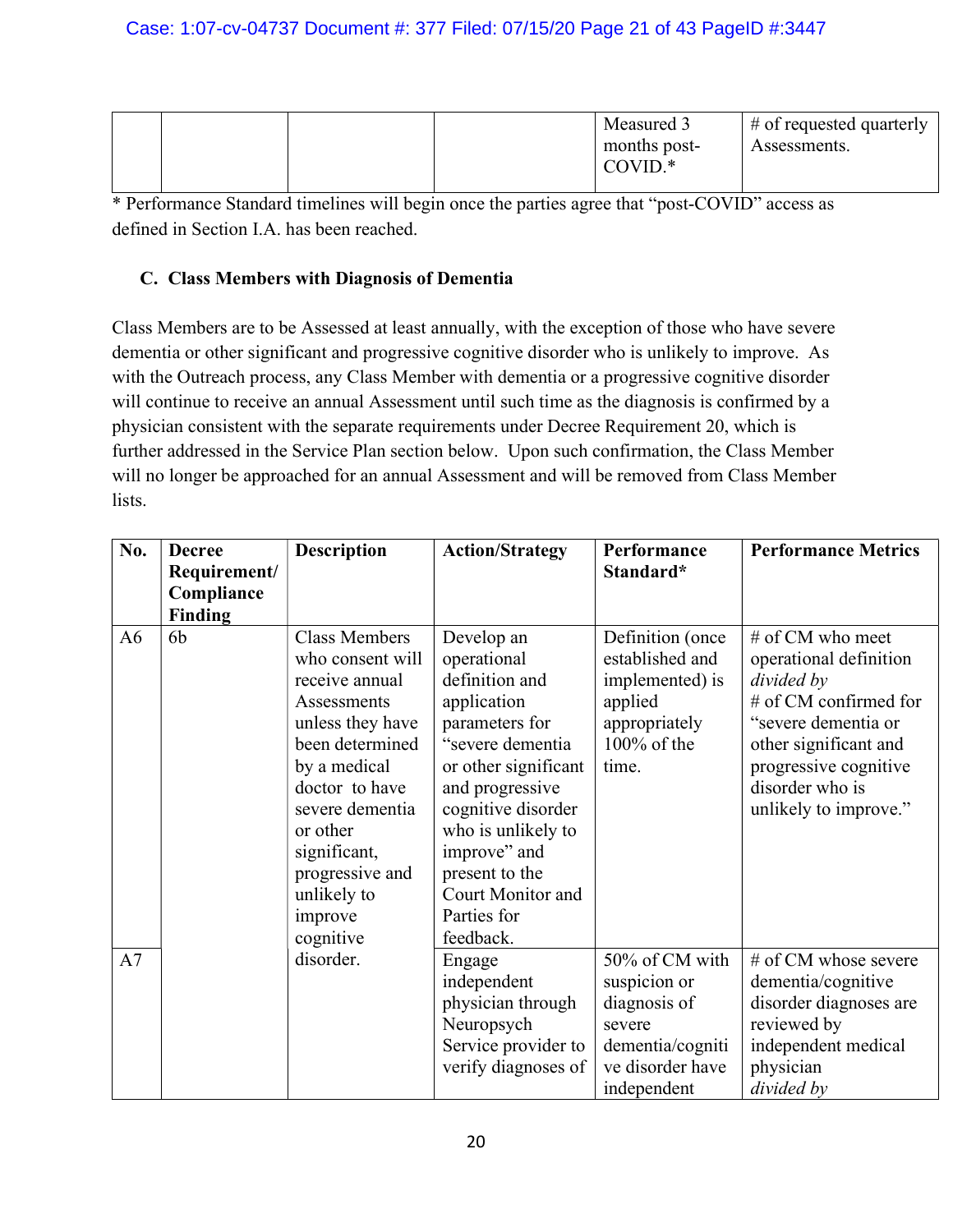|  | dementia/cognitive | physician       | # of CM with suspected |
|--|--------------------|-----------------|------------------------|
|  | disorder.          | confirmation of | or diagnosed severe    |
|  |                    | diagnosis.      | dementia/cognitive     |
|  |                    |                 | disorders.             |
|  |                    | To be measured  |                        |
|  |                    | beginning 3     |                        |
|  |                    | months post-    |                        |
|  |                    | COVID.          |                        |

#### D. Reporting and Tracking of Data and Outcomes

Comprehensive Program Agencies are required to track all Assessment data and outcomes for all Class Members. This includes information that is separated by the type of Assessment - initial, annual, or Class Member request. Assessment data must be reported within 7 days of either the attempt (if unsuccessful) or completion of the Assessment. Quarterly summary data reports are also required.

Prime Agencies are not mandated to conduct a specific number of Assessments, other than those required quarterly/annually. Rather, as all transition services from Outreach through Transition are conducted by a single Prime Agency, the agencies are expected to self-manage their caseloads to ensure transition targets are achieved.

| No. | <b>Decree</b>   | <b>Description</b> | <b>Action/Strategy</b> | Performance     | <b>Performance Metrics</b> |
|-----|-----------------|--------------------|------------------------|-----------------|----------------------------|
|     | Requirement/    |                    |                        | Standard*       |                            |
|     | Compliance      |                    |                        |                 |                            |
|     | Finding         |                    |                        |                 |                            |
| A8  | 5d, 6b, 8c, 9,  | Assessments        | Submission of all      | $100\%$ of      | $#$ of Assessments         |
|     | 11, 13          | shall be           | Assessment             | Assessment data | submitted to UIC-          |
|     | (partial/out of | conducted          | outcomes and full      | reported;       | CON/DMH within 7           |
|     | compliance)     | annually; Class    | Assessments to         | $100\%$ of      | days                       |
|     |                 | Members who        | <b>UIC-CON/DMH</b>     | completed       | divided by                 |
|     |                 | either decline an  | within 7 days.         | Assessments     | # attempted/               |
|     |                 | Assessment or      |                        | submitted to    | completed                  |
|     |                 | who decline        |                        | UIC-CON within  | Assessments.               |
|     |                 | transition post-   |                        | 7 days.         |                            |
|     |                 | Assessment may     |                        |                 | # of completed             |
|     |                 | request a          |                        |                 | Assessments submitted      |
|     |                 | reassessment at    |                        |                 | to UIC-CON                 |
|     |                 | any time           |                        |                 | divided by                 |
|     |                 | (quarterly).       |                        |                 | # attempted/completed      |
|     |                 |                    |                        |                 | Assessments                |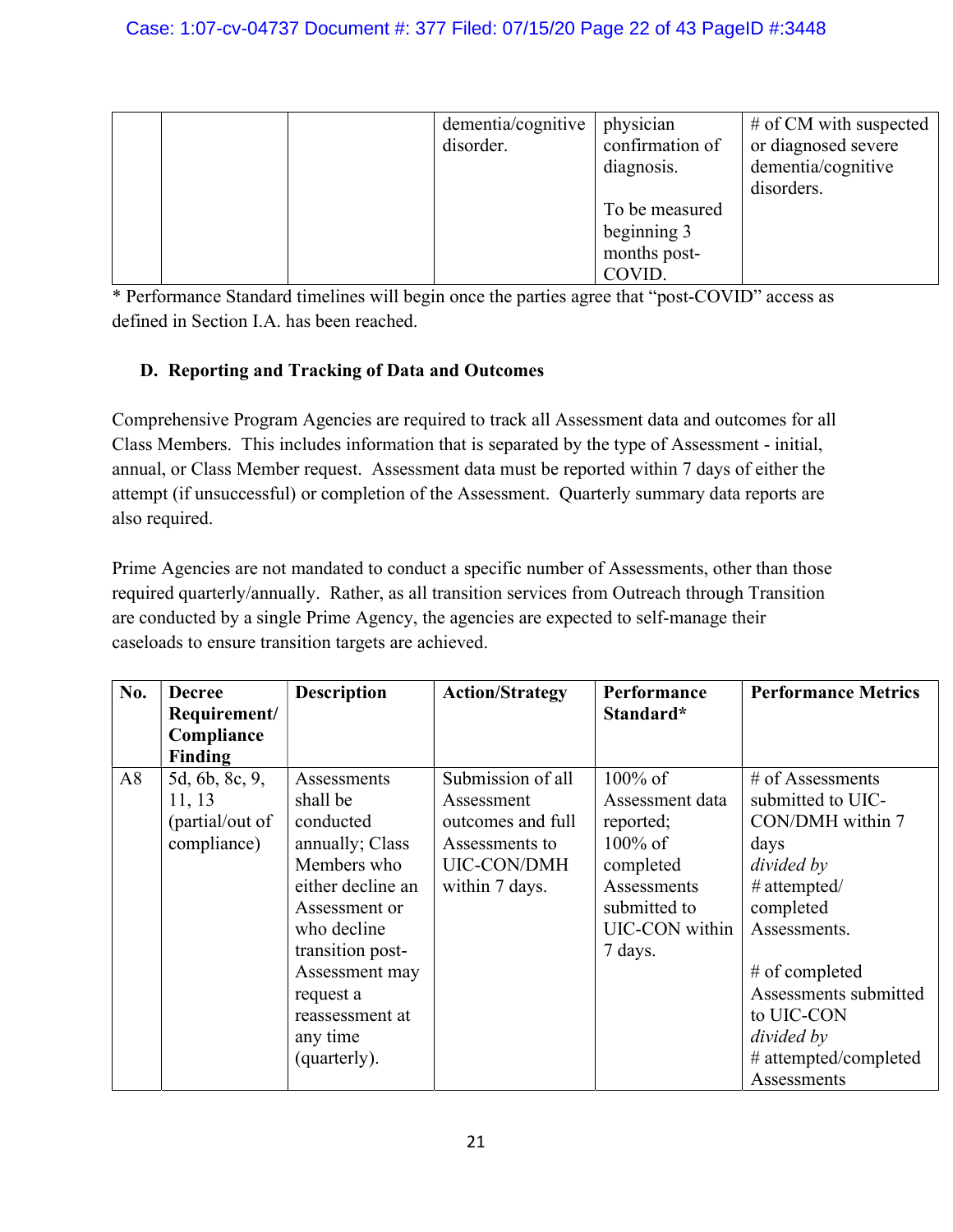## E. Quality Assurance

To ensure Assessments meet the stringent Comprehensive Program requirements, UIC-CON will be reviewing a minimum of one Assessment completed by each Assessor each month. Assessments are scored, and any Assessment that scores lower than 80% will be returned to the agency for revision and resubmission. Any Assessors that repeatedly fail to meet criteria will be referred for additional training and support. All data on Assessments will be tracked to reflect proficiency.

In addition, UIC-CON will conduct a conflict-free review of all Assessments in which the Class Member is not recommended for transition. In the event UIC-CON determines the Assessment does not support a not-recommended finding, it will be returned to the agency for a re-Assessment. If the re-Assessment continues to not recommend transition, UIC-CON and DMH may review, and if transition would be appropriate, reverse the Assessment outcome to "recommended for transition" and instruct the agency to proceed with transition activities.

| No.            | <b>Decree</b>   | <b>Description</b> | <b>Action/Strategy</b> | Performance        | <b>Performance Metrics</b> |
|----------------|-----------------|--------------------|------------------------|--------------------|----------------------------|
|                | Requirement/    |                    |                        | Standard*          |                            |
|                | Compliance      |                    |                        |                    |                            |
|                | <b>Finding</b>  |                    |                        |                    |                            |
| A <sup>9</sup> | $7, 8$ (for the | Assessments        | UIC-CON will           | (Performance       | $#$ of Assessments that    |
|                | requirement     | shall be           | review one             | Goal) $85\%$ of    | meet compliance            |
|                | that            | conducted by       | recommended and        | <b>Assessments</b> | standard                   |
|                | Assessments     | Qualified          | one not                | reviewed meet      | divided by                 |
|                | be conducted    | Professionals as   | recommended            | Comprehensive      | # of Assessments           |
|                | by Qualified    | defined under the  | Assessment from        | Program            | reviewed by UIC-CON.       |
|                | Professionals)  | Comprehensive      | each Assessor          | standards.         |                            |
|                | (in             | Program.^          | monthly and            |                    |                            |
|                | compliance)     |                    | require revisions      | 100% of revised    | $#$ of Assessors with      |
|                |                 |                    | for those that do      | Assessments meet   | sub-85% compliance         |
|                |                 |                    | not meet               | Comprehensive      | who submit revisions       |
|                |                 |                    | Comprehensive          | Program            | that meet $85%$            |
|                |                 |                    | Program standards.     | standards.         | compliance                 |
|                |                 |                    |                        |                    | divided by                 |
|                |                 |                    |                        |                    | # of Assessors with        |
|                |                 |                    |                        |                    | sub-85% compliance         |
|                |                 |                    |                        |                    | required to submit         |
|                |                 |                    |                        |                    | revisions.                 |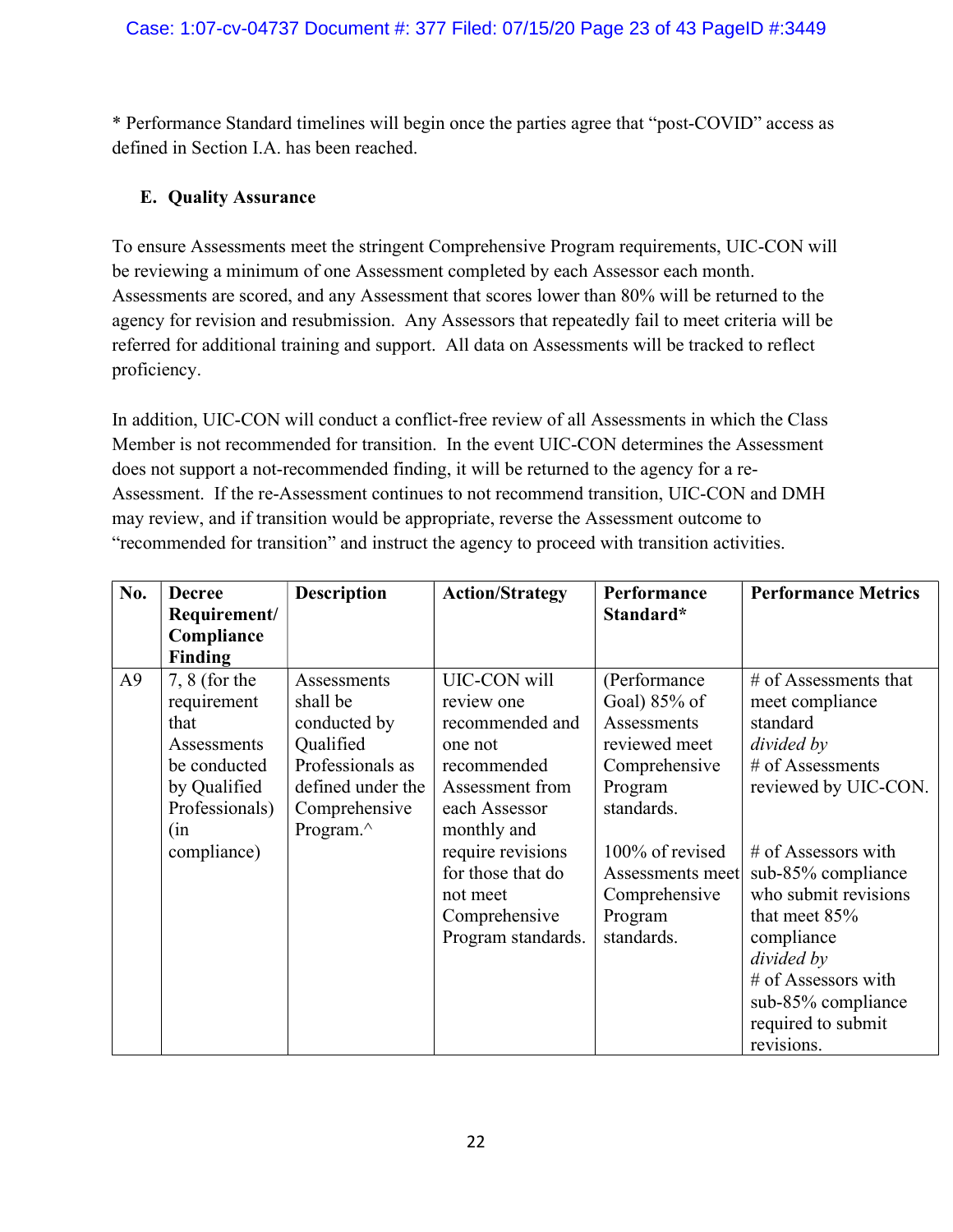| A10 | $7, 8$ (in  | Assessments       | UIC-CON to         | $100\%$ of not | $#$ of not recommended |
|-----|-------------|-------------------|--------------------|----------------|------------------------|
|     | compliance) | shall be          | review all not-    | recommended    | Assessments submitted  |
|     |             | conducted by      | recommended        | Assessments    | to UIC-CON             |
|     |             | Qualified         | Assessments; may   | submitted to   | divided by             |
|     |             | Professionals as  | be re-submitted or | UIC-CON for    | # of not recommended   |
|     |             | defined under the | overturned.        | review.        | Assessments.           |
|     |             | Comprehensive     |                    |                |                        |
|     |             | Program.          |                    | $100\%$ of     | $#$ of not recommended |
|     |             |                   |                    | overturned     | Assessments            |
|     |             |                   |                    | Assessments    | resubmitted/           |
|     |             |                   |                    | proceed to     | overturned             |
|     |             |                   |                    | transition.    | divided by             |
|     |             |                   |                    |                | $#$ of not recommended |
|     |             |                   |                    |                | Assessments reviewed   |
|     |             |                   |                    |                | by UIC-CON/DMH.        |

# IV. Service Planning

Significant changes to both creation of Service Plans and Quality Assurance protocols are included under the Comprehensive Program, which will continue for FY21.

# A. Service Plan Requirements

Under the Comprehensive Program, agencies are required to complete Service Plans that meet the following requirements:

- All Class Members who complete an Assessment must have a Service Plan completed within 45 days of the Assessment, and updated every 180 days at a minimum, or as needed based on changes to Class Member's skills, needs/preferences or circumstances;
- Service Plans must be person-centered and include documented input (including signatures were possible) from the Class Member, facility staff, family and/or guardians, as well as others as requested by the Class Member;
- Service Plans must include specific service, support, education, housing and employment strengths, needs, and desires of the Class Member, including in the following areas: functional status, psychosocial status, risk Assessments and mitigation strategies, medication status, healthcare utilization and community engagement. The Service Plan must contain goals and timelines for transition, and services and supports must not be limited by current capacity/availability;
- For Class Members not recommended to transition, the Service Plan must include goals and objectives in furtherance of transition; and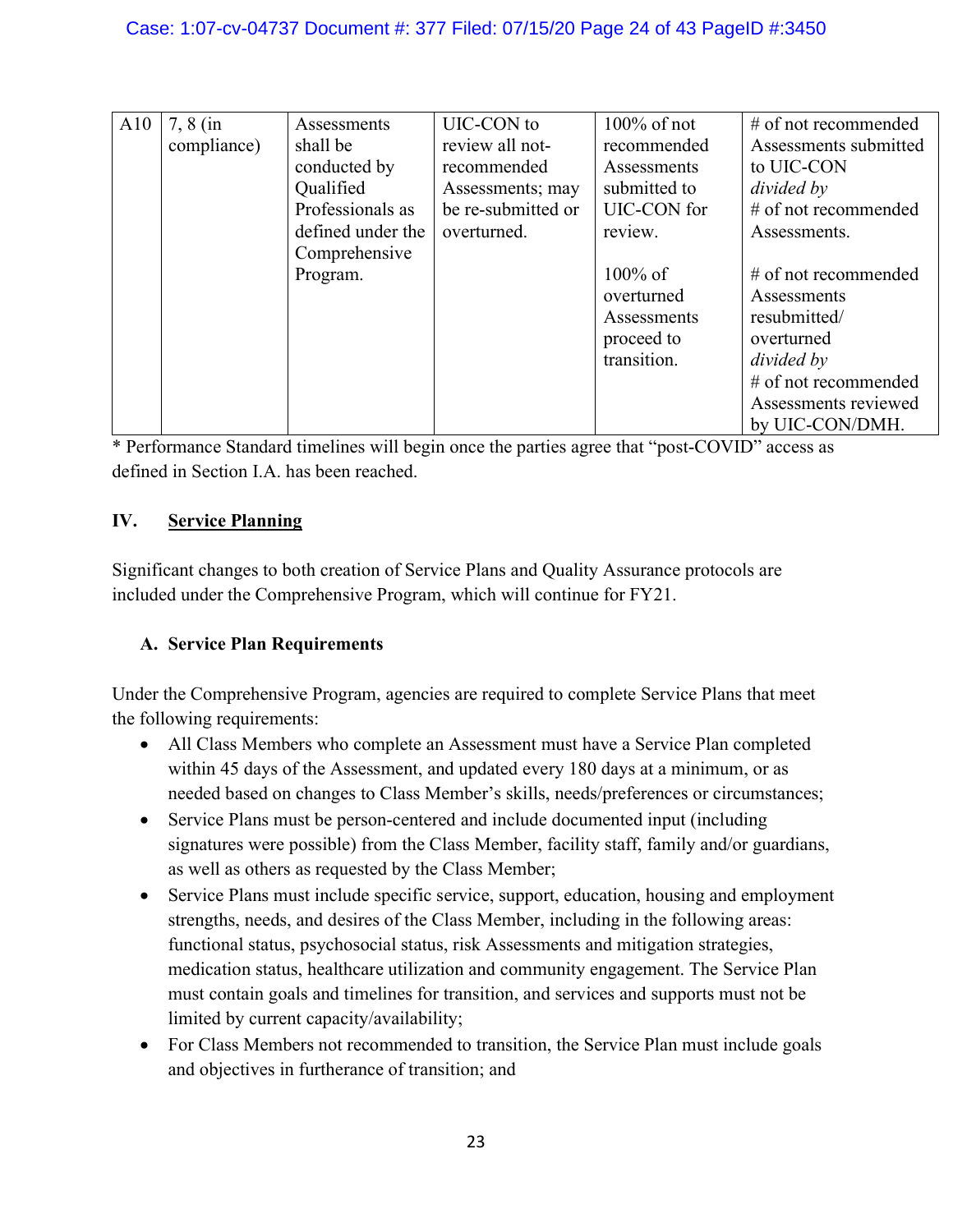- For Class Members recommended to transition but not recommended for PSH, services necessary for transition that are not available in PSH must be identified and should further include goals and objectives in furtherance of eventual transition to PSH where appropriate; and
- Provider agencies are required to provide SOAR assistance to Class Members without a sufficient income source and will be required to report on status and outcomes of all such Class Member SSI/SSDI applications and appeals.

| No.             | <b>Decree</b><br>Requirement/<br>Compliance<br>Finding | <b>Description</b>                                                                                                                                                                                                                                                           | <b>Action/Strategy</b>                                                                          | Performance<br>Standard*                                                                                                                | <b>Performance Metrics</b>                                                                                                                                                                                                                                                                   |
|-----------------|--------------------------------------------------------|------------------------------------------------------------------------------------------------------------------------------------------------------------------------------------------------------------------------------------------------------------------------------|-------------------------------------------------------------------------------------------------|-----------------------------------------------------------------------------------------------------------------------------------------|----------------------------------------------------------------------------------------------------------------------------------------------------------------------------------------------------------------------------------------------------------------------------------------------|
| SP <sub>1</sub> | 15b, 16b, 17,<br>18, 19, 20, 21,<br>22, 23             | <b>Service Plans</b><br>must be person<br>centered, include<br><b>Class Members</b><br>and others, be<br>promptly<br>developed and<br>contain services,<br>supports,<br>objectives and<br>goals; Service<br>Plans need not<br>be completed for<br>those Class<br>Members for | Service Plans must<br>be completed<br>within 45 days of<br>the completion of<br>the Assessment. | 100% of Service<br>Plans for<br>consenting CM<br>completed within<br>45 days of<br>Assessment.<br>Measured 3<br>months post-<br>COVID.* | <b>Service Plans</b><br>completed within 45<br>days of Assessment<br>divided by<br># of Service Plans due<br>(45 days post-<br>Assessment).<br><b>Service Plans</b><br>completed more than<br>45 days of Assessment<br>divided by<br># of Service Plans due<br>(45 days post-<br>Assessment) |
| SP <sub>2</sub> |                                                        | whom a<br>diagnosis of<br>dementia or<br>significant and<br>progressive<br>cognitive<br>impairment has<br>been confirmed<br>by an<br>independent<br>physician.                                                                                                               | Service Plans must<br>be updated every<br>180 days at a<br>minimum.                             | 100% of Service<br>Plans for<br>consenting CM<br>updated every<br>180 days.<br>Measured 3<br>months post-<br>COVID.*                    | # of Service Plans<br>updated within 180<br>days<br>divided by<br># of Service Plans due<br>for update (180 days<br>old).<br>Service Plans updated<br>after more than 180<br>days<br>divided by<br># of Service Plans due<br>for update (180 days<br>old).                                   |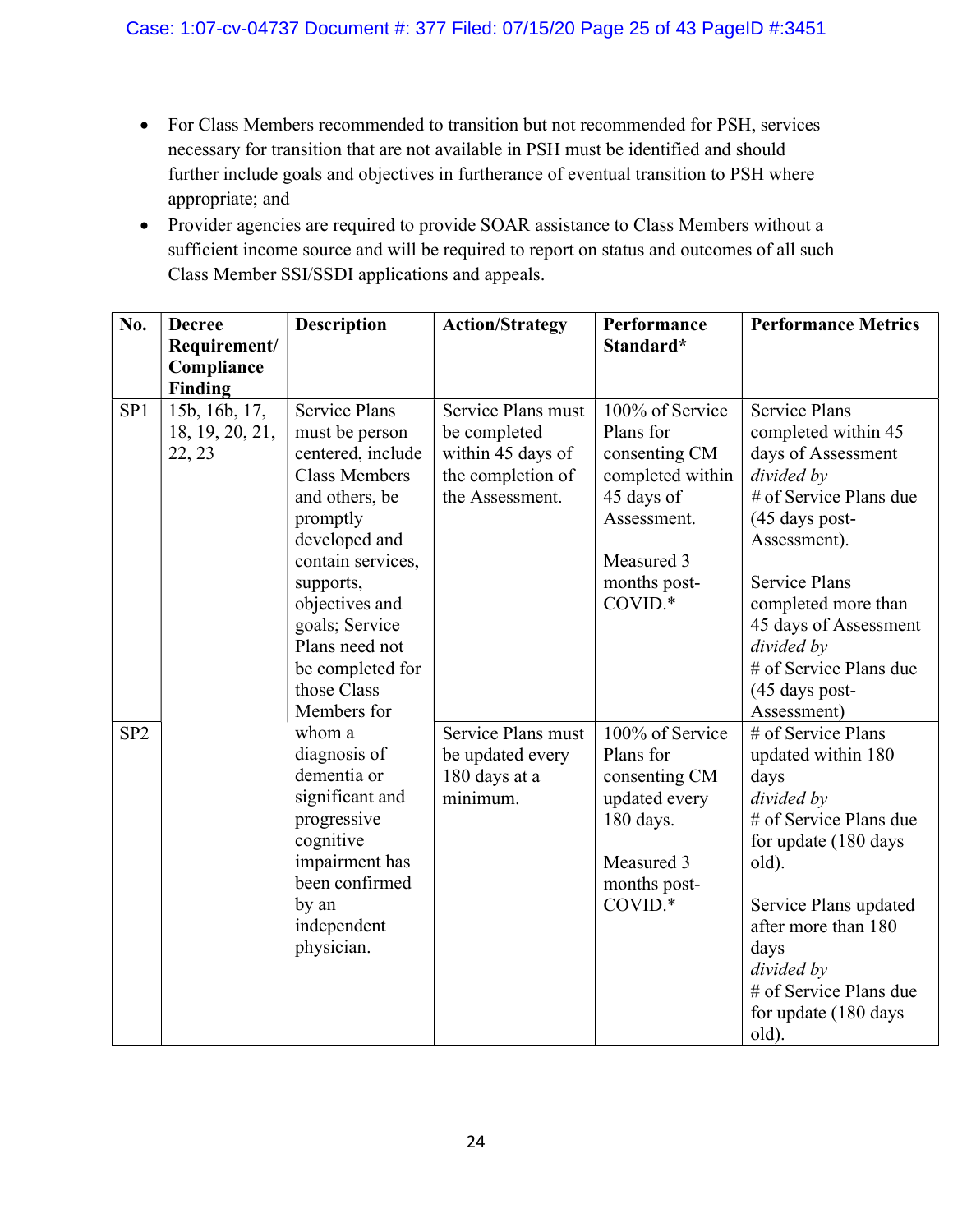| SP3             | <b>Transition Service</b><br>Plans must be<br>completed 14 days<br>prior to Transition.                                 | $100\%$ of<br>Transition<br>Service Plans for<br>consenting CM<br>completed within<br>14 days prior to<br>transition.<br>Measured 3<br>months post-<br>COVID.*                 | # of Transition Service<br>Plans completed 14<br>days prior to transition<br>divided by<br># of CM transitions.<br>Service Plans updated<br>less than 14 days prior<br>to transition<br>divided by<br># of CM transitions. |
|-----------------|-------------------------------------------------------------------------------------------------------------------------|--------------------------------------------------------------------------------------------------------------------------------------------------------------------------------|----------------------------------------------------------------------------------------------------------------------------------------------------------------------------------------------------------------------------|
| SP <sub>4</sub> | Service Plans must<br>be person-<br>centered, include<br>input from others,<br>include services,<br>supports and goals. | (Performance<br>Goal) 95% of<br>completed<br>Service Plans for<br>consenting CM<br>meet Program<br>requirements.<br>Measured 3<br>months post-<br>COVID.*                      | #/% Service Plans<br>reviewed by UIC-CON<br>that meet<br>Comprehensive<br>Program requirements<br>divided by<br># of Service Plans<br>reviewed by UIC-CON.                                                                 |
| SP <sub>5</sub> | <b>SOAR</b> services<br>must be provided<br>to assist Class<br>Members with no<br>income.                               | 100% of CM<br>who are in NFs<br>and on financial<br>holds are offered<br>SOAR services.                                                                                        | # of CM who are<br>offered SOAR services<br>divided by<br># of CM in NFs on<br>financial holds.                                                                                                                            |
| SP <sub>6</sub> |                                                                                                                         | (Performance<br>Goal) 85% of<br><b>Class Members</b><br>who consent to<br><b>SOAR</b> services<br>have SOAR<br>applications<br>submitted within<br>three months of<br>consent. | # of CM who consent<br>to SOAR services and<br>have applications<br>submitted within three<br>months<br>divided by<br># of CM who consent<br>to SOAR services.                                                             |

# B. Class Member Employment

In order to encourage Class Member interest and participation in employment activities, a number of strategies will be implemented in FY21, subject to procurement requirements (for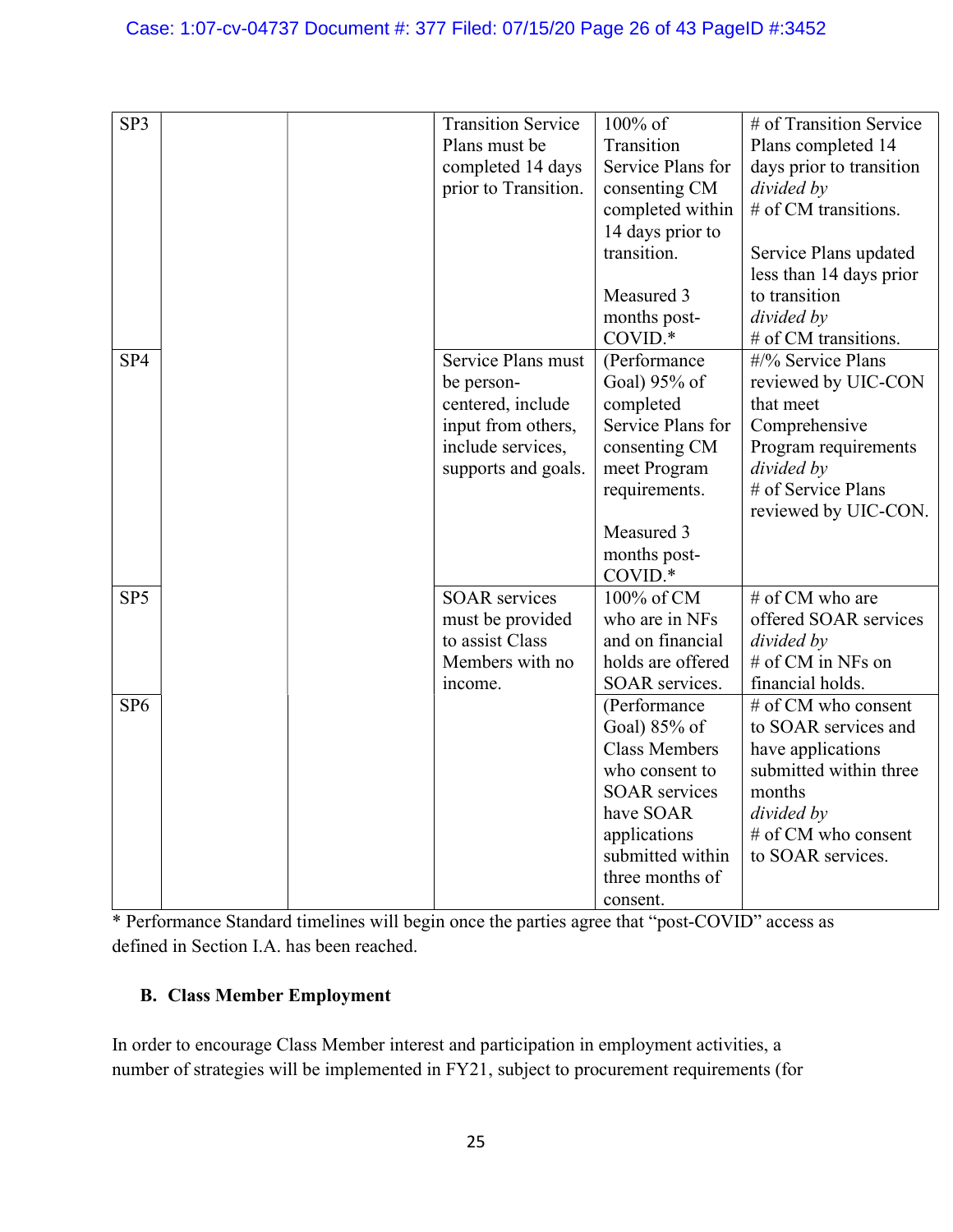more detailed information, see Employment section of the Capacity Growth Plan, incorporated by reference into this Implementation Plan):

- Monitor employment service teams to determine current capacity and need; work to increase teams (dependent on funding) if increased need is identified;
- Prime agencies receive an average of \$1000/transitioned Class Member to meet unanticipated expenses related to community living. In conjunction with Supported Housing, LI-HEAP, SNAP, and SafeLink, Class Members will be referred to DRS Vocational Rehabilitation Services for individualized assistance with securing community integrated employment. With an open DRS VR case, Class Members will be eligible for additional funding for interview clothes, footwear, outerwear, uniforms, corrective lenses or hearing devices, employment-related transportation costs, and other expenses related to obtaining or maintaining employment;
- Training and technical assistance will be provided to Prime agencies on Class Member employment abilities, opportunities, and the benefits of employment; and
- Provide additional on-line and provider-based resources for Class Members to educate them on the benefits of employment and dispel the myths regarding adverse effects of employment on SSI/SSDI benefits.

| No. | <b>Decree</b><br>Requirement/<br>Compliance | <b>Description</b>                                                                                                                                                                                       | <b>Action/Strategy</b>                                                                                                | Performance<br>Standard*                                                                                                                                                                                                                                              | <b>Performance Metrics</b>                                                                                                                          |
|-----|---------------------------------------------|----------------------------------------------------------------------------------------------------------------------------------------------------------------------------------------------------------|-----------------------------------------------------------------------------------------------------------------------|-----------------------------------------------------------------------------------------------------------------------------------------------------------------------------------------------------------------------------------------------------------------------|-----------------------------------------------------------------------------------------------------------------------------------------------------|
|     | Finding                                     |                                                                                                                                                                                                          |                                                                                                                       |                                                                                                                                                                                                                                                                       |                                                                                                                                                     |
| SP7 | $23$ (out of<br>compliance)                 | <b>Service Plans</b><br>must be person<br>centered,<br>including the<br>Class Member's<br>personal vision,<br>preferences,<br>strengths and<br>needs in home,<br>community, and<br>work<br>environments. | <b>Encourage Class</b><br>Members to<br>explore<br>employment<br>opportunities;<br>enhance<br>employment<br>supports. | (Performance)<br>Goal) $50\%$<br>increase<br>compared to<br>FY20 (estimated<br>$31)$ of CM<br>recommended to<br>Transition who<br>engage in<br>supported<br>employment/<br>vocational<br>rehabilitation<br>programs.<br>To be measured<br>3 months post-<br>$COVID.*$ | $#$ of CM who engage in<br>supported employment<br>or vocational<br>rehabilitation programs<br>divided by<br># of CM recommended<br>for Transition. |

\* Performance Standard timelines will begin once the parties agree that "post-COVID" access as defined in Section I.A. has been reached.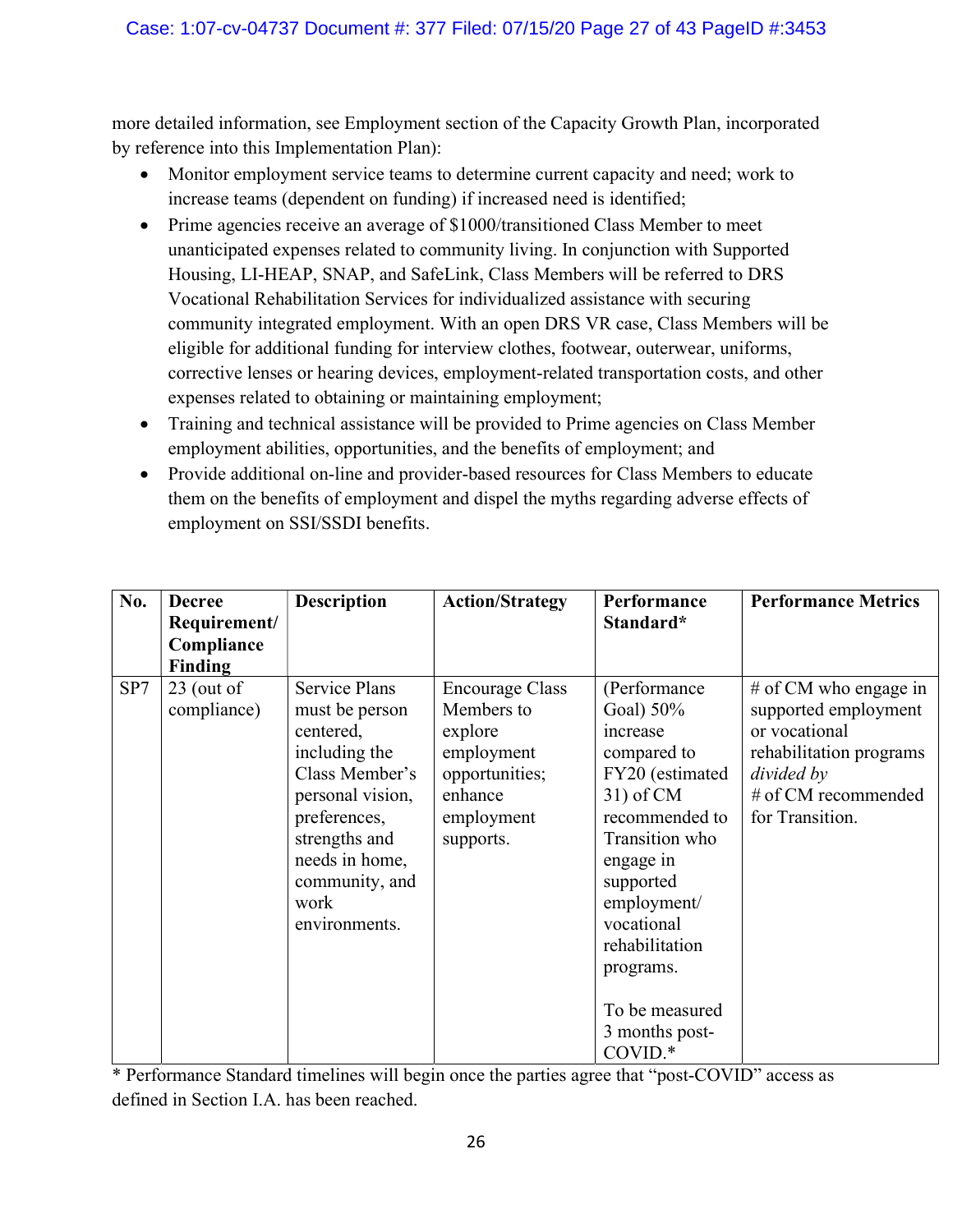#### C. Services for Class Members with Co-Occurring Substance Use Disorders

Under the Comprehensive Program, providers are required to provide all necessary covered services to Class Members, based on the Class Member's individual needs. This includes provision of services related to Substance Use Disorders. In order to better prepare providers to serve this challenging population, IDHS/SUPR is working with Illinois Co-occurring Center for Excellence (ICOCE) to assess Comprehensive Program providers via the Dual Diagnosis Capability in Addiction Treatment (DDCAT) Index. The results of this analysis will encompass 35 separate benchmarks on provider level policies, clinical practices, and workforce capabilities. Based on these outcomes, ICOCE will be able to create a program-level Assessment and provide targeted training to enhance the provider's ability to effectively deliver services to Class Members with co-occurring Substance Use Disorders.

In addition, DMH is sponsoring a virtual Evidence Based Practice Conference. The conference will include discussion of best practices in provision of services to individuals with co-occurring disorders. This virtual conference will be made available to all Comprehensive Program providers and added to the training institute schedule.

| No.             | <b>Decree</b>  | <b>Description</b>   | <b>Action/Strategy</b> | Performance           | <b>Performance Metrics</b> |
|-----------------|----------------|----------------------|------------------------|-----------------------|----------------------------|
|                 | Requirement/   |                      |                        | Standard*             |                            |
|                 | Compliance     |                      |                        |                       |                            |
|                 | Finding        |                      |                        |                       |                            |
| SP <sub>8</sub> | 17, 18, 19, 20 | <b>Service Plans</b> | DDCAT analysis         | 100% of               | # of Comprehensive         |
|                 |                | must be person       | of provider            | Comprehensive         | Program providers          |
|                 |                | centered, include    | services for co-       | Program               | receiving DDCAT            |
|                 |                | <b>Class Members</b> | occurring              | providers             | analysis and training      |
|                 |                | and others, be       | Substance Use          | received DDCAT        | divided by                 |
|                 |                | promptly             | Disorders and          | Assessment and        | # of Comprehensive         |
|                 |                | developed and        | provision of           | training in           | Program providers.         |
|                 |                | contain services,    | targeted training.     | response to           |                            |
|                 |                | supports,            |                        | findings.             |                            |
| SP <sub>9</sub> |                | objectives and       | Hold Evidence          | $100\%$ of            | # of Comprehensive         |
|                 |                | goals.               | <b>Based Practice</b>  | Comprehensive         | Program providers          |
|                 |                |                      | Conference to          | Program               | receiving DDCAT            |
|                 |                |                      | include best           | providers attend      | analysis and training      |
|                 |                |                      | practices in           | <b>Evidence Based</b> | divided by                 |
|                 |                |                      | services for           | Practice              | # of Comprehensive         |
|                 |                |                      | individuals with       | Conference.           | Program providers.         |
|                 |                |                      | co-occurring           |                       |                            |
|                 |                |                      | Substance Use          |                       |                            |
|                 |                |                      | Disorders by           |                       |                            |
|                 |                |                      | November 1, 2020.      |                       |                            |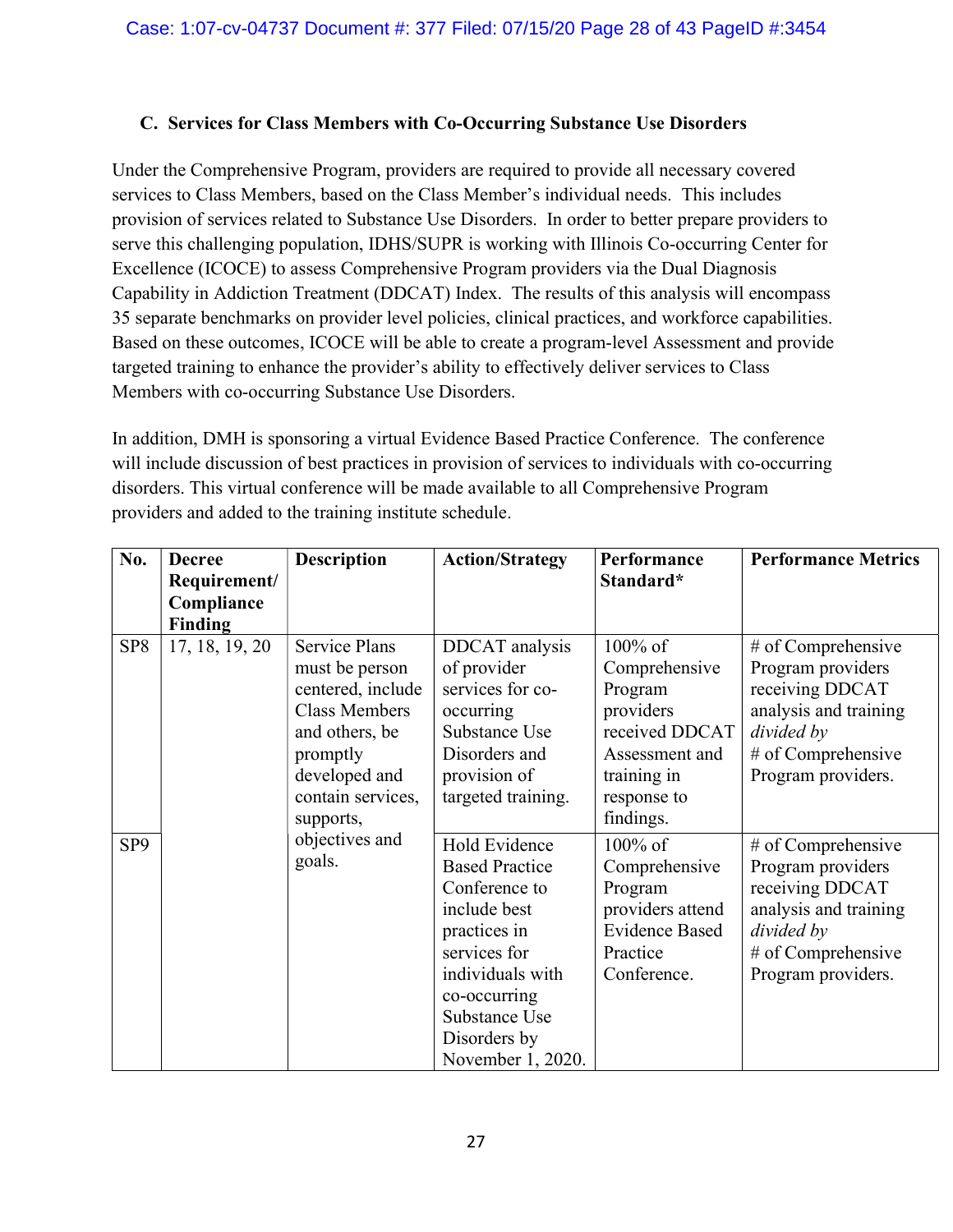# D. Training for Service Plan Development

All Prime agencies and their subrecipients are required to complete training under the Comprehensive Program. The training focuses on the requirements for each individual Service Plan and sub-type (initial, updates, transition) and is available online for continued education. In addition, at the conclusion of the training, there is a certification test, to identify competency and areas in need of further training.

| No.  | <b>Decree</b><br>Requirement/<br>Compliance<br>Finding | <b>Description</b>                                                                                                                                                                                                        | <b>Action/Strategy</b>                                                               | Performance<br>Standard*                                                                                                                                                                                            | Performance<br><b>Metrics</b>                                                                                                                                                                                                                        |
|------|--------------------------------------------------------|---------------------------------------------------------------------------------------------------------------------------------------------------------------------------------------------------------------------------|--------------------------------------------------------------------------------------|---------------------------------------------------------------------------------------------------------------------------------------------------------------------------------------------------------------------|------------------------------------------------------------------------------------------------------------------------------------------------------------------------------------------------------------------------------------------------------|
| SP10 | 15b, 16b, 17,<br>18, 19, 20, 21,<br>22, 23.            | <b>Service Plans</b><br>must be timely<br>completed,<br>updated at least<br>annually, be<br>person centered,<br>include Class<br>Members and<br>others, and<br>contain services,<br>supports,<br>objectives and<br>goals. | Creation of<br>comprehensive<br>training module<br>for Service<br>Planning standards | (Performance<br>Goal) 95% of<br>Staff fully<br>trained to<br>complete Service<br>Plans 60 days<br>after start date<br>for new staff.<br>(Performance)<br>Goal) 90% of<br>trained staff<br>achieve<br>certification. | # of Service<br>Planning staff who<br>completed training<br>divided by<br># of Service<br>Planning staff.<br>$#$ of Service<br>Planning staff to<br>achieve certification<br>divided by<br># of Service<br>Planning staff who<br>completed training. |

\* Performance Standard timelines will begin once the parties agree that "post-COVID" access as defined in Section I.A. has been reached.

# E. Quality Assurance

Providers are not required to complete or submit a specific number of Service Plans under the Comprehensive Program. However, all Prime Agencies have mandated transition targets included in their agreements. Agencies are required to ensure that Class Members who have been approved for transition have timely Service Plans created and submitted with clear timelines for transition such that they can meet their transition goals.

All Service Plans and updates must be submitted to UIC-CON for quality review (within 7 days of completion). A random sample of Service Plans will be reviewed each month: one per type (initial, update or transition) from each Service Planning staff. Service Plans are scored based on their adherence to Comprehensive Program standards. Any Service Plan reviewed that has a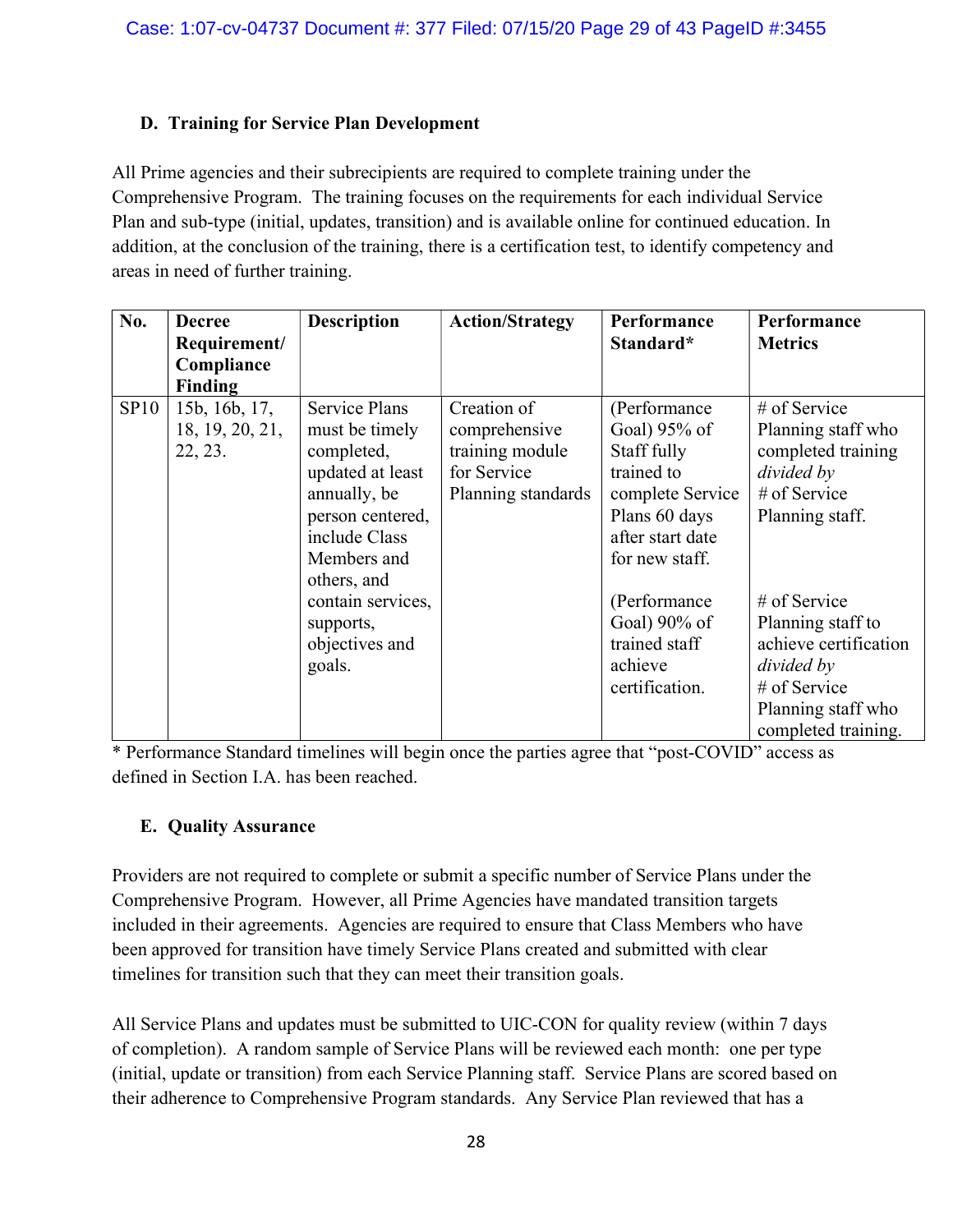score lower than 85% will be returned to the agency for revision and resubmission. Any agency that fails to meet standards on an ongoing basis will be required to complete additional training. After review, any Service Plans that do not meet the requirements of the Comprehensive Program will be returned to the provider to correct any identified deficiencies. A revised Service Plan must then be submitted to UIC-CON within 14days for further review. UIC-CON will track Service Plans received, those in need of corrections and whether deficiencies were properly addressed.

| No.         | <b>Decree</b><br>Requirement/              | <b>Description</b>                                                                                                                                                                                               | <b>Action/Strategy</b>                                                                                                                                                  | Performance<br>Standard*                                                                                                         | <b>Performance Metrics</b>                                                                                                                                                                                                                                                                 |
|-------------|--------------------------------------------|------------------------------------------------------------------------------------------------------------------------------------------------------------------------------------------------------------------|-------------------------------------------------------------------------------------------------------------------------------------------------------------------------|----------------------------------------------------------------------------------------------------------------------------------|--------------------------------------------------------------------------------------------------------------------------------------------------------------------------------------------------------------------------------------------------------------------------------------------|
|             | Compliance                                 |                                                                                                                                                                                                                  |                                                                                                                                                                         |                                                                                                                                  |                                                                                                                                                                                                                                                                                            |
|             | <b>Finding</b>                             |                                                                                                                                                                                                                  |                                                                                                                                                                         |                                                                                                                                  |                                                                                                                                                                                                                                                                                            |
| SP11        | 15b, 16b, 17,<br>18, 19, 20, 21,<br>22, 23 | <b>Service Plans</b><br>must be person<br>centered, include<br><b>Class Members</b><br>and others, be<br>promptly<br>developed and<br>updated, and<br>contain services,<br>supports,<br>objectives and<br>goals. | Require agencies<br>to submit all<br>Service Plans to<br>UIC-CON for<br>review.                                                                                         | (Performance<br>Goal) 75% of<br>completed<br><b>Service Plans</b><br>submitted to<br>UIC-CON for<br>review within<br>seven days. | # Service Plans<br>submitted to UIC-CON<br>within seven days<br>divided by<br># of Service Plans<br>expected (based on<br>completed<br>Assessments).<br># of Service Plans<br>submitted to UIC-CON<br>after more than seven<br>days<br>divided by<br># of Service Plans<br>expected (based |
| <b>SP12</b> | 15b, 16b, 17,<br>18, 19, 20, 21,<br>22, 23 | <b>Service Plans</b><br>must be person<br>centered, include<br><b>Class Members</b><br>and others, be<br>promptly<br>developed and<br>updated, and<br>contain services,<br>supports,<br>objectives and<br>goals. | Review sample of<br>all types of Service<br>Plans (initial,<br>update, transition)<br>to ensure they<br>meet<br>Comprehensive<br>Program standards<br>and requirements. | Reduction in<br><b>Service Plans</b><br>requiring<br>corrections by<br>$20\%.*$                                                  | # of Service Plans<br>reviewed that score<br>below 85% compliance<br>with Comprehensive<br>Program standards<br>divided by<br># of Service Plans<br>reviewed.                                                                                                                              |

\* Performance Standard timelines will begin once the parties agree that "post-COVID" access as defined in Section I.A. has been reached.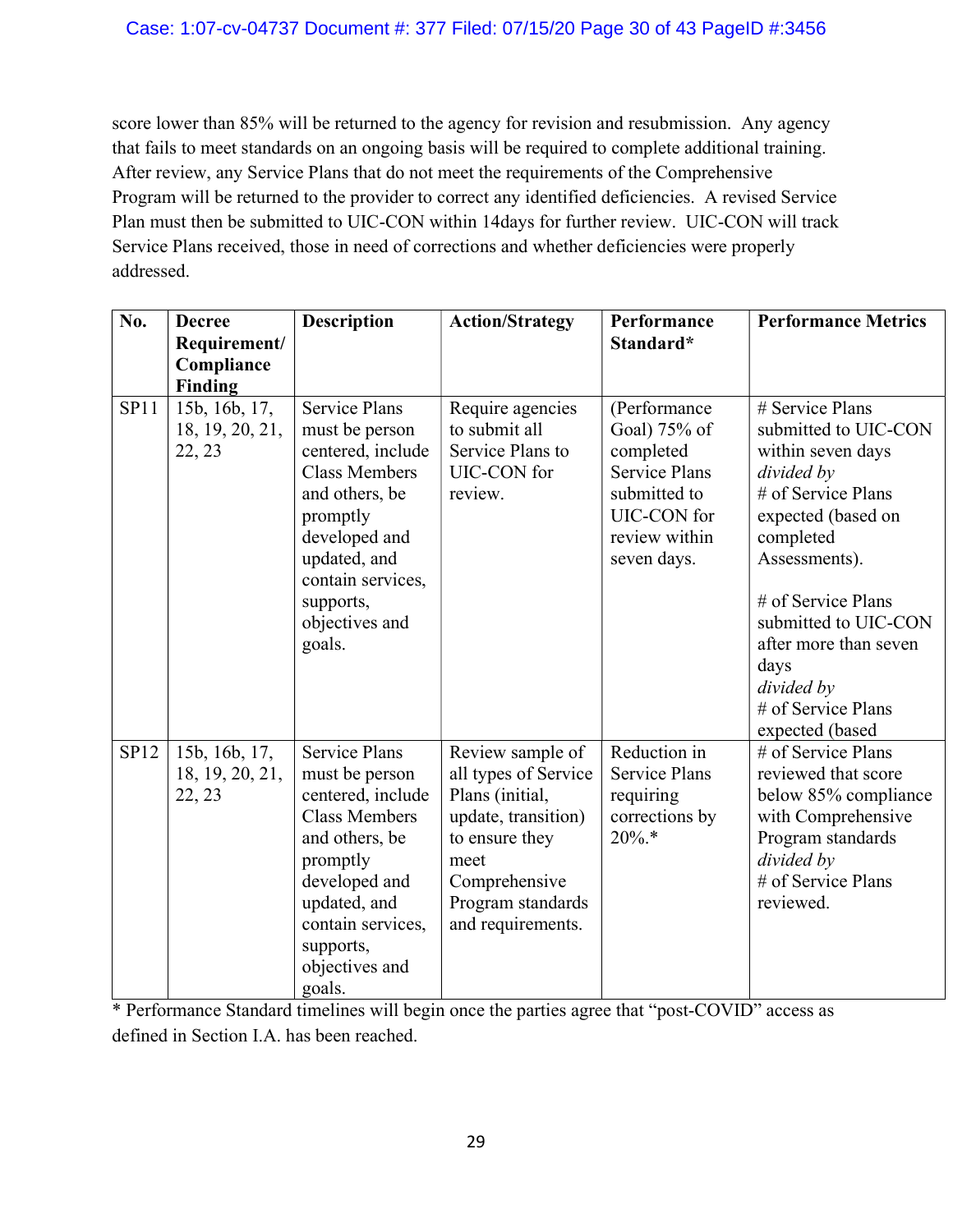## V. Transition

#### A. Transition Benchmarks

Providers under the Comprehensive Program have set transition benchmarks based on their grant proposals. In addition, there are specific requirements for transitions and reporting to ensure providers are analyzing their own Class Members status in the transition continuum to meet those benchmarks. However, as previously noted, due to COVID-19 restrictions, much, if not all Transition activity has been delayed. For FY21, the transition target for Colbert Class Members will remain at 900 Class Member transitions, but this total is unlikely to be achieved, and will depend on how much transition work providers can perform while COVID in-person contact restrictions are in place.

Once "post-COVID" access (as defined in Section I.A.) resumes, providers will be given 30 days to re-establish their operations in NFs (Outreach, Assessments, etc.) and resume in-person work with Class Members who have been approved for and are ready to transition. After the 30 days, providers will be expected to resume all activities (including Outreach, Assessment, etc.), reach 75% of their monthly transition target (56 transitions per month) within the next month (two months post lifting of restrictions), and 100% within three (3) months.

In addition, providers will be encouraged to transition Class Members as quickly as possible while maintaining clinical standards and focusing on Class Member safety and success. Providers will be required to monitor and report on their Class Member status and transition pipeline to UIC-CON. Providers will report on transition dates, for all Class Members recommended to transition, from the date of the initial Service Plan.

| No.            | <b>Decree</b><br>Requirement/ | <b>Description</b>                                                                                                                                                                                                        | <b>Action/Strategy</b>                                                                              | Performance<br>Standard*                                                                                                                                     | <b>Performance Metrics</b>                                                                                    |
|----------------|-------------------------------|---------------------------------------------------------------------------------------------------------------------------------------------------------------------------------------------------------------------------|-----------------------------------------------------------------------------------------------------|--------------------------------------------------------------------------------------------------------------------------------------------------------------|---------------------------------------------------------------------------------------------------------------|
|                | Compliance                    |                                                                                                                                                                                                                           |                                                                                                     |                                                                                                                                                              |                                                                                                               |
|                | Finding                       |                                                                                                                                                                                                                           |                                                                                                     |                                                                                                                                                              |                                                                                                               |
| T <sub>1</sub> | $26c$ (out of<br>compliance)  | Class Members<br>shall be offered<br>the opportunity<br>for placement in<br>Community-<br><b>Based Services</b><br>based on their<br>urgency of need,<br>the length of<br>time the Class<br>Member has<br>been in the NF, | <b>Transition Class</b><br>Members based on<br>monthly target of<br>75 Class Members<br>post-COVID. | 75% of monthly<br>transition target<br>met in second<br>month post-<br>COVID; 100%<br>of monthly<br>transition target<br>met for<br>remainder of<br>$FY21.*$ | $\frac{\text{H}}{96}$ CM transitioned<br>each month<br>divided by<br>$#75$ targeted<br>transitions per month. |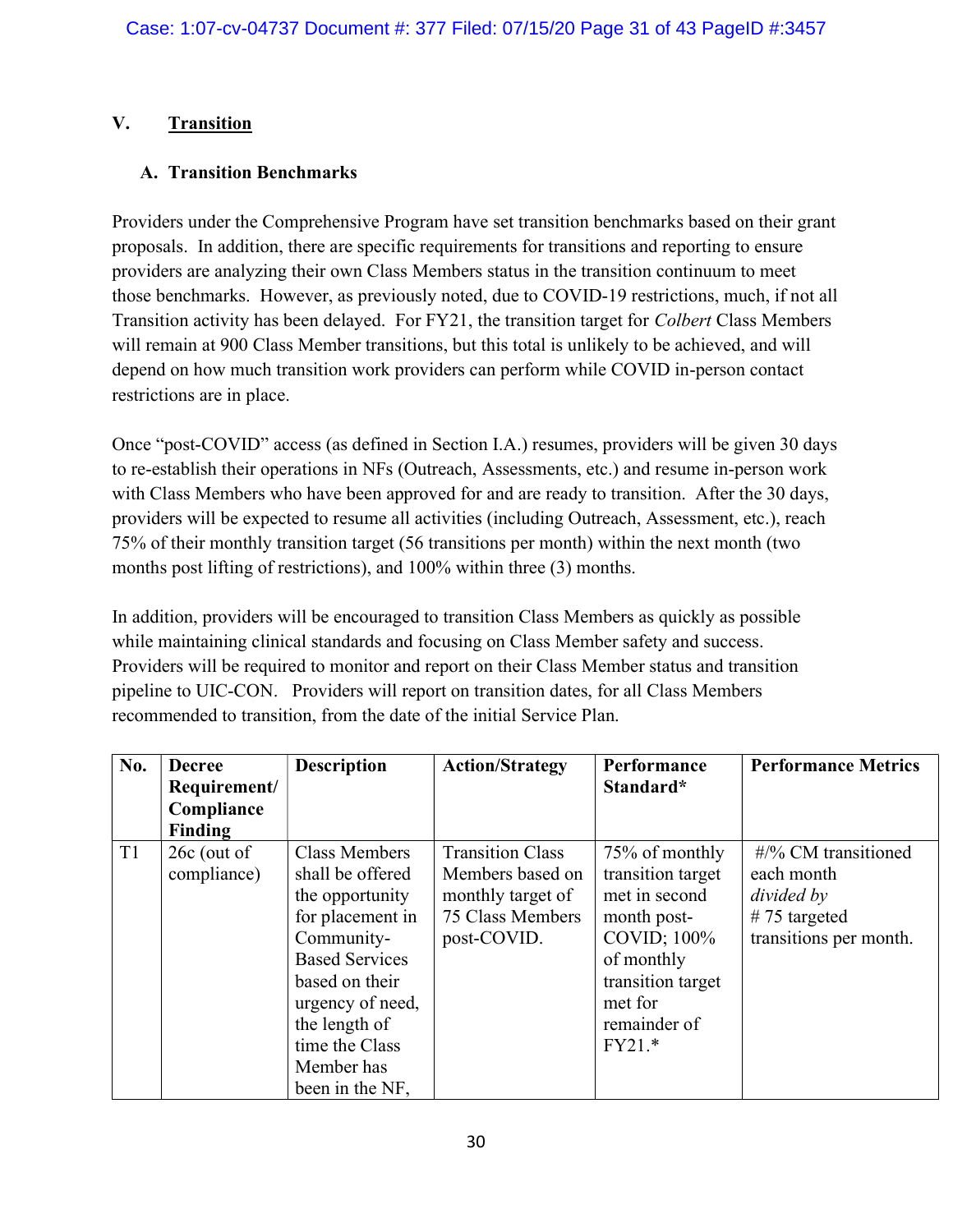|                |                              | geographical<br>considerations                                                                                                                                                |                                                                                                                                                                                                       |                                                                                                                              |                                                                                                                                                                             |
|----------------|------------------------------|-------------------------------------------------------------------------------------------------------------------------------------------------------------------------------|-------------------------------------------------------------------------------------------------------------------------------------------------------------------------------------------------------|------------------------------------------------------------------------------------------------------------------------------|-----------------------------------------------------------------------------------------------------------------------------------------------------------------------------|
|                |                              | and other factors.                                                                                                                                                            |                                                                                                                                                                                                       |                                                                                                                              |                                                                                                                                                                             |
| T <sub>2</sub> | $26c$ (out of<br>compliance) | <b>Class Members</b><br>shall be offered<br>the opportunity<br>for placement in<br>Community-<br><b>Based Services</b><br>based on their<br>urgency of need,<br>the length of | Providers shall<br>transition Class<br>Members as<br>quickly as<br>possible, while<br>maintaining<br>clinical and safety<br>standards.                                                                | 75% of CM<br>recommended to<br>transition,<br>transition within<br>120 days of<br>initial Service<br>Plan.<br>To be measured | # of CM transitioned<br>within 120 days of<br>initial Service Plan<br>divided by<br># of CM recommended<br>to transition whose<br>Service Plans are older<br>than 120 days. |
|                |                              | time the Class<br>Member has                                                                                                                                                  |                                                                                                                                                                                                       | 3 months post-<br>COVID.*                                                                                                    |                                                                                                                                                                             |
| T <sub>3</sub> |                              | been in the NF,<br>geographical<br>considerations<br>and other<br>factors                                                                                                     | Providers will<br>regularly report<br>(quarterly at a<br>minimum) on<br>transition pipelines<br>and address<br>bottlenecks or<br>delays; UIC-CON<br>will analyze and<br>engage provider to<br>remedy. | 100% of Class<br>Members' status<br>and provider<br>pipeline data<br>timely reported;<br>bottlenecks<br>identified.          | # of Class Members<br>whose pipeline status is<br>reported<br>divided by<br># of CM recommended<br>for transition who<br>remain in the NF.                                  |

# B. Class Member Transition Housing

Permanent Supportive Housing continues to be the most integrated setting for Class Members who do not meet the three identified exceptions (high medical needs, dementia or risk of harm to self or others). Prime agencies will be required to follow these PSH requirements as well as the Class Member concentrations in buildings into which Class Members transition. Providers will be expected to continue to work with Class Members who transition into Bridge-subsidy units to refer them for Section 811/SRN units. A protocol for those referrals is being developed by IDHS and IHDA for completion by September 1, 2020. In addition, Community-Based Housing for transitioned Class Members who are in need of inpatient treatment (in a hospital, Nursing Facility or rehabilitation facility) will continue to be retained for up to 90 days.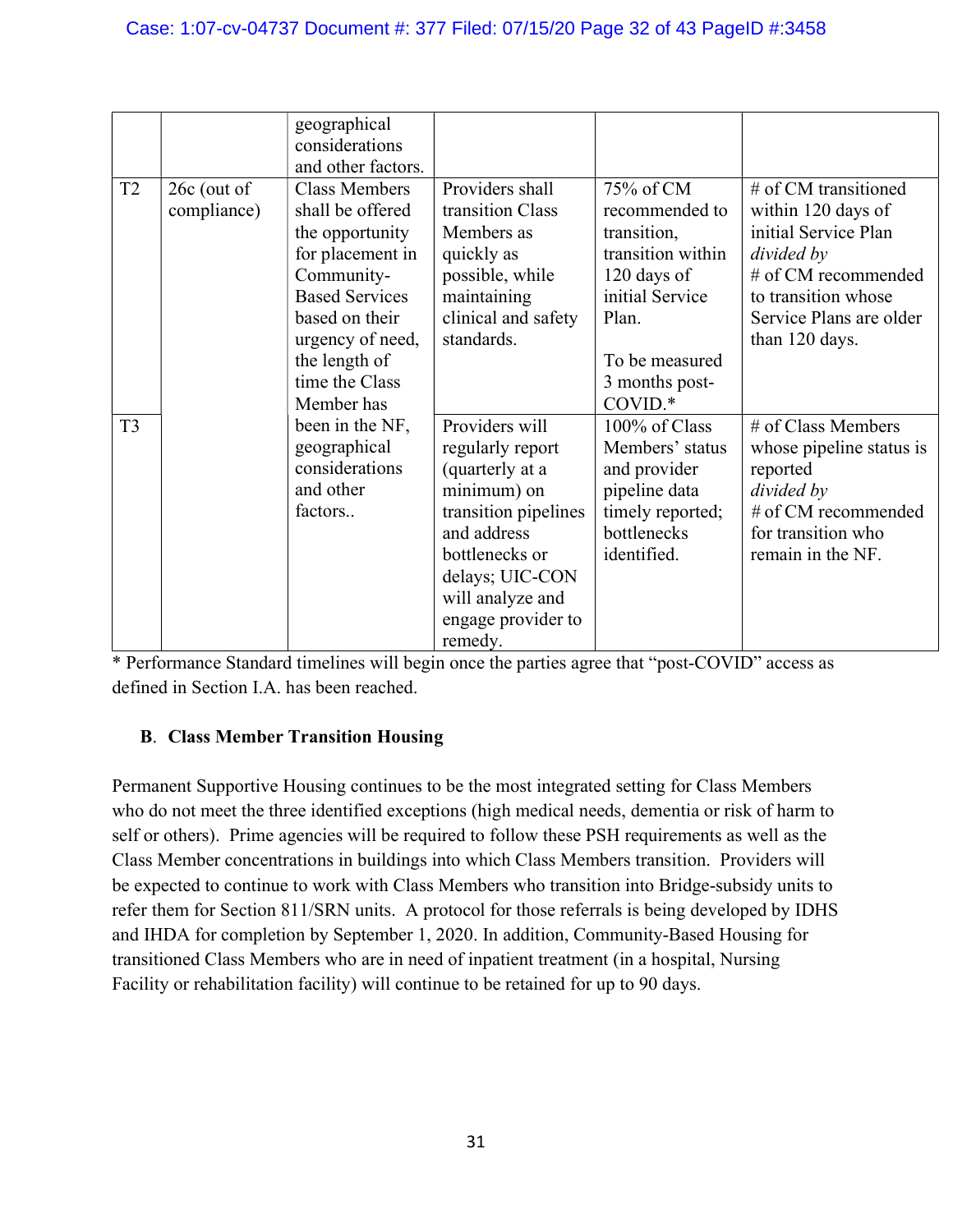| No.            | <b>Decree</b><br>Requirement/<br>Compliance<br>Finding | <b>Description</b>                                                                                                                | <b>Action/Strategy</b>                                                                                                                                                                                                                                                     | Performance<br>Standard*                                                                                                                                                                                                                                                                               | <b>Performance Metrics</b>                                                                                                                                                                                                                                                                                               |
|----------------|--------------------------------------------------------|-----------------------------------------------------------------------------------------------------------------------------------|----------------------------------------------------------------------------------------------------------------------------------------------------------------------------------------------------------------------------------------------------------------------------|--------------------------------------------------------------------------------------------------------------------------------------------------------------------------------------------------------------------------------------------------------------------------------------------------------|--------------------------------------------------------------------------------------------------------------------------------------------------------------------------------------------------------------------------------------------------------------------------------------------------------------------------|
| T <sub>4</sub> | 28 (out of<br>compliance)                              | <b>Class Members</b><br>shall be<br>transitioned into<br>PSH unless they<br>meet one of the<br>three<br>exclusionary<br>criteria. | Prime Agencies<br>are required to<br>utilize PSH for<br><b>Class Member</b><br>transitions unless<br>one of the<br>exclusionary are<br>met, and to<br>document and<br>justify transitions<br>using alternative<br>housing<br>(Supportive or<br>Supervised<br>Residential). | 90% of CM<br>transitions will<br>be to PSH or<br>other approved<br>housing (family,<br>etc.). $4$<br>$95\%$ of<br>transitions to<br>alternate settings<br>will contain<br>adequate<br>documentation<br>and justification<br>(excluding<br>transitions under<br><b>COVID</b><br>discharge<br>protocol). | # of CM transitioned to<br><b>PSH</b><br>divided by<br># CM transitioned.<br># of CM transitioned to<br>non-PSH settings with<br>documented<br>justification including<br>either an exclusionary<br>condition or CM choice<br>to live in non-PSH<br>settings<br>divided by<br># CM transitioned to<br>non-PSH settings.  |
| T <sub>5</sub> | $29$ (in<br>compliance)                                | Class Member<br>concentration in<br>buildings shall<br>not exceed 25%.                                                            | Housing subsidy<br>administrators will<br>track and report on<br><b>Class Member</b><br>concentrations,<br>and document<br>where<br>concentration not<br>met based on Class<br>Member request<br>(waiver).                                                                 | 95% of<br>transitions meet<br><b>PSH</b><br>concentration<br>limits.<br>100% of waivers<br>based on CM<br>request are<br>documented.                                                                                                                                                                   | # of CM transitions to<br>PSH in compliance<br>with concentration<br>limits<br>divided by<br># of CM transitioned to<br>PSH.<br>$#$ of CM transitions to<br>PSH in excess of<br>concentration limits<br>with documented<br>waivers<br>divided by<br># of CM transitioned to<br>PSH in excess of<br>concentration limits. |
| T <sub>6</sub> | 30 (partial<br>compliance)                             | Housing for<br>post-transition<br><b>Class Members</b>                                                                            | Housing subsidy<br>administrators and<br>Comprehensive                                                                                                                                                                                                                     | 100% of Class<br>Members<br>requiring in-                                                                                                                                                                                                                                                              | # of transitioned CM<br>whose housing is<br>retained for up to 90                                                                                                                                                                                                                                                        |

<sup>&</sup>lt;sup>4</sup> The Consent Decree specifically identifies types of permissible housing.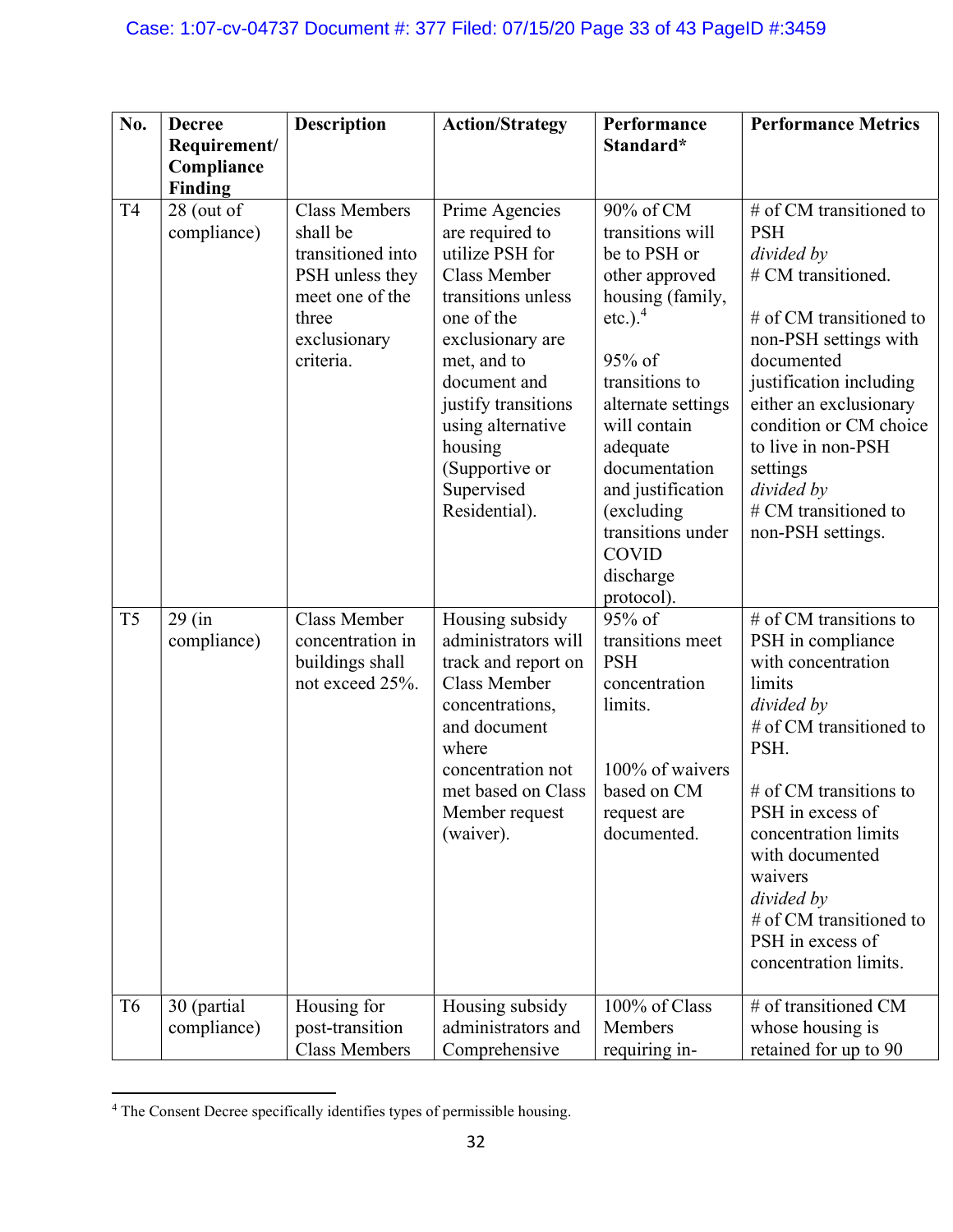| will be retained  | Program providers    | patient care have | days during in-patient |
|-------------------|----------------------|-------------------|------------------------|
| for up to 90 days | will track retention | community         | care                   |
| in the event the  | of community-        | housing retained  | divided by             |
| Class Member      | based housing for    | for up to $90$    | # of transitioned CM   |
| requires in-      | Class Members        | days.             | requiring in-patient   |
| patient           | requiring in-        |                   | care.                  |
| treatment.        | patient care.        |                   |                        |

#### C. Class Member Discharges Prior to Transition

As Prime Agencies will have a significant presence in their assigned NFs and will be building relationships with staff and the NF administrators, it is expected that agencies will closely monitor Class Members who are engaged in the transition process, including any issues which may lead to an involuntary discharge. Prime agencies should seek advance notification from NF administration on any potential discharge for a Class Member who has been approved for transition to address the Class Member's needs, including temporary housing.

| No. | <b>Decree</b><br>Requirement/ | <b>Description</b>                                                                                                                                                                        | <b>Action/Strategy</b>                                                                                                                                                              | Performance<br>Standard*                                                                                                                                                                                                               | <b>Performance Metrics</b>                                                                                                                                                          |
|-----|-------------------------------|-------------------------------------------------------------------------------------------------------------------------------------------------------------------------------------------|-------------------------------------------------------------------------------------------------------------------------------------------------------------------------------------|----------------------------------------------------------------------------------------------------------------------------------------------------------------------------------------------------------------------------------------|-------------------------------------------------------------------------------------------------------------------------------------------------------------------------------------|
|     | Compliance                    |                                                                                                                                                                                           |                                                                                                                                                                                     |                                                                                                                                                                                                                                        |                                                                                                                                                                                     |
|     | Finding                       |                                                                                                                                                                                           |                                                                                                                                                                                     |                                                                                                                                                                                                                                        |                                                                                                                                                                                     |
| T7  | $31$ (out of<br>compliance)   | In the event a NF<br>seeks to<br>discharge a Class<br>Member prior to<br>housing being<br>obtained, the<br>Class Member<br>will not be left<br>without<br>appropriate<br>housing options. | Defendants and<br>Prime agencies<br>will work with NF<br>administration to<br>ensure they are<br>notified of any<br>upcoming<br>discharges so that<br>housing can be<br>identified. | (Performance)<br>Goal) 85% of<br>CM<br>recommended to<br>Transition who<br>are involuntarily<br>discharged from<br>NF are offered<br>housing/<br>continued<br>transition<br>services.<br>To be measured<br>3 months post-<br>$COVID.*$ | # of CM recommended<br>for transition<br>discharged from NF for<br>whom housing was<br>identified and offered<br>divided by<br>#/of CM recommended<br>for transition<br>discharged. |

\* Performance Standard timelines will begin once the parties agree that "post-COVID" access as defined in Section I.A. has been reached.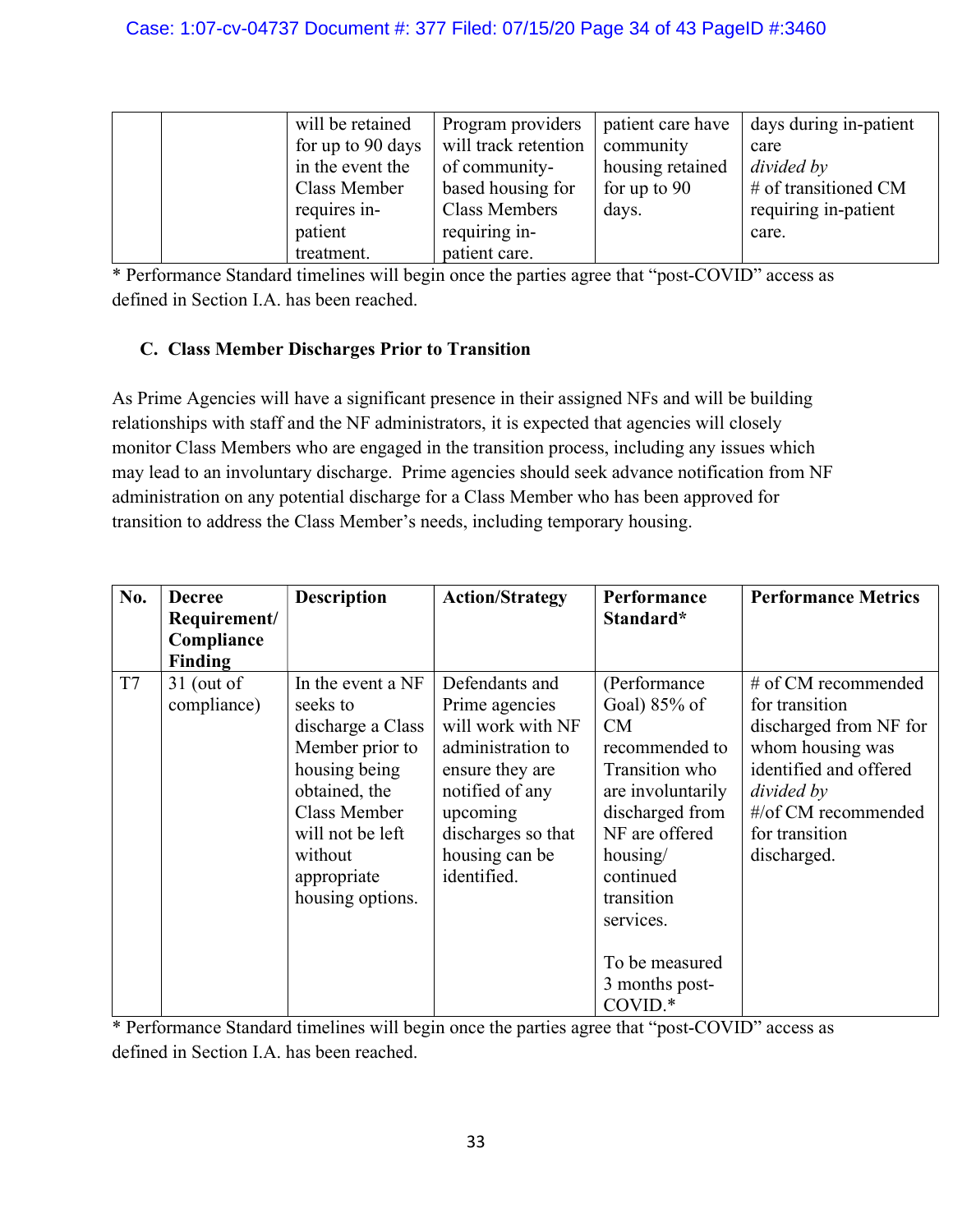#### D. Medicaid Eligibility Issues

As in FY20, IDHS will continue to utilize dedicated staff to address any Medicaid eligibility issues Class Members may encounter. This includes issues related to send-downs and redeterminations. Prime agencies have been provided contact information for staff to address any such issues. Defendants will continue to report in the monthly data dashboards the frequency of these events and outcomes.

# VI. Medicaid Managed Care

HFS will continue to work closely with the MCOs to advance the objectives of the Consent Decree. A transition incentive program combined with contract review, education, and technical assistance activities will strengthen alignment between the Medicaid delivery system and the objectives of the Consent Decree.

Contract language authorizing incentive payments to MCOs for successful transition of Class Members has been in effect since January 1, 2020. Features of the incentive program include:

- A comprehensive transition plan for each Class Member prior to transitioning that includes evidence of housing in the manner required under the Decree. This plan must be prior approved by HFS. Transitions initiated and supported through the Comprehensive Program are not eligible for incentive payments;
- Documentation of successful community transition defined as continuous residence in the community for at least six months, and direct activities performed to show responsibility for community transition; and
- HFS will set minimum performance targets for successful community transitions-if MCO does not meet minimum target, no incentive payment will be made.

HFS will operationalize this incentive program by September 30, 2020. This will include training of MCO staff and establishment of tracking systems to trigger incentive payments when appropriate.

HFS will examine the HealthChoice Illinois model contract to ensure there are no explicit or implicit barriers to implementation of the Consent Decree. HFS will provide a brief, written report of its findings to the Parties and Monitor by October 31, 2020.

In FY21, HFS will also explore two additional strategies for improving MCOs' performance relative to systems rebalancing. First, the HFS will consider whether and how to engage MCOs in a collaborative Performance Improvement Plan with its Quality Improvement Organization. Second, HFS will consider adding a formal performance measure, such as the Discharge to Community Measure, which determines the percentage of all new admissions from a hospital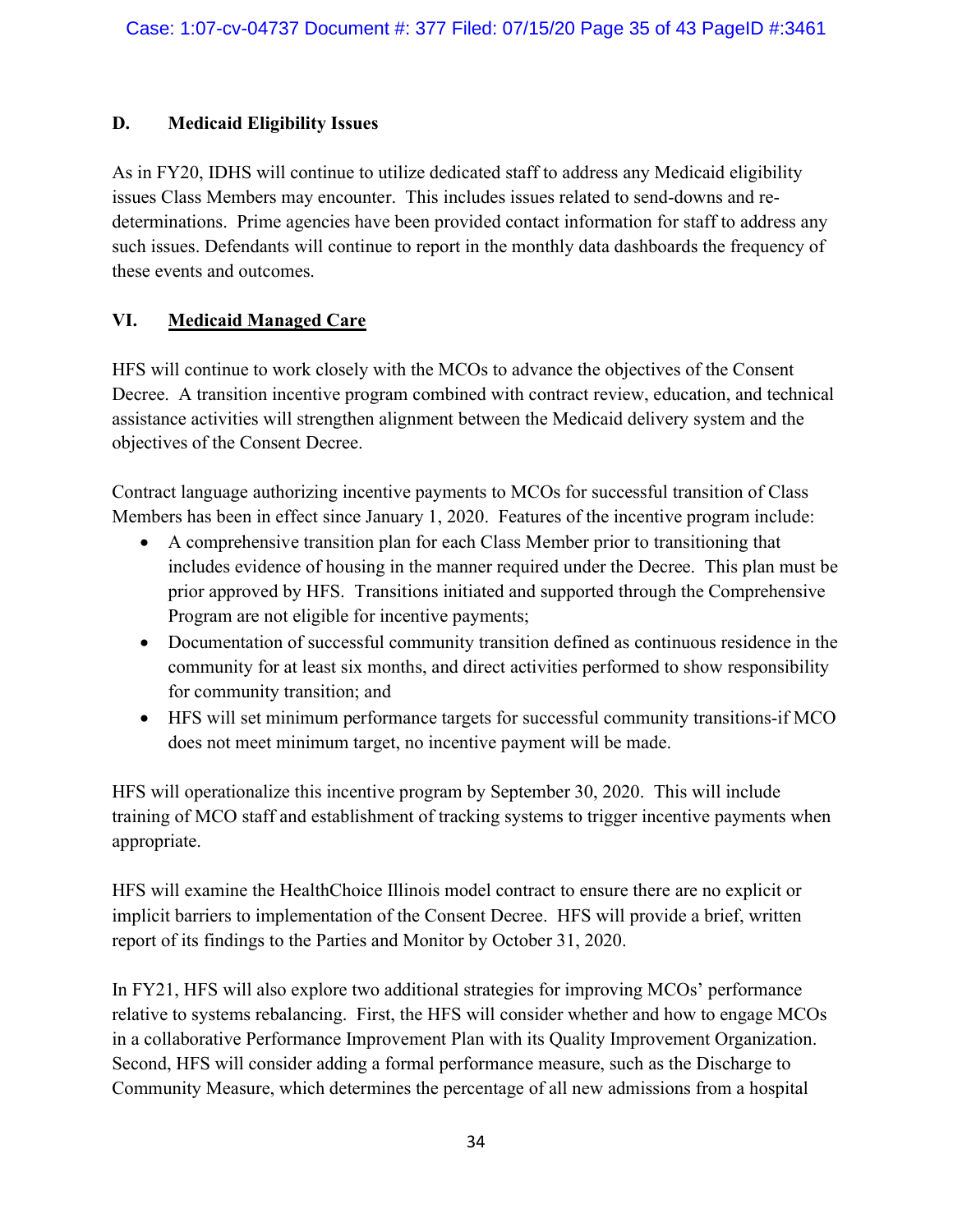who are discharged back to the community and remain out of any skilled nursing center for the next 30 days. HFS will develop a plan about whether and how to proceed with these options and will provide the plan to the Court Monitor and Parties by March 31, 2021.

| No.             | <b>Description</b>                                                                                                                                                                                                                                                                          | <b>Action/Strategy</b>                                                                                                                        | Performance                                                                                                                                                                                                                                                                 | <b>Performance Metrics</b>                                                                                                                                                                                                                                                                                       |
|-----------------|---------------------------------------------------------------------------------------------------------------------------------------------------------------------------------------------------------------------------------------------------------------------------------------------|-----------------------------------------------------------------------------------------------------------------------------------------------|-----------------------------------------------------------------------------------------------------------------------------------------------------------------------------------------------------------------------------------------------------------------------------|------------------------------------------------------------------------------------------------------------------------------------------------------------------------------------------------------------------------------------------------------------------------------------------------------------------|
| MC1             | HFS will<br>operationalize<br>incentive program                                                                                                                                                                                                                                             | Develop guidance,<br>documentation<br>standards, tracking<br>system, and training for<br>MCO <sub>s</sub> .                                   | <b>Standard</b><br>Increase percentage of<br><b>Class Members</b><br>transitioned by<br>MCO <sub>s</sub> .                                                                                                                                                                  | # of CM transitioned by<br><b>MCOs</b><br>divided by<br># of CM enrolled<br>managed care, reported<br>semi-annually (FY 21 to<br>provide baseline data).                                                                                                                                                         |
| MC <sub>2</sub> | HFS will undertake<br><b>Consent Decree-</b><br>focused examination<br>of HealthChoice<br>Illinois contract                                                                                                                                                                                 | Review existing contract<br>language to identify any<br>barriers to Consent<br>Decree Implementation                                          | Brief report of<br>findings by October<br>31, 2020.                                                                                                                                                                                                                         | Report distributed to<br>Court Monitor and<br>Parties.                                                                                                                                                                                                                                                           |
| MC <sub>3</sub> | HFS will provide<br><b>Consent Decree-</b><br>specific education and<br>consultation to MCOs<br>though existing,<br>recurring meetings.<br>Once session with<br>CEOs per quarter and<br>one session per<br>quarter with<br>operations staff will<br>be devoted to Consent<br>Decree issues. | Devote quarterly<br>sessions with CEOs and<br>operations teams to<br>Consent Decree topics.                                                   | CEOs from each<br>MCO in attendance at<br>quarterly meeting<br>focused on Consent<br>Decrees;<br>Operations staff from<br>each MCO in<br>attendance at<br>quarterly meeting<br>focused on Consent<br>Decrees.<br>Each meeting<br>includes Consent<br>Decree-related topics. | # of CEOs in attendance<br>at each quarterly<br>meeting <i>divided</i> by<br># of Medicaid MCOs;<br># of MCOs represented<br>in operations staff<br>quarterly meetings<br>divided by<br># of Medicaid MCOs.<br># of agendas with<br><b>Consent Decree-focused</b><br>agenda items divided by<br>$#$ of meetings. |
| MC4             | In conjunction with<br>IDHS, HFS will<br>develop an<br>educational tool on<br>Decree requirements<br>and operations for<br>care management staff<br>employed by MCOs                                                                                                                        | Adapt/develop content<br>about Consent Decree<br>operations to be used for<br>training new MCO care<br>management staff by<br>March 31, 2021. | All new care<br>managers hired after<br>April 1, 2021 receive<br><b>Consent Decree</b><br>training.                                                                                                                                                                         | Annual attestation from<br>MCOs that all newly<br>hired care management<br>staff have completed<br><b>Consent Decree</b><br>training.                                                                                                                                                                            |
| MC5             | HFS will explore<br>Performance<br>Improvement Plan and                                                                                                                                                                                                                                     | Assess each option,<br>considering potential<br>impact, required<br>resources, etc.                                                           | Written plan<br>indicating whether<br>and how to proceed<br>with each strategy.                                                                                                                                                                                             | Plan shared with Court<br>Monitor and Parties.                                                                                                                                                                                                                                                                   |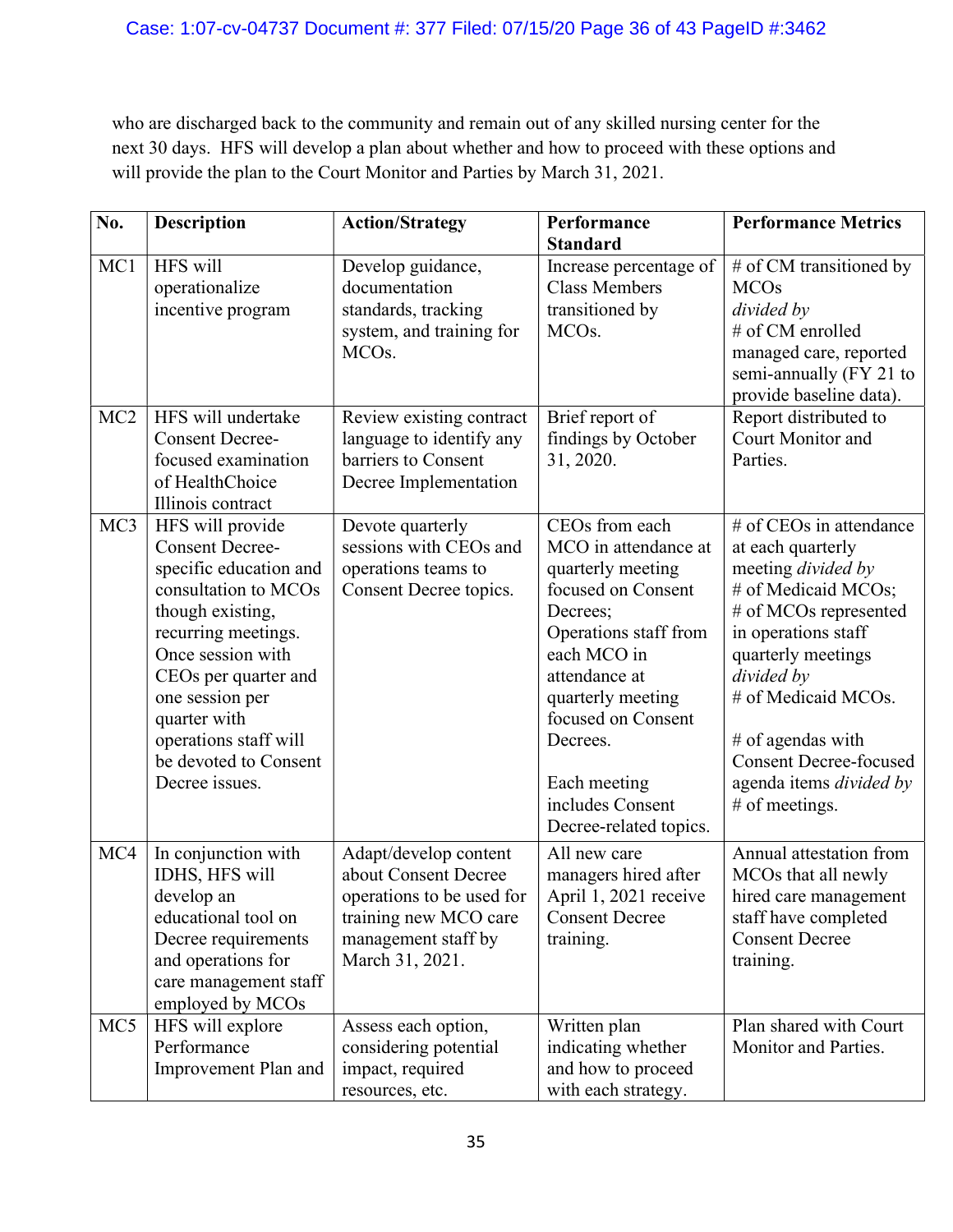| ------<br>n |  |  |
|-------------|--|--|
|             |  |  |

#### VII. Capacity and Housing Development

## A. Prime Agency Service and Housing Requirements

Under the Comprehensive Program, Prime agencies are required to develop and maintain sufficient Community-Based Services for the Class Members they serve. The provision of services must be consistent with the preferences, strengths and needs of the Class Members, and cannot be limited by availability of any such covered service, including services related to cooccurring substance use disorders. Prime agencies must expand their staffing and service array, including ACT and CST teams and services, to meet the needs of their Class Members. Finally, Prime agencies are also responsible for locating and securing appropriate housing for transitioning Class Members. This includes, but is not limited to, enrolling Class Members on the Statewide Referral Network for Section 811/SRN units, building relationships with landlords in preferred areas for private rental units funded by Bridge Subsidies and assisting Class Members in the housing search and application process. As in prior years, Bridge Subsidies are awarded based on need and are not limited to a certain number. Any Class Member who is unable to secure a Section 811/SRN unit and who identifies and is approved for a qualifying private unit will receive a Bridge Subsidy.

| No. | <b>Decree</b><br>Requirement/                | <b>Description</b>                                                                                                                                                                                  | <b>Action/Strategy</b>                                                                                                                                                                                                | Performance<br>Standard*                                                                                                       | <b>Performance Metrics</b>                                                                  |
|-----|----------------------------------------------|-----------------------------------------------------------------------------------------------------------------------------------------------------------------------------------------------------|-----------------------------------------------------------------------------------------------------------------------------------------------------------------------------------------------------------------------|--------------------------------------------------------------------------------------------------------------------------------|---------------------------------------------------------------------------------------------|
|     | Compliance                                   |                                                                                                                                                                                                     |                                                                                                                                                                                                                       |                                                                                                                                |                                                                                             |
|     | Finding                                      |                                                                                                                                                                                                     |                                                                                                                                                                                                                       |                                                                                                                                |                                                                                             |
| C1  | 40b, 41, 42c,<br>$43$ (out of<br>compliance) | Ensure<br>availability of<br>housing,<br>services and<br>supports of<br>sufficient<br>quantity and<br>quality to meet<br>Decree<br>requirements,<br>Class Member<br>Service Plans<br>and transition | Using FY2021 IP<br>as the basis,<br>Defendants will<br>brief the Court<br>Monitor and<br>Parties on FY2021<br>resource<br>commitments,<br>expected<br>compliance<br>outcomes, and<br>FY2022 budget<br>implications by | Defendants<br>identified<br>specific resource<br>commitments<br>and expected<br>impact on<br>adequate service<br>availability. | Resources are used to<br>close identified gaps<br>between needed vs.<br>available services. |
|     |                                              | <b>Class Members</b>                                                                                                                                                                                | October 31, 2020.                                                                                                                                                                                                     |                                                                                                                                |                                                                                             |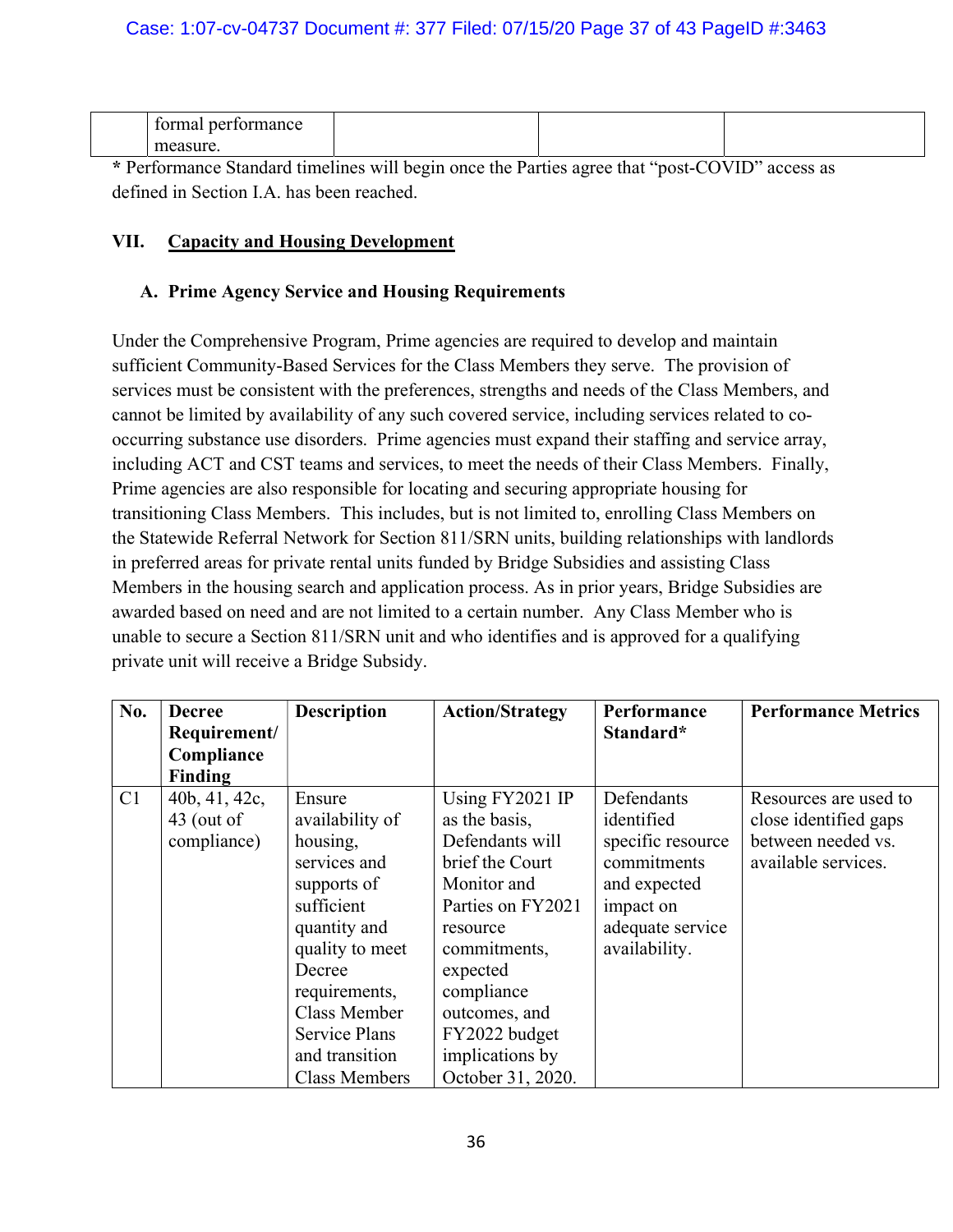#### Case: 1:07-cv-04737 Document #: 377 Filed: 07/15/20 Page 38 of 43 PageID #:3464

| C2             | at a reasonable | Update capacity      | Capacity         | <b>Capacity Development</b> |
|----------------|-----------------|----------------------|------------------|-----------------------------|
|                |                 |                      |                  |                             |
|                | pace.           | development plan     | Development      | Plan updated as             |
|                |                 | by January 31,       | Plan updated to  | appropriate; reviewed       |
|                |                 | 2021 or earlier in   | support          | quarterly at a              |
|                |                 | order to inform      | development of   | minimum.                    |
|                |                 | Defendants'          | <b>FY22</b>      |                             |
|                |                 | budget requests for  | Implementation   |                             |
|                |                 | the Governor's       | Plan.            |                             |
|                |                 | proposed FY2022      |                  |                             |
|                |                 | budget.              |                  |                             |
| C <sub>3</sub> |                 | Require Prime        | To be            | # of CM who received        |
|                |                 | Agencies to          | determined post- | specific services and       |
|                |                 | maintain and         | COVID.           | supports                    |
|                |                 | develop sufficient   |                  | divided by                  |
|                |                 | services and         |                  | # of CM who require         |
|                |                 | supports to meet     |                  | specific services and       |
|                |                 | the needs of the     |                  | supports.                   |
|                |                 | <b>Class Members</b> |                  |                             |
|                |                 | served by their      |                  |                             |
|                |                 | agency.              |                  |                             |
| C <sub>4</sub> |                 | Require Prime        | To be            | # of CM approved to         |
|                |                 | Agencies to          | determined post- | transition but unable to    |
|                |                 | develop, maintain    | COVID.           | locate appropriate          |
|                |                 | and locate housing   |                  | services, supports or       |
|                |                 | and services         |                  | housing                     |
|                |                 | sufficient to meet   |                  | divided by                  |
|                |                 | the preferences      |                  | # of CM recommended         |
|                |                 | and needs of their   |                  | to transition.              |
|                |                 | assigned Class       |                  |                             |
|                |                 |                      |                  |                             |
|                |                 | Members.^            |                  |                             |

 $\land$  Housing preferences will be honored to the maximum extent possible, and Class Members will be offered a minimum of three (3) housing options in their preferred geographic area(s). No more than three such housing options are guaranteed.

\* Performance Standard timelines will begin once the parties agree that "post-COVID" access as defined in Section I.A. has been reached.

# B. Housing Development-IHDA

#### 1. PSH

The Illinois Housing Development Authority (IHDA) makes housing available to Class Members and FDDP participants in two major ways: (i) investing in buildings and (ii) providing rental assistance.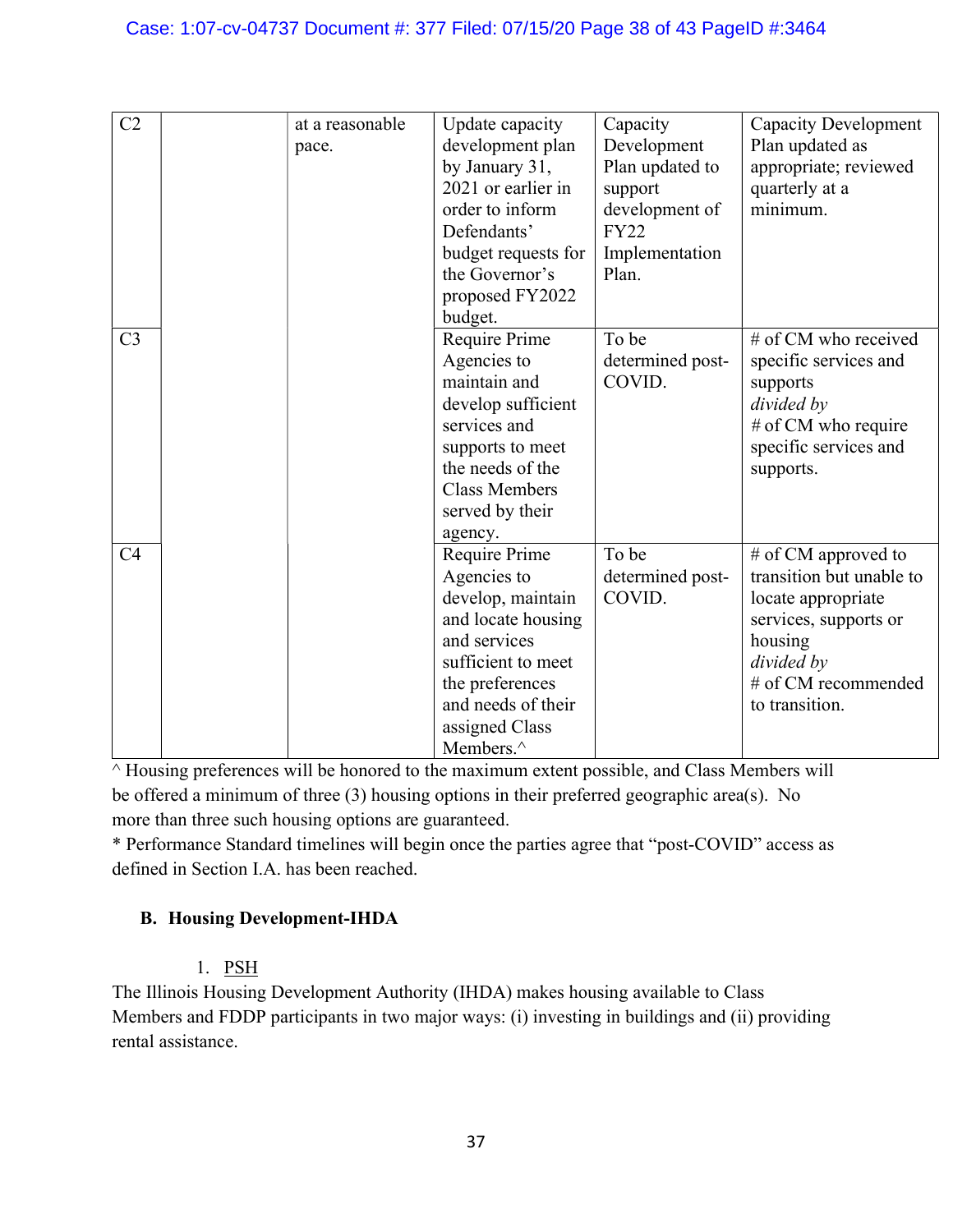The annual Low-Income Housing Tax Credit program requires developers to set aside a minimum 10% of the building's units for individuals/families referred to the Statewide Referral Network (SRN) waitlist. It typically takes two years from funding approval to develop the property and have individuals move in.

IHDA also holds special funding rounds for Permanent Supportive Housing, each round typically creates 125 units a year. Due to the concentration rules under the Decree, a typical funding round will generate approximately 31 units for Class Member/FDDP preference. IHDA intends to have another round of funding in FY2021.

# 2. Rental Assistance

IHDA continues to increase the SRN and 811-unit inventory that will benefit Class Members/FDDP participants. SRN units are added to all new Low-Income Housing Tax Credit (LIHTC) funded developments. These units may have a rental subsidy, and are rent restricted for households at or below 30% of the area median income. Section 811 units will be fully allocated by the end of the fiscal year, and IHDA has applied for another round of funding to increase Section 811 units in FY21.

Finally, IHDA will continue to offer guidance on training and assistance for providers on how to enroll Class Members on the wait list and service providers' responsibility when notified of an available unit.

| No.            | <b>Decree</b>  | <b>Description</b>   | <b>Action/Strategy</b> | Performance        | <b>Performance Metrics</b> |
|----------------|----------------|----------------------|------------------------|--------------------|----------------------------|
|                | Requirement/   |                      |                        | Standard*          |                            |
|                | Compliance     |                      |                        |                    |                            |
|                | <b>Finding</b> |                      |                        |                    |                            |
| C <sub>5</sub> | 40b, 41, 42c,  | Ensure               | Development of         | 98% of all SRN     | # of CM who move           |
|                | $43$ (out of   | availability of      | Statewide Referral     | units with a CM    | into an SRN unit           |
|                | compliance)    | housing,             | Network Units for      | identified on the  | divided by                 |
|                |                | services and         | Class Member           | unit specific      | # of CM referred to an     |
|                |                | supports of          | utilization (250 per   | waitlist will send | SRN unit.                  |
|                |                | sufficient           | year, depending on     | at least one       |                            |
|                |                | quantity and         | awarded LIHTC          | Notice of          |                            |
|                |                | quality to meet      | projects; 31 of        | Availability to at |                            |
|                |                | Decree               | which are              | least one CM on    |                            |
|                |                | requirements,        | available for Class    | the waiting list.  |                            |
|                |                | Class Member         | Members).              |                    |                            |
|                |                | Service Plans        |                        | To be measured     |                            |
|                |                | and transition       |                        | beginning 3        |                            |
|                |                | <b>Class Members</b> |                        | months post-       |                            |
|                |                | at a reasonable      |                        | COVID.             |                            |
|                |                | pace.                |                        |                    |                            |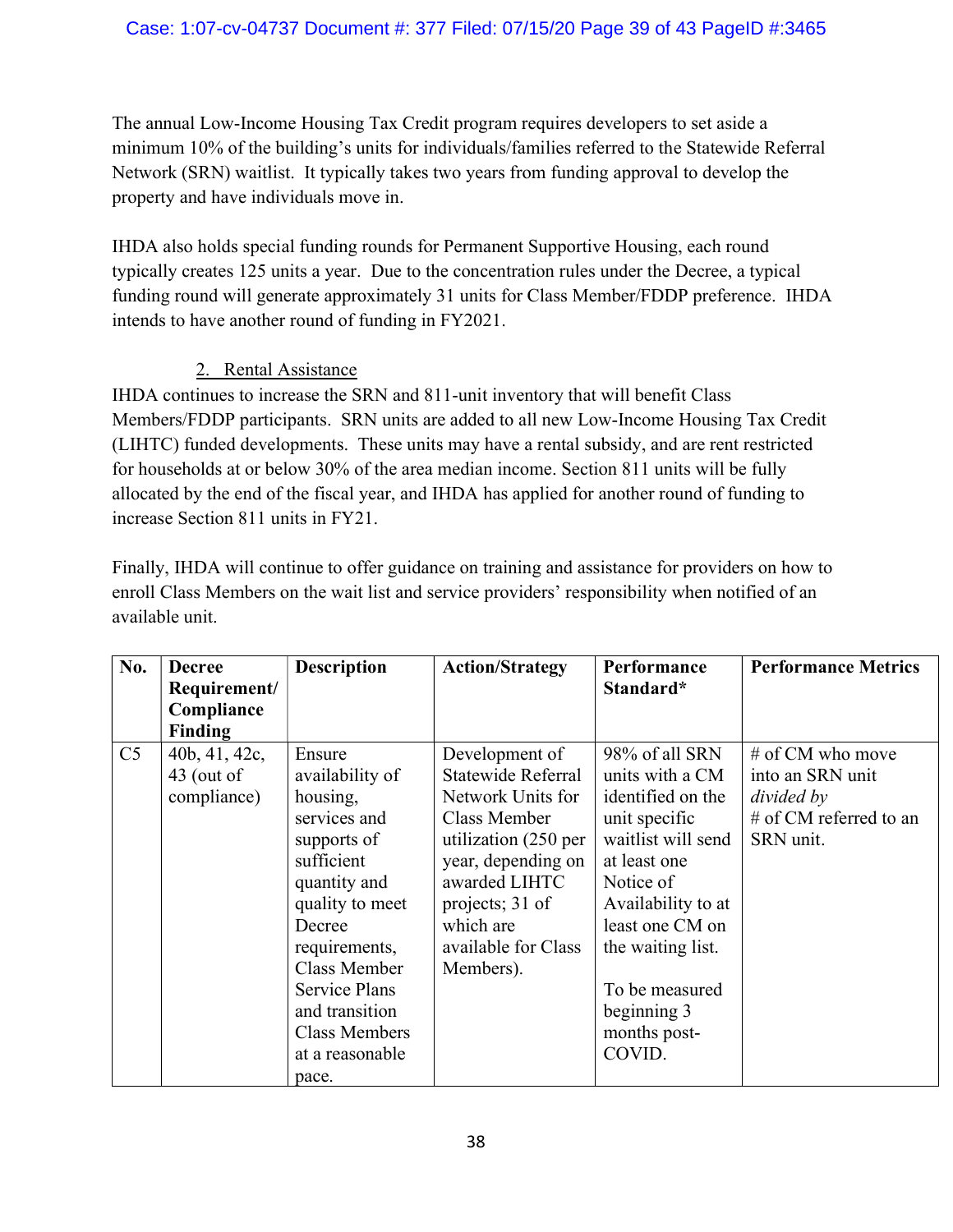| C6 | 40b, 41, 42c, | Ensure               | Development of    | 98% of all 811     | # of CM who move        |
|----|---------------|----------------------|-------------------|--------------------|-------------------------|
|    | $43$ (out of  | availability of      | Section 811 Units | units with a CM    | into a Section 811 unit |
|    | compliance)   | housing,             | for Class Member  | on the unit        | divided by              |
|    |               | services and         | utilization.^     | specific waitlist  | # of CM referred to a   |
|    |               | supports of          |                   | will send at least | Section 811 unit.       |
|    |               | sufficient           |                   | one Notice of      |                         |
|    |               | quantity and         |                   | Availability to at |                         |
|    |               | quality to meet      |                   | least one CM on    |                         |
|    |               | Decree               |                   | the waiting list.  |                         |
|    |               | requirements,        |                   |                    |                         |
|    |               | Class Member         |                   | To be measured     |                         |
|    |               | <b>Service Plans</b> |                   | beginning 3        |                         |
|    |               | and transition       |                   | months post-       |                         |
|    |               | Class Members        |                   | COVID.             |                         |
|    |               | at a reasonable      |                   |                    |                         |
|    |               | pace.                |                   |                    |                         |

 $^{\wedge}$  All units are first offered to Class Members (*Colbert, Williams* or *Ligas*) as well as individuals under the FDDP. However, if the timing does not work after 90 days for new units or 30 days for turnover units, the unit may be rented to another extremely low-income household.

# C. Quality Assurance and Reporting

Under the requirements of the Comprehensive Program, Prime agencies are required to report all transition and service delivery information within 14 days, as well as provide summary quarterly reports. As part of this reporting, agencies are required to report on the current needs of their assigned Class Members, as well as the staffing and service capacity needed to meet those needs. This includes, but is not limited to the number of Class Members requiring ACT/CST services, the service capacity for such services and the staff necessary to provide those services. Prime agencies are required to hire additional staff as needed to meet the needs of their Class Members. UIC-CON and DMH will continuously review staffing and service capacity needs and available resources to ensure needed services are available in sufficient quantity and quality to meet Class Member needs.

In addition to service needs, housing preferences for Class Members must be identified at the time of Service Plan development, and data reported on both stated preferences and transition locations. This data will assist in future housing development.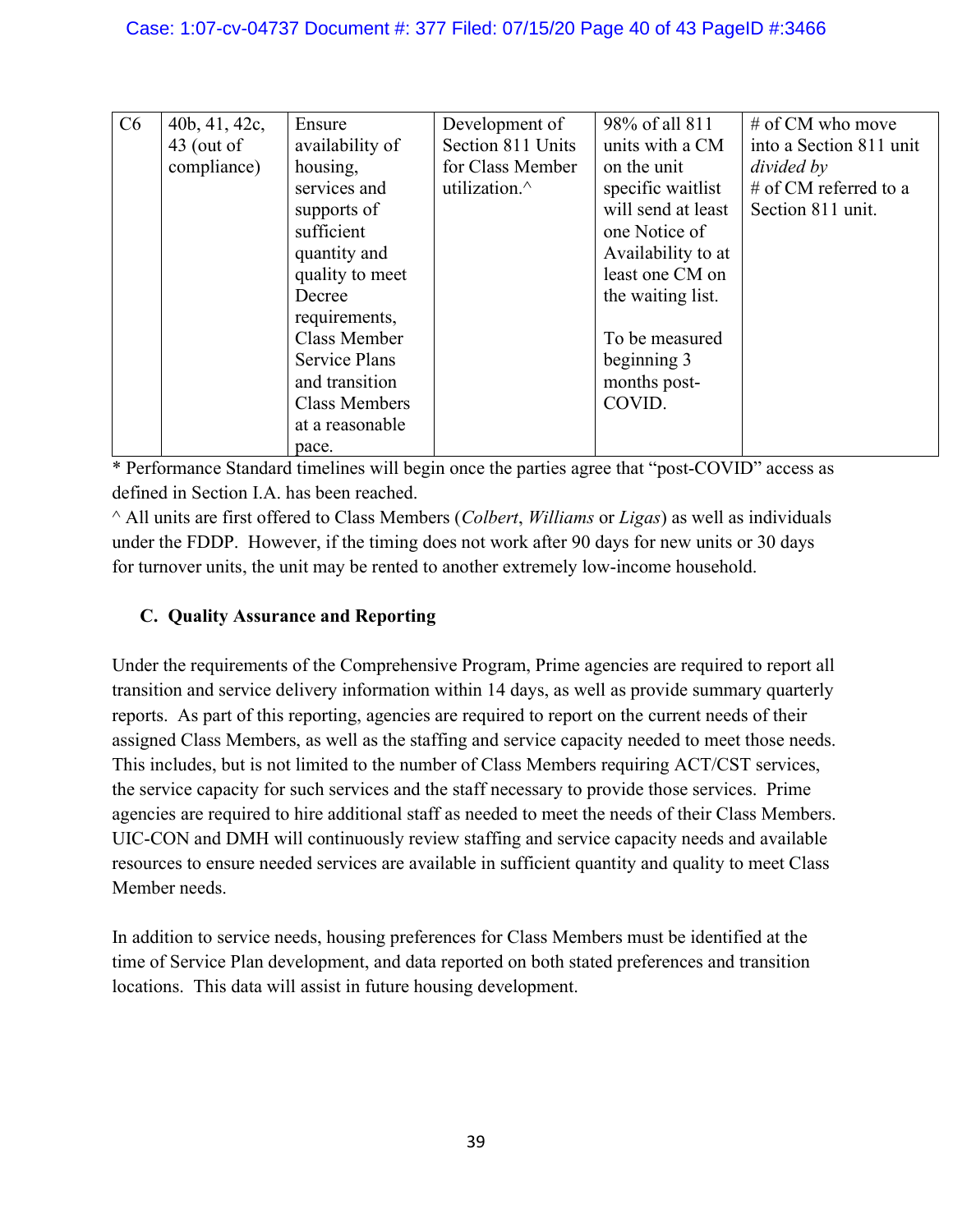| No. | <b>Decree</b>                                | <b>Description</b>                                                                                                                                                                                                                                                    | <b>Action/Strategy</b>                                                                                                                             | Performance                                                                                                                                                                                                                                                     | <b>Performance Metrics</b>                                                                                                                      |
|-----|----------------------------------------------|-----------------------------------------------------------------------------------------------------------------------------------------------------------------------------------------------------------------------------------------------------------------------|----------------------------------------------------------------------------------------------------------------------------------------------------|-----------------------------------------------------------------------------------------------------------------------------------------------------------------------------------------------------------------------------------------------------------------|-------------------------------------------------------------------------------------------------------------------------------------------------|
|     | Requirement/<br>Compliance                   |                                                                                                                                                                                                                                                                       |                                                                                                                                                    | Standard*                                                                                                                                                                                                                                                       |                                                                                                                                                 |
|     | Finding                                      |                                                                                                                                                                                                                                                                       |                                                                                                                                                    |                                                                                                                                                                                                                                                                 |                                                                                                                                                 |
| C7  | 40b, 41, 42c,<br>$43$ (out of<br>compliance) | Ensure<br>availability of<br>housing,<br>services and<br>supports of<br>sufficient<br>quantity and<br>quality to meet<br>Decree<br>requirements,<br><b>Class Member</b><br><b>Service Plans</b><br>and transition<br><b>Class Members</b><br>at a reasonable<br>pace  | Require Prime<br>agencies to<br>routinely report on<br><b>Class Member</b><br>service needs and<br>available staffing<br>and capacity.             | 100% of Prime<br>agencies track<br>and report on<br>CM service<br>needs, staffing<br>and capacity,<br>including ACT<br>and CST.<br>95% of CM who<br>transition are<br>able to secure all<br>necessary<br>services and<br>supports,<br>including ACT<br>and CST. | # of CM who are able<br>to secure necessary<br>supports and services<br>divided by<br># of CM who require<br>specific services and<br>supports. |
|     |                                              |                                                                                                                                                                                                                                                                       |                                                                                                                                                    | To be measured<br>beginning 3<br>months post-<br>COVID.                                                                                                                                                                                                         |                                                                                                                                                 |
| C8  | 40b, 41, 42c,<br>43 (out of<br>compliance)   | Ensure<br>availability of<br>housing,<br>services and<br>supports of<br>sufficient<br>quantity and<br>quality to meet<br>Decree<br>requirements,<br><b>Class Member</b><br><b>Service Plans</b><br>and transition<br><b>Class Members</b><br>at a reasonable<br>pace. | Require Prime<br>agencies to track<br>and report on<br><b>Class Member</b><br>geographic<br>housing<br>preferences and<br>transition<br>locations. | 100% of Prime<br>agencies track<br>and report on<br>CM housing<br>preferences and<br>transition<br>locations.<br>95% of CM who<br>transition are<br>able to locate<br>and secure<br>housing that<br>meets their<br>preferences and<br>needs.<br>To be measured  | # of CM who transition<br>to a preferred<br>geographic area (based<br>on most recent Service<br>Plan)<br>divided by<br>$#$ of CM who transition |
|     |                                              |                                                                                                                                                                                                                                                                       |                                                                                                                                                    | beginning 3                                                                                                                                                                                                                                                     |                                                                                                                                                 |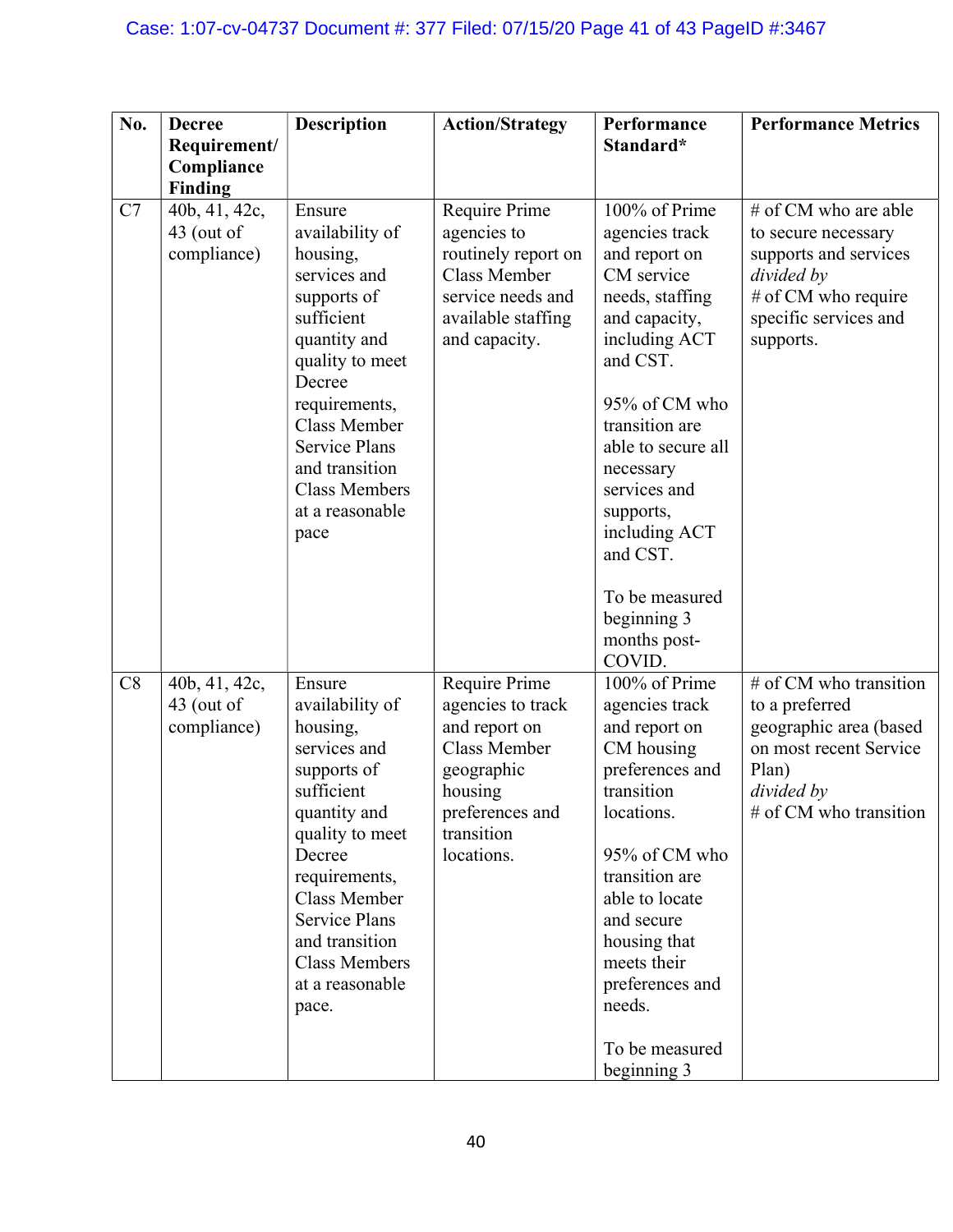|  |  | mo<br>post- |  |
|--|--|-------------|--|
|  |  |             |  |

## VIII. Administration

As in prior years, the administrative activities associated with implementation of the Colbert Decree will continue. This includes the following:

- Preparation and submission of semi-annual compliance reports, which will include updates on critical incident reporting;
- Holding regular meetings with the Parties and Monitor (including small-Parties meetings on targeted issues);
- Providing information and/or documentation based on reasonable requests of the Plaintiffs or Court Monitor;
- Supplying budget briefings, including updates on expenditure of funds and potential lapses (will be provided quarterly, or as modified by agreement);
- Convening internal IDHS and State-only meetings to discuss issues, strategies and policies related to implementation and compliance;
- Participating in regular communications between the Olmstead Compliance Officer (and/or her staff or designee) and Plaintiffs and Court Monitor; and
- Ensuring continued review of Defendants' staffing needs and modifications. These will be identified via reassignment or new staff hiring. Updates to the Parties and Monitor will be provided on staffing determinations, vacancies and hiring efforts as part of the Large Parties meeting agendas.
	- o Coordinated by IDHS, each named Defendant agency will provide to the Court Monitor and the Parties by July 31, 2020 a list of vacant positions and anticipated new positions which are/will be assigned to Consent Decree implementation. The list will include position titles and roles specific to Consent Decree implementation, how long the position has been vacant, and committed posting dates. Filling of positions will be dependent on the hiring process and the identification and availability of qualified candidates. The list will include, at a minimum, the following:
		- **IDPH's Office of Health Care Regulation (OHCR) hired new legal staff** who will address current and future compliance and implementation issues prior to FY21;
		- **HFS's new senior position who will coordinate Consent Decree** compliance and implementation by November 1, 2020, or as soon thereafter given state hiring regulations; and